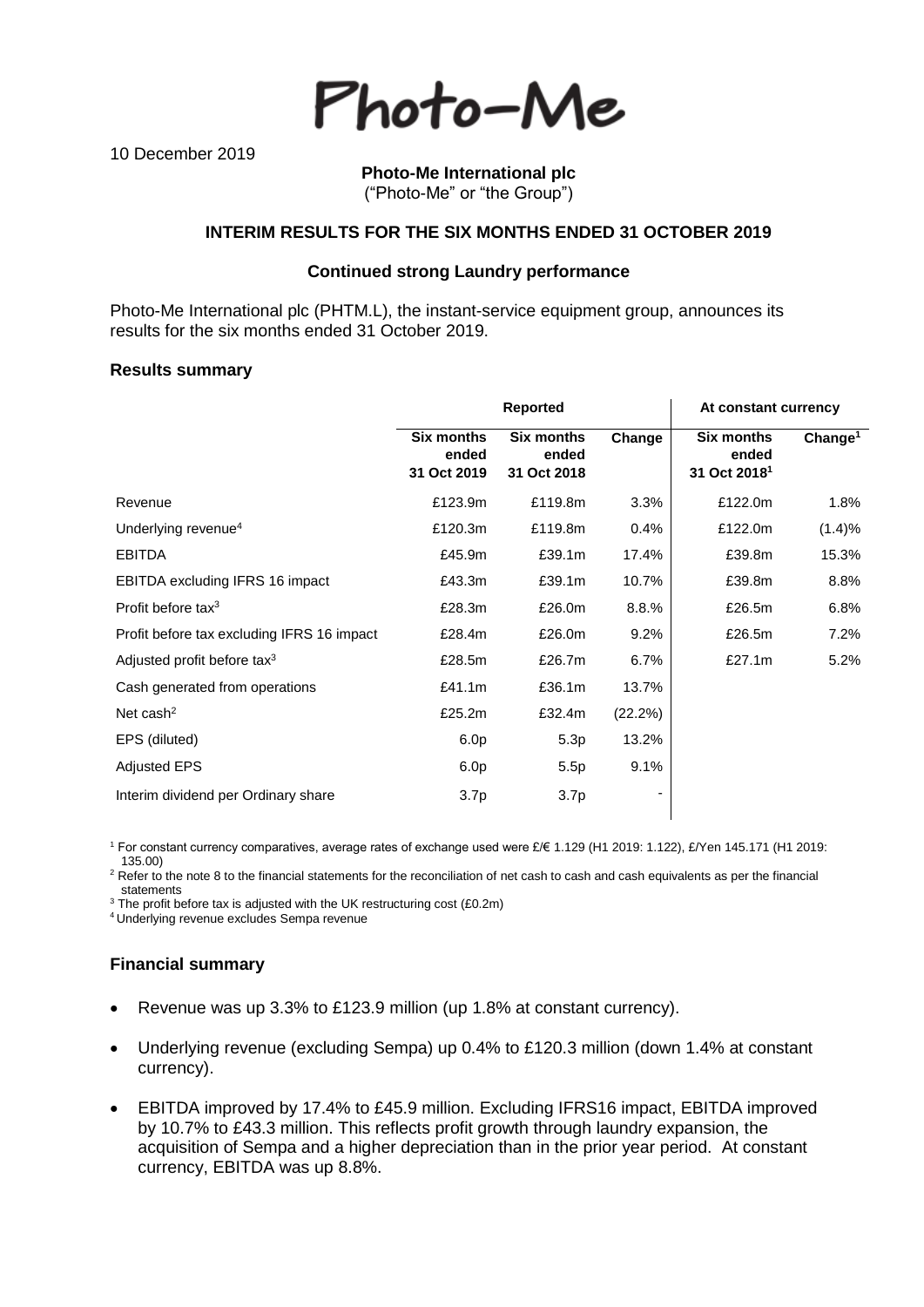- Profit before tax increased by 8.8% to £28.3 million and adjusted profit before tax improved 6.7% to £28.5 million (up 5.2% at constant currency). Excluding IFRS16 impact, profit before tax increased by 9.2% to £28.4 million.
- Net cash position of £25.2 million (H1 2019: £32.4 million), following the distribution of £31.9 million to shareholders in dividend payments, £29.3 million in investments and the £10.2 million net cash consideration relating to the acquisition of Sempa.
- Interim dividend maintained at 3.71 pence per Ordinary share, in line with the stated dividend policy (H1 2019: 3.71 pence per Ordinary share).

# **Operational summary**

- Continued focus on Laundry expansion, with total laundry units deployed (owned, sold and as a result of acquisitions) up 9.1% and total revenue from laundry operation was up 6.9%.
- Revenue from Revolution laundry operations increased by 25.2% and number of Revolution units in operation increased by 13.8%. Revolution now accounts for 6.3% of the total Group vending estate (H1 2019: 5.0%).
- Excluding the UK, Identification revenue increased 0.8%. Including the UK, Identification revenue declined by 3.3% reflecting the challenging market conditions in UK.
- Entry into the fresh fruit and vegetable juice market through the acquisition of Sempa Sarl ("Sempa") which completed in April 2019. In H1 2020, Sempa contributed £3.5 million of revenue and £1.8 million of profit before tax to the Group. This new business area called 'KIS Food' is expected to contribute £3.2 million profit before tax in FY 2020.

# Serge Crasnianski, CEO, said:

"The first half of the year saw robust performance despite a number of challenging headwinds. the Group remains focused on further expanding our Laundry market presence across a number of the core geographies in which we operate and across our product offering, from 24/7 self-service machines and laundrettes to B2B laundry services. Our Identification business remains resilient and looking ahead, we expect to benefit from the introduction of mandatory renewal for ID cards in France from 2021 onwards. Our entry into the food market earlier in the year also provides the Group with a new additional platform for growth and will become an important component of our future growth strategy.

"The Group remains highly cash generative with £41.1 million of cash generated during the period, reflecting EBITDA margin improvement. The Board remains confident that the Group will continue to perform in line with market expectations for the current financial year."

The information contained within this announcement is deemed to constitute inside information as stipulated under the Market Abuse Regulations (EU) No. 596/2014. Upon the publication of this announcement, this inside information is now considered to be in the public domain.

# **Enquiries:**

Serge Crasnianski, CEO Stéphane Gibon, CFO

**Hudson Sandler +44 (0) 20 7796 4133**  Wendy Baker/ Emily Dillon/ Nick Moore [photo-me@hudsonsandler.com](mailto:photo-me@hudsonsandler.com)

**Photo-Me International plc +44 (0) 1372 453 399 /** [ir@photo-me.co.uk](mailto:ir@photo-me.co.uk)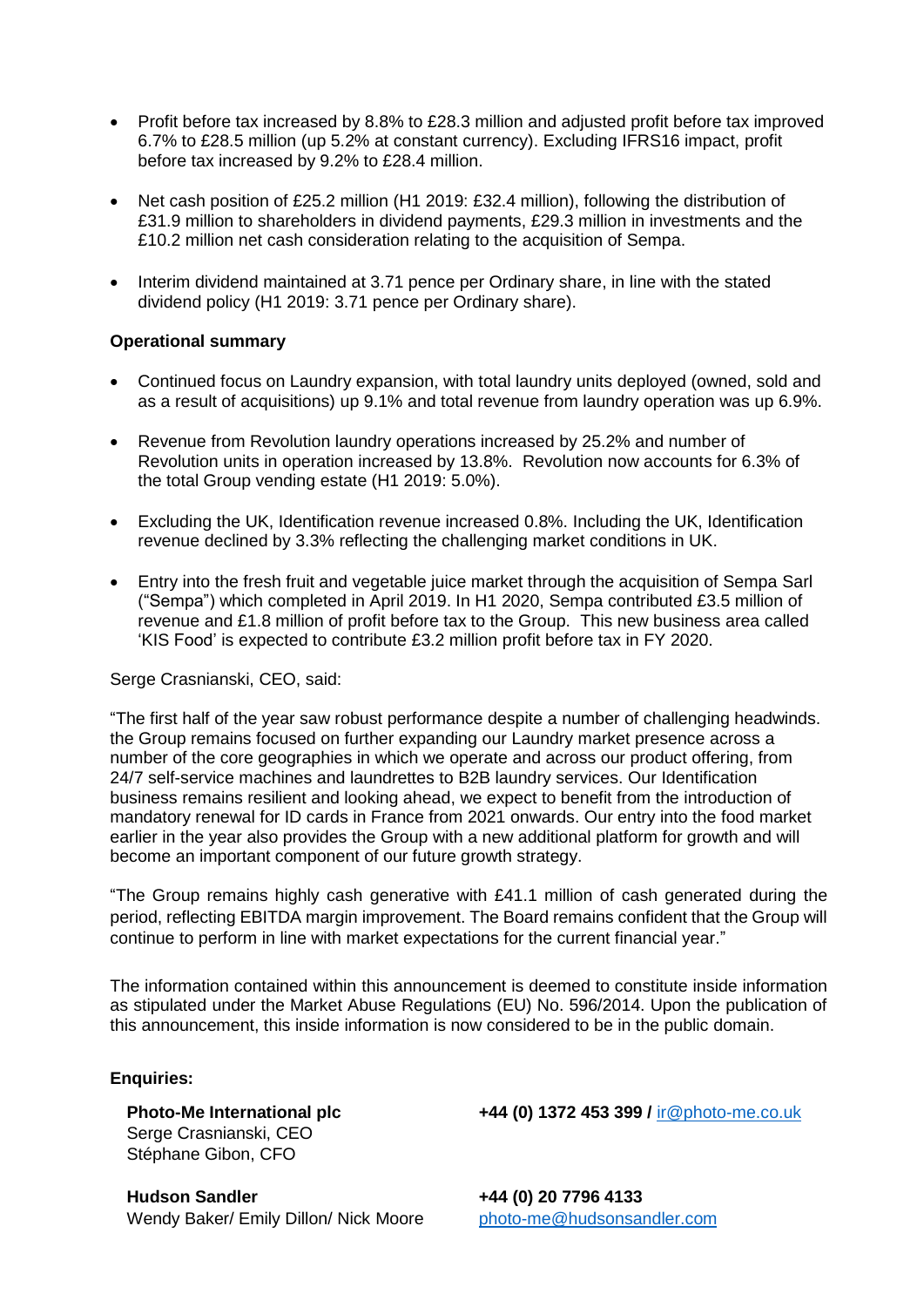An audio webcast of the analyst and investor conference call will be available to download later today at [www.photo-me.com.](http://www.photo-me.com/)

# **NOTES TO EDITORS**

Photo-Me International plc (LSE: PHTM) operates, sells and services a wide range of instantservice vending equipment, primarily aimed at the consumer market.

The Group operates approximately 46,900 vending units across 18 countries and its technological innovation is focused on three principal areas:

- Identification: photobooths and integrated biometric identification solutions
- Laundry: unattended laundry services, launderettes, B2B services
- Kiosks: high-quality digital printing

The Group entered the self-service fresh fruit juice equipment market in April 2019, with the acquisition of Sempa. This will become a key business area ('KIS Food') alongside Identification, Laundry and Kiosks, and will be a significant part of the Group's future growth strategy.

In addition, the Group operates vending equipment such as children's rides, amusement machines and business service equipment.

Whilst the Group both sells and services this equipment, the vast majority of units are operated and maintained by Photo-Me. Photo-Me pays the site owner a commission based on turnover, which varies depending on the country and location of the machine.

The Group has built long-term relationships with major site owners and its equipment is generally sited in prime locations in areas of high footfall such as supermarkets, shopping malls (indoors and outdoors) and public transport venues. The equipment is maintained and serviced by an established network of 700 field engineers.

The Company's shares have been listed on the London Stock Exchange since 1962.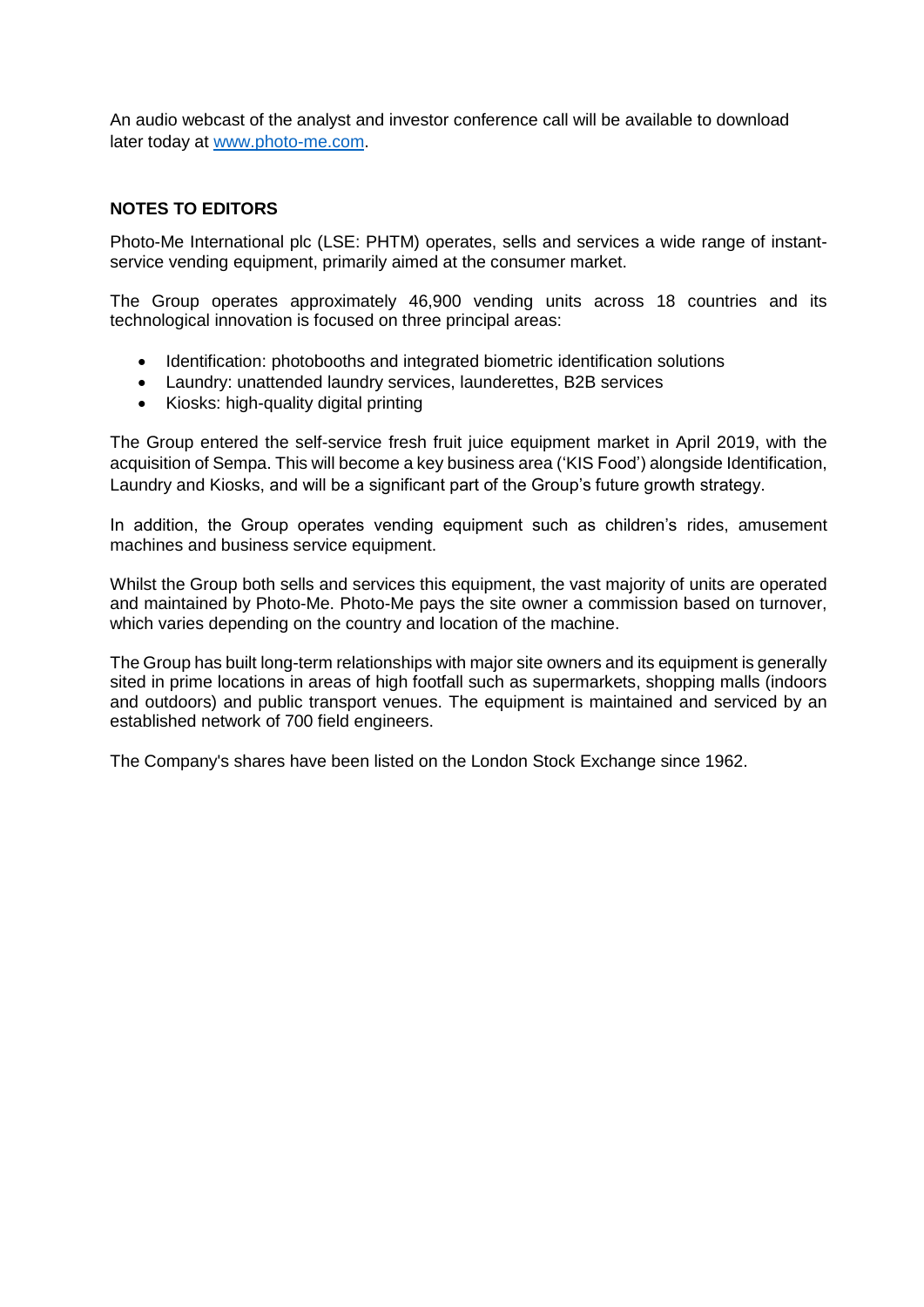# **CHAIRMAN'S STATEMENT**

## **Results**

The Group's first half performance was in line with expectations, delivering further revenue and profit growth and further expansion of the Laundry business. Total revenue increased by 3.3% to £123.9 million and by 0.4% to £120.3 million on an underlying revenue basis.

Expansion of laundry operations remained a key growth driver, with total revenue from Revolution machines up 25.2% to £17.4 million. Excluding the UK, Identification revenue increased by 0.8% but overall declined by 3.3% to £76.5 million, reflecting lower activity in the UK photobooth market. As previously announced, the UK photobooth market was challenging due to uncertainty around the UK's exit from the EU and the Government's policy to accept photos taken at home for passport identification. Together these factors resulted in lower consumer activity which impacted overall performance of this business area. Kiosks revenue increase by 6.1% to £7.0 million.

Reported EBITDA excluding IFRS16 impact increased by 10.7% to £43.3 million, driven by laundry expansion in France Portugal and Ireland, a contribution from the acquisition of Sempa and a higher depreciation charge compared with H1 2019. This resulted in EBITDA margins expanding to 37.0% of revenue, a 13.5% increase (H1 2019: 32.6% excluding the impact of oneoff items). On a constant currency basis, EBITDA was up 15.3% from £39.8 million.

Profit before tax increased by 8.8% to £28.3 million, and at constant currency by 6.8%. Adjusted profit before tax increased by 6.7% to £28.5 million, reflecting prior year adjustments for discontinued operations and exceptional items detailed in the table below (Adjusted profit before tax H1 2019: £26.7 million).

|                                                   | Six months to<br>31 October 2019 | Six months to<br>31 October 2018 |
|---------------------------------------------------|----------------------------------|----------------------------------|
| Reported profit before tax                        | £28.3m                           | £26.0m                           |
| Discontinued operations                           |                                  |                                  |
| Profit on disposal of Stilla Technologies SA<br>٠ | $\blacksquare$                   | £3.2m                            |
| Loss of Max Sight Holding investment<br>۰.        | $\blacksquare$                   | (£2.7m)                          |
| Exceptional items - restructuring costs           | £0.2m                            | £1.2m                            |
| Adjusted profit before tax                        | £28.5m                           | £26.7m                           |

# **Reconciliation of Reported Profit Before Tax to Adjusted Profit Before Tax**

The Group remains highly cash generative, with cash generated from operations of £41.1 million in the period, an increase of 13.7% year-on-year, reflected in the improvement in EBITDA.

The Group's net cash position at 31 October 2019 was £25.2 million, compared to a net cash position of £32.4 million at 31 October 2018 and a net cash position of £16.3 million as at 30 April 2019. The reduction compared with 31 October 2018 is due to the £10.2 million net consideration paid for the Sempa acquisition, as well as £31.9 million paid out by the Group in dividends and £31.7 million in investments.

In the first half, there was a £0.2 million restructuring cost in the UK compared with a £1.2 million restructuring cost related the Group's Japanese subsidiary in H1 2019. The Group does not anticipate any restructuring costs in H2 2020.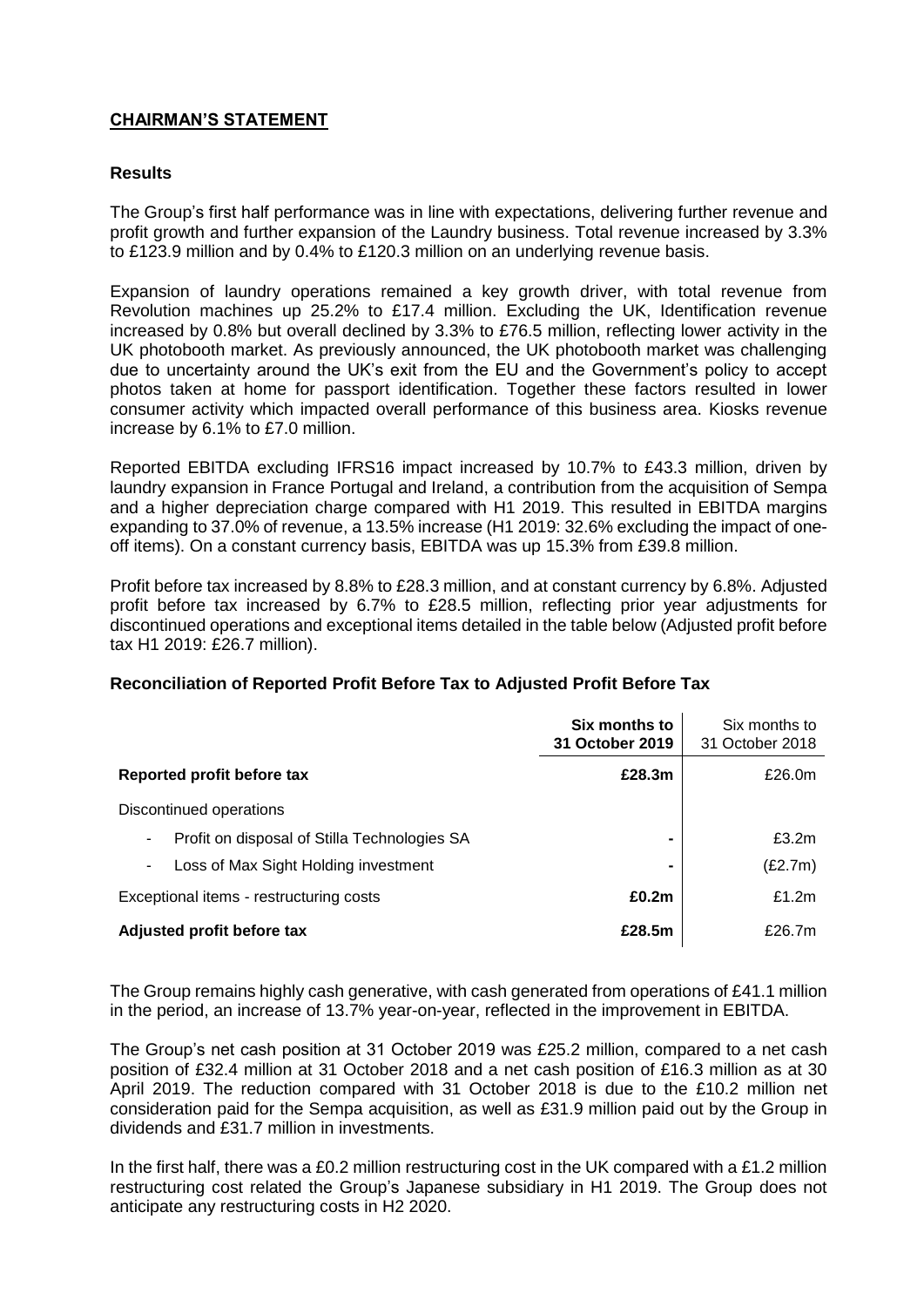# **Strategy update**

The Group has continued to make strategic and operational progress in line with its strategy to diversify its range of products and services, driven by the expansion of its laundry business and the acquisition of Sempa, as announced in April 2019.

Overall Group trading has been in line with the Board's expectations, underpinned by continued growth in Continental Europe and Asia, led by the Laundry business, and despite trading in the Identification division in the UK remaining challenging. This has been due to continued uncertainty around the UK's European Union exit negotiations, leading to continued lower consumer activity. Furthermore, the UK is the only European country where photos taken on a smart device or camera at home can legitimately be used for passport photo identification.

The acquisition of Sempa represented the launch of a new growth initiative for Photo-Me, under the new business area KIS Food. To date, Sempa has performed well and in line with management's expectations. Good progress has been made on integrating the Sempa operations within the Group and on the expansion of this juicing machine estate both through acquisition and development in house. Trials are already underway.

Details of strategic progress by business area are set out in the Business Review.

# **Appointment of Non-Executive Director**

On 18 July 2019, the Group announced the appointment of Mr Jean-Marc Janailhac as an Independent Non-executive Director, effective from 22 July 2019. Mr. Janailhac is a seasoned entrepreneur with a wealth of experience, including being a senior adviser of Macquarie Capital (Europe) Limited and a Non-executive Director of Athena Investments A/S.

### **Dividends**

The Board is declaring a maintained interim dividend of 3.71 pence per Ordinary Share (H1 2019: 3.71 pence per share). This is line with the Board's intention to maintain a total dividend of 8.44 pence per ordinary share for the current financial year ending 30 April 2020.

The interim dividend will be paid on 11 May 2020 to shareholders on the register on 14 April 2020. The ex-dividend date will be 9 April 2020.

### **Outlook**

The Group remains focused on its strategy to further diversify its product offering both organically through innovation, and through smaller bolt-on acquisitions.

Expansion of Laundry, particularly in new markets such as Germany, Austria and Switzerland, remains a key priority, including increasing the Group's presence in the B2B and the laundrette markets, which continue to represent a material opportunity for the Group. Looking ahead, this business area will continue to account for an increasing proportion of the Group's total revenue in the medium term.

KIS Food is an important component of the Group's future growth strategy and we will continue to progress with the development and rollout of the offer in this business area. Our initial focus will remain within French supermarkets, whilst the Group looks to expand into other Pan-European geographies in the future.

Whilst consumer uncertainty continues to weigh on our business in the UK, we remain confident that the Group will continue to perform well during the coming period, and in line with market expectations, in the current financial year.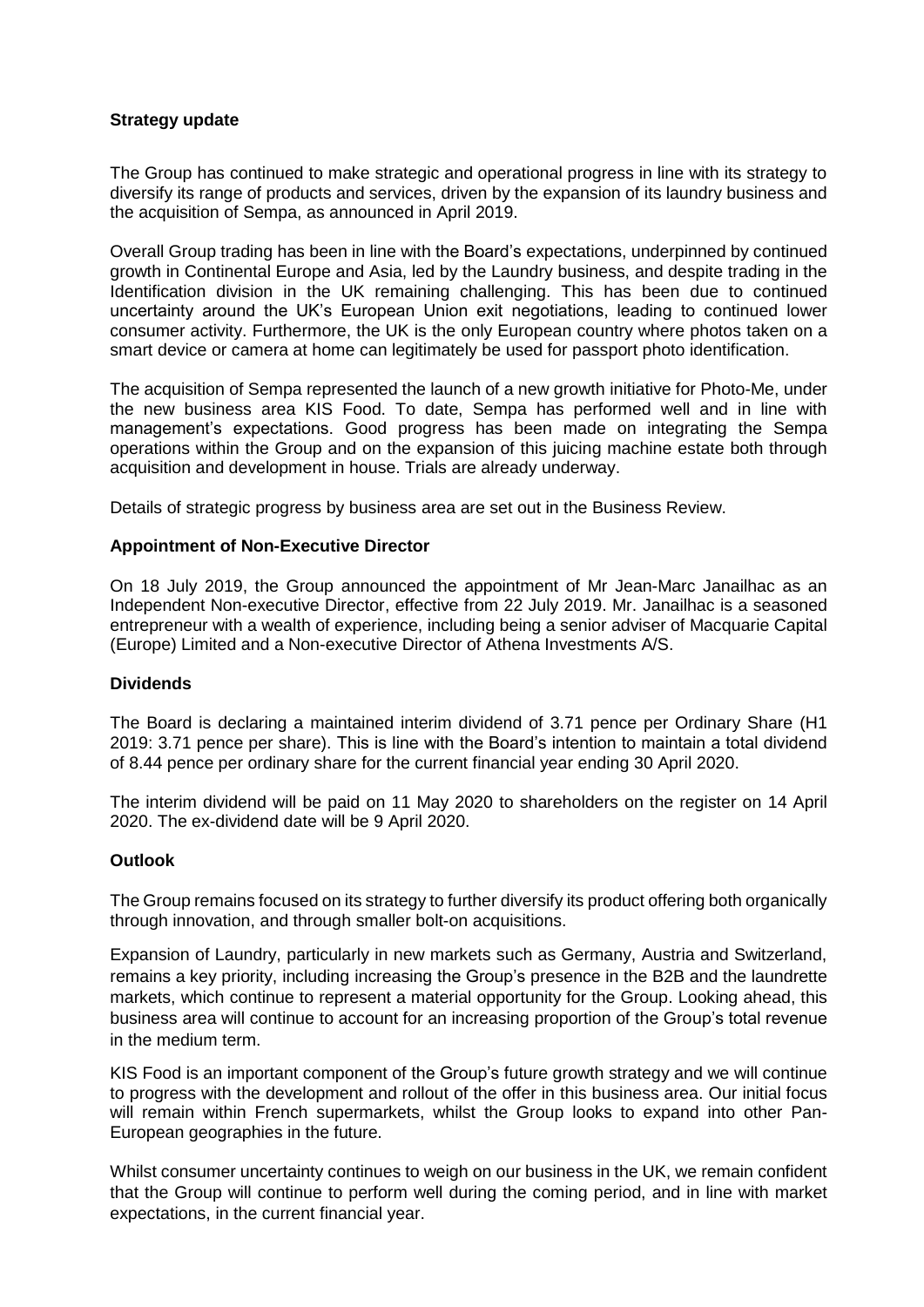# **CHIEF EXECUTIVE'S BUSINESS AND FINANCIAL REVIEW**

### **BUSINESS REVIEW**

Photo-Me has three principal areas of business; Identification, Laundry and Kiosks.

The Group has recently announced the establishment of a new business area to further diversity operations, KIS Food. This business is expected to form a core part of the Group's growth strategy in the future.

In addition, the Group operates 9,912 Other Vending Equipment, such as children's rides and, photocopiers. Whilst these are not principal business areas or core to the growth strategy, these machines are profitable and benefit from synergies relating to other areas of the business, such partnerships with site owners and the Group's network of field engineers and account for 5.6% of the Group's total vending estate's revenue.

In the first half, the Group remained focused on driving the growth of its Laundry operations, identifying and accessing growth opportunities in KIS Food, and the deployment of secure photo ID upload technology in its Identification business.

### *Identification*

*Photobooths and integrated biometric identification solutions*

|                                                            | 31 October<br>2019 | 31 October<br>2018 | Change    |
|------------------------------------------------------------|--------------------|--------------------|-----------|
| Number of units in operation                               | 28,439             | 28.421             | 0.1%      |
| Percentage of total Group vending estate (number of units) | 61.0%              | 61.0%              |           |
| Revenue                                                    | £76.5m             | £79.1m             | $(3.3\%)$ |
| Capex                                                      | £5.4 $m$           | £3.9m              | 38.5%     |

Outside of the UK, revenue from Identification remained stable at +0.8% year-on-year, underpinned by a robust performance in France (the Group's largest market) and Japan. There continues to be strong opportunities for the Group to work with governments and deploy secure upload photo ID technology, particularly in Continental Europe where, under European regulations, ID photos taken at home are not permitted for official documents due to security risks.

The Group now has more than 12,000 photobooths connected to government organisations for the secure upload of photo ID in the UK and Continental Europe, and it is anticipated that this number will continue to grow as discussions with governments to deploy this technology progress.

During the first half, we have invested in Identification, specifically in Japan and the UK to strengthen our position in high-footfall sites and consolidate our leading market position.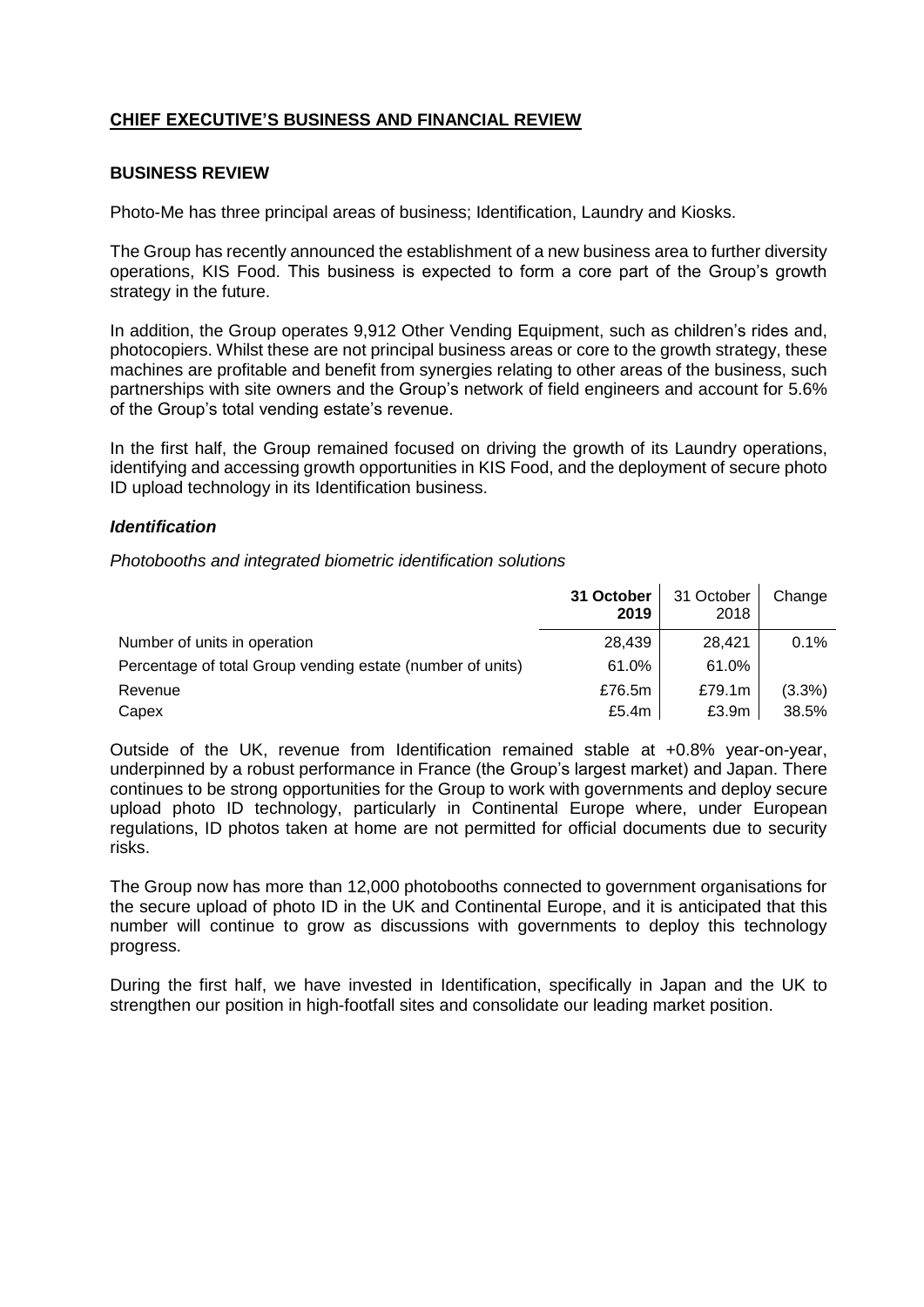# *Laundry*

*Unattended Revolution laundry services, launderettes, business-to-business laundry services*

|                                                                               | 31 October<br>2019 | 31 October<br>2018 | Change |
|-------------------------------------------------------------------------------|--------------------|--------------------|--------|
| Total laundry units deployed (owned, sold and as a result of<br>acquisitions) | 5,179              | 4,636              | 11.7%  |
| Total revenue from laundry operations                                         | £25.6 $m$          | £21.9m             | 16.9%  |
| <b>Revolution (excludes Launderettes and B2B):</b>                            |                    |                    |        |
| Number of Revolutions in operation                                            | 2,995              | 2,527              | 18.5%  |
| Percentage of total Group vending estate (number of units)                    | 6.4%               | 5.0%               |        |
| <b>Total revenue from Revolutions</b>                                         | £17.4m             | £13.9m             | 25.2%  |
| <b>Revolution capex</b>                                                       | £6.5m              | £4.3m              | 51.2%  |

*\*There were 2,732 full time units in operation during H1 2020 compared with 2,232 in H1 2019.*

The expansion of Laundry operations remains a key driver of growth and further good progress has been made during the period, with an average growth rate of 50 machines in operation per month.

The number of Revolution machines in operation has increased by 18.5% as the rollout in Continental Europe and the UK & Republic of Ireland continued. In the first half total revenue from Revolutions was up 25.2% compared with H1 2019. The expansion strategy has included building further Laundry presence in newer markets such as Germany, Austria, the UK and Switzerland.

In the UK, there has been an improving trend in B2B activity, albeit this remains at an early stage of recovery. The Group still expects to report growth for the full year.

During the period, Revolution capex increased by 51.2% to £6.5 million to support Laundry expansion and Revolution machine upgrades. Revolution installations increased by 23% year on year to 263 machines in H1 2020. The machine upgrades are almost complete which will lead to a decrease in capex requirement in H2 2020.

Revolution machines now account for 6.4% of Group's total vending estate. As anticipated, yearon-year, the Laundry business has continued to contribute an increasing proportion of the Group's revenue and profits.

The Group continue to seek accretive smaller bolt-on acquisitions that will further enhance its Laundry market presence.

The Group anticipates approaching 6,000 owned, sold and acquired laundry units by the end of calendar year 2020, subject to macro-economic factors outside of its control.

# *Kiosks*

*High-quality digital printing services*

|                                                            | 31 October<br>2019 | 31 October<br>2018 | Change<br>$\%$ |
|------------------------------------------------------------|--------------------|--------------------|----------------|
| Number of units in operation                               | 5,508              | 5,533              | $(0.5\%)$      |
| Percentage of total Group vending estate (number of units) | 12.0%              | 12.0%              |                |
| Revenue                                                    | £7.0m              | £6.6m              | 6.1%           |
| Capex                                                      | £1.1m              | £1.8               | (38.9%)        |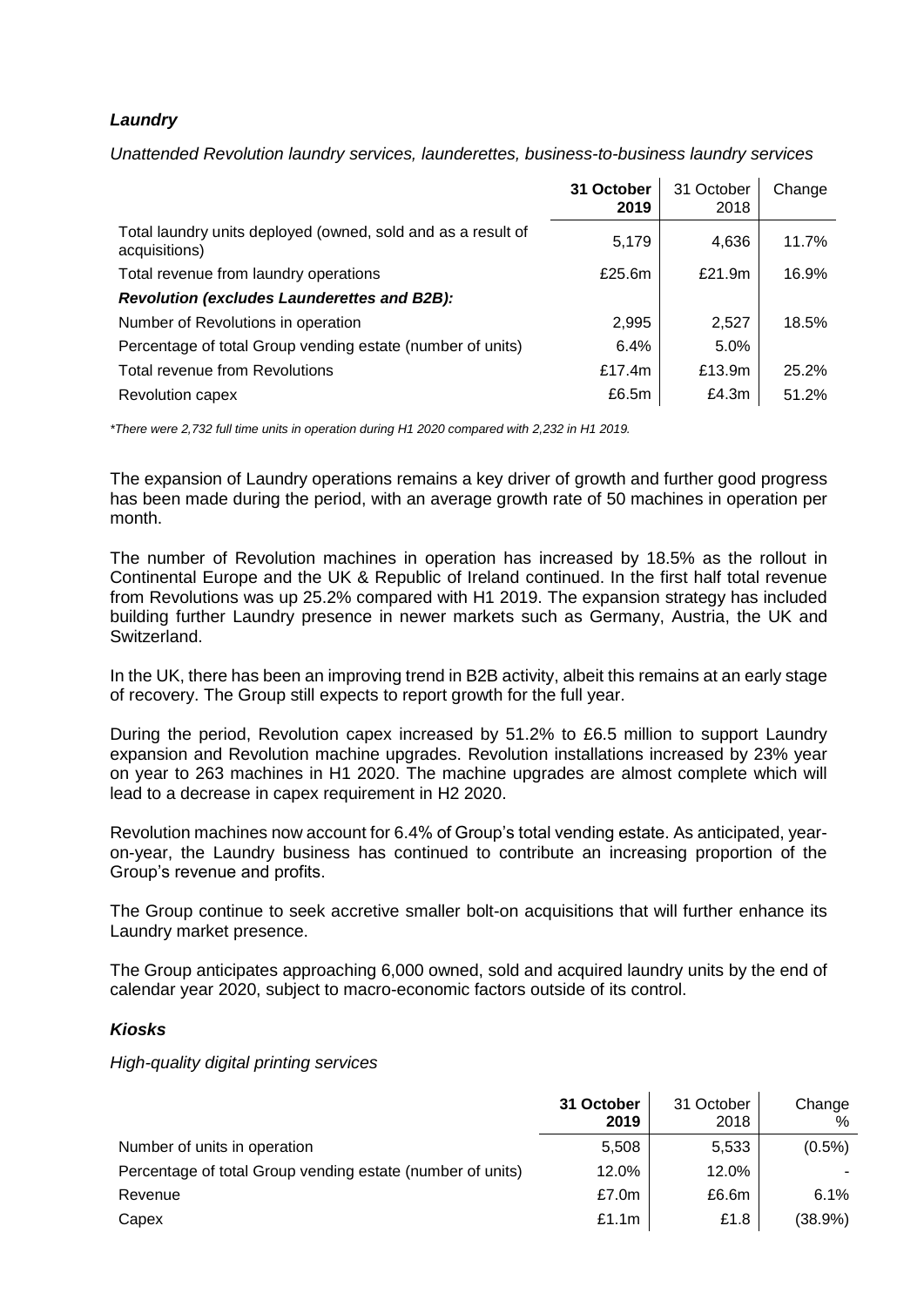The Kiosk business has performed as expected in the period. Revenue was up 6.1% due to the good performance of the kiosks relocated in the prior year from Photo-Me Retail shops in the UK to France.

Kiosks continued to represent 12.0% of the total number of units in the Group's total vending estate, the majority of which are located in France.

Capex reduced by 38.9%, in line with the Group's strategy to restrict investment in kiosks to premium sites with high footfall, and channel investment into Laundry expansion.

# *KIS Food*

Following the acquisition of Sempa in April 2019, which marked the Group's entry to the fresh fruit and vegetable juice market, the Group has formed a new segment, called "KIS Food".

In the first half, Sempa contributed £3.5 million of revenue to the Group and £1.8 million of profit before tax.

Going forward, the Group anticipates that this business will be a significant part of the Group's future growth strategy, alongside Laundry and Identification. This business area is in early stage development and in the financial year to date has performed in line with expectation.

Photo-Me's intention is to become one of the global leaders in the distribution of self-service fresh fruit juice machines, and its strategy to achieve this is two-fold, aimed at the B2B and B2C markets.

The Group's initial growth strategy for KIS Food is to roll out juice vending machines in selected countries in Europe. Competition within the self-service juice market is relatively limited and, by leveraging the Group's existing network of field engineers, the Board believes this market presents a significant growth opportunity for the Group in the medium to long term.

### *B2B market*

The Group sells self-service juice machines to organisations such as restaurant, hotels, supermarkets, offices and small businesses.

Most machines are sold under lease finance contracts, with approximately 70% of these lease agreements renewing every 12-months on average. Almost all of the current juice vending machine estate is B2B.

The Group has already made good progress in establishing a juice offer with its existing commercial partners. The Group has installed 234 new machines over the last six months in Belgium and Switzerland.

### *B2C market*

The Group sells freshly-squeezed orange juice drinks direct to consumers via self-service juice vending machines, in locations such as railway stations. In September, Photo-Me acquired 150 juice vending machines from L'Orangerie de Paris, enabling the Group to run a larger scale trial to test the market prior to deploying vending machines across other geographies.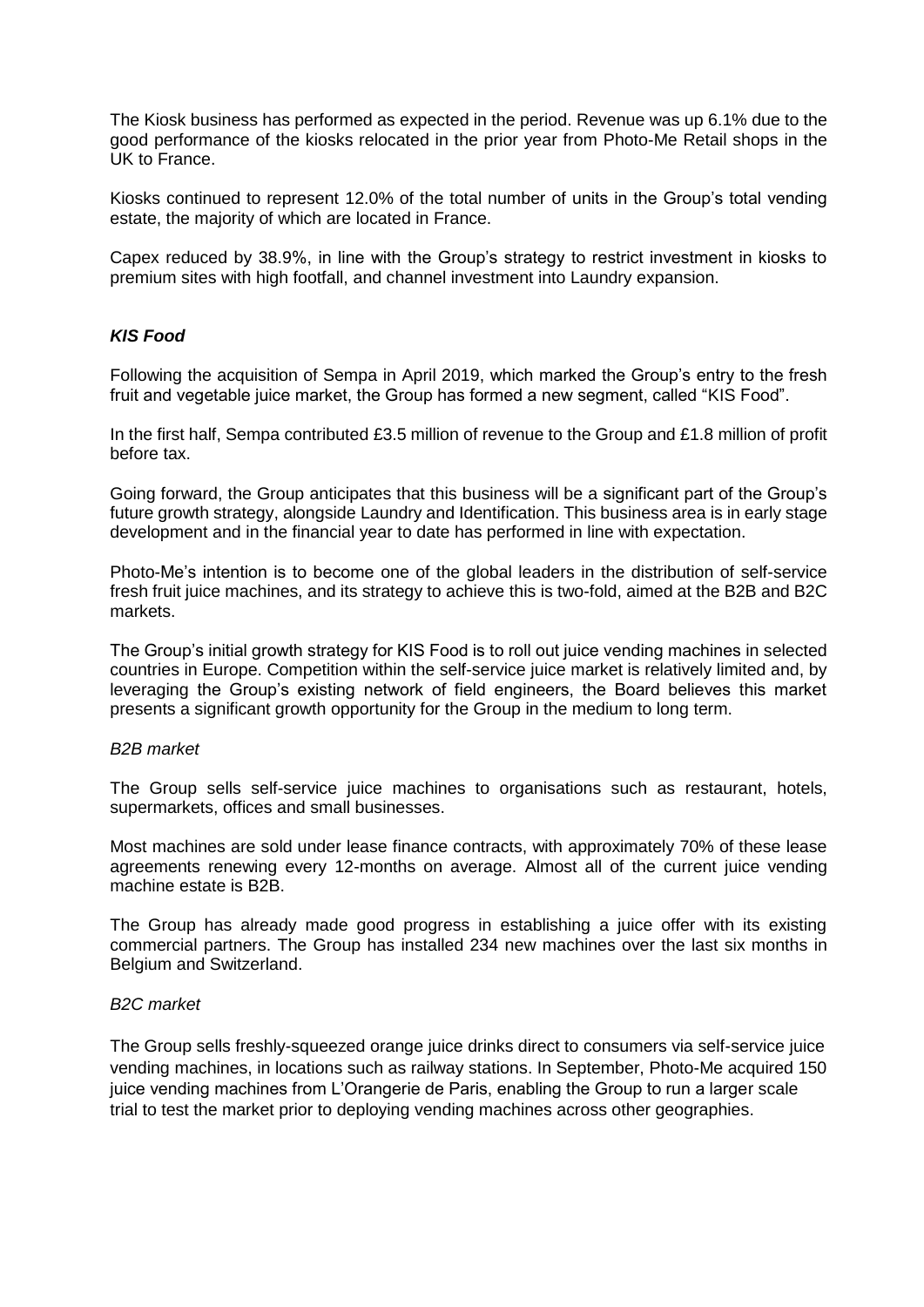# **Investment in innovation**

### *Extending Food offer*

In the KIS Food business, the Group's R&D team is working on extending its B2B and B2C product range over time to include juice options alongside its orange juice offer. Photo-Me is developing a professional apple juice machine, a world first. A prototype has been developed and is currently undergoing testing.

Furthermore, a new pineapple juice machine for restaurants and hotels (commercial only) has been developed and a trial of the machine will commence in the second half of the current financial year. This market is smaller than apple juice but could be very profitable.

### *'ME' concept*

The Group is developing a concept of grouping its vending offer in one place, in prime locations such as a supermarket and train stations. This would create a one-stop-shop for Photo-Me services, including launderette, photobooth, copier, kiosks, juice vending machines (service centre). The first trial is underway with a French supermarket retailer, Monoprix. We will provide a further update on the trial in due course.

# **REVIEW OF PERFORMANCE BY GEOGRAPHY**

Commentaries on the Group's financial performance are set out below in line with the segments as operated by the Board and the management of Photo-Me. These segmental breakdowns are consistent with the information prepared to support the Board decision process. Although the Group is not managed around product lines, some commentary below relates to the performance of specific products in the relevant geographies.

### **Key financials**

The Group reports its financial performance based on three geographic areas of operation: (i) Continental Europe; (ii) UK & Ireland; and (iii) Asia.

|                           | Revenue<br>Six months<br>ended 31 October |       |            | Operating profit <sup>7</sup> |       |                                       |            |       |
|---------------------------|-------------------------------------------|-------|------------|-------------------------------|-------|---------------------------------------|------------|-------|
|                           |                                           |       |            |                               |       | <b>Six months</b><br>ended 31 October |            |       |
|                           | 2019                                      | 2018  | Change $6$ | 20185                         | 2019  | 2018                                  | Change $6$ | 20185 |
|                           | £m                                        | £m    |            | £m                            | £m    | £m                                    |            | £m    |
| <b>Continental Europe</b> | 77.0                                      | 70.4  | 9.4%       | 70.1                          | 25.3  | 20.7                                  | 22.2%      | 20.9  |
| UK & ROI                  | 24.1                                      | 27.5  | (19.6%)    | 28.5                          | 1.8   | 4.6                                   | $(60.9\%)$ | 4.6   |
| Asia                      | 22.8                                      | 21.9  | 4.1%       | 23.4                          | 3.4   | 1.5                                   | 126.7%     | 1.7   |
| <b>Corporate costs</b>    |                                           |       |            |                               | (1.5) | (1.1)                                 | 36.4%      | (1.1) |
| <b>Total</b>              | 123.9                                     | 119.8 | 3.3%       | 122.0                         | 29.0  | 25.7                                  | 12.8%      | 26.1  |

<sup>5</sup> 2018 trading results of overseas subsidiaries converted at 2019 exchange rates. For constant currency comparatives, average rates of exchange used were £/€ 1,129 (H1 2019: 1,12), £/Yen: 145.17 (H1 2019: 135.00)

<sup>6</sup> Refers to change compared to reported results.

<sup>7</sup> Operating profit exclude results of associate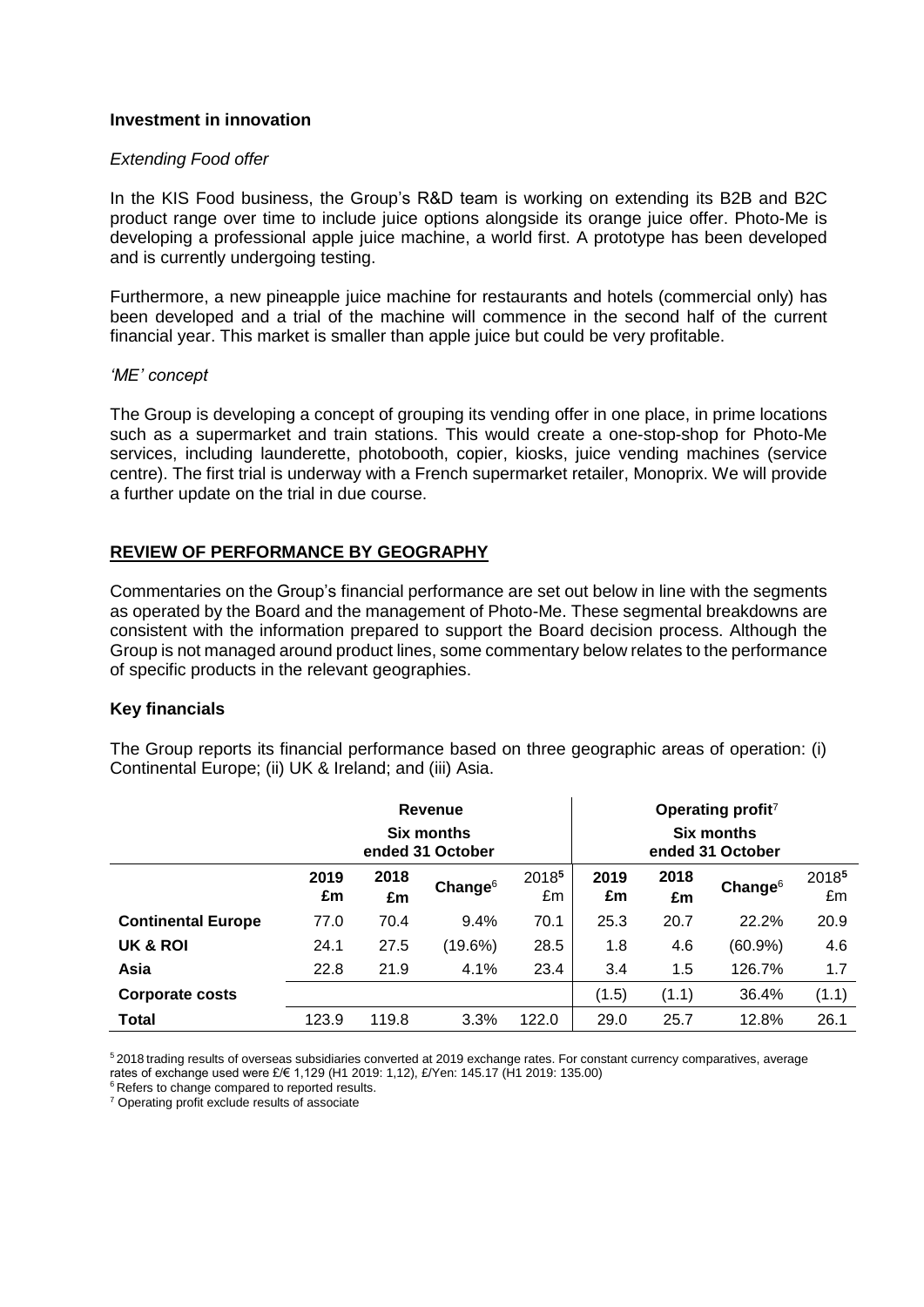Total Group revenue grew by 3.3%, driven by a continued strong performance in Continental Europe, particularly in the Group's largest market France, as well as the resilience of the Photobooth business in France and Japan. Operating profit grew by 12.8%, primarily due to a significant improvement in profitability of the Group's operations in Japan following the restructuring of this subsidiary in the prior financial year (H1 2019: included a £1.2 million oneoff restructuring cost).

# **Vending units in operation**

|                           | As at<br>31 October 2019 |            | As at<br>31 October 2018 |            | Change year<br>on year |
|---------------------------|--------------------------|------------|--------------------------|------------|------------------------|
|                           | No of units              | % of total | No of units              | % of total |                        |
| <b>Continental Europe</b> | 25,436                   | 54.0%      | 24,787                   | 53.0%      | 2.6%                   |
| UK & Republic of Ireland  | 11.357                   | 24.0%      | 11,909                   | 26.0%      | $(4.6\%)$              |
| Asia                      | 10.061                   | 21.0%      | 10.037                   | 21.0%      | 0.2%                   |
|                           | 46.854                   | 100.0%     | 46,733                   | 100%       | 0.3%                   |

As at 31 October 2019, the Group's estate comprised 46,854 units. The number of units in Continental Europe continued to grow strongly, reflecting continued Laundry expansion, however this was offset by a significant decline in machines in operation in the UK, as unprofitable machines were removed from the estate. Overall, the size of the estate remained stable in the period.

# **Continental Europe**

At 31 October 2019, 54.0% of the Group's total units in operation were situated in Continental Europe (H1 2019: 53.0%) and was once again the best performing region for the Group. expansion.

Revenue increased by 9.4% and operating profit by 22.2% reflecting a better than expected photobooth performance in France as well as the continued rollout of Laundry in the region.

This region contributed more than 62.2% of Group revenues in the period (H1 2019: 58.8%) and 87.2% of Group operating profit before Corporate costs (H1 2019: 80.5%).

# **UK & Republic of Ireland (including Corporate)**

As discussed above, the uncertain macroeconomic environment, and the challenging photobooth market conditions in the UK, resulted in lower consumer activity which significantly impacted the performance of the region as a whole. Revenue declined by 19.6% and operating profit before corporate costs reduced by 60.9%.

The Laundry business in the region has continued to perform well.

In Ireland, the Group added a further 19 Revolution units to its estate in the first half, an increase of 5.7% year-on-year. The Group strategy to expand its Laundry in the country has radically changed the portfolio mix with Laundry revenue now accounting for 80.0% of revenue in the country compared with 1.0% in 2014.

In the first half, UK Laundry expansion was at an average rate of seven new machines per month, however we expect this to accelerate to 15 to 20 Revolutions per month in the second half of the current financial year.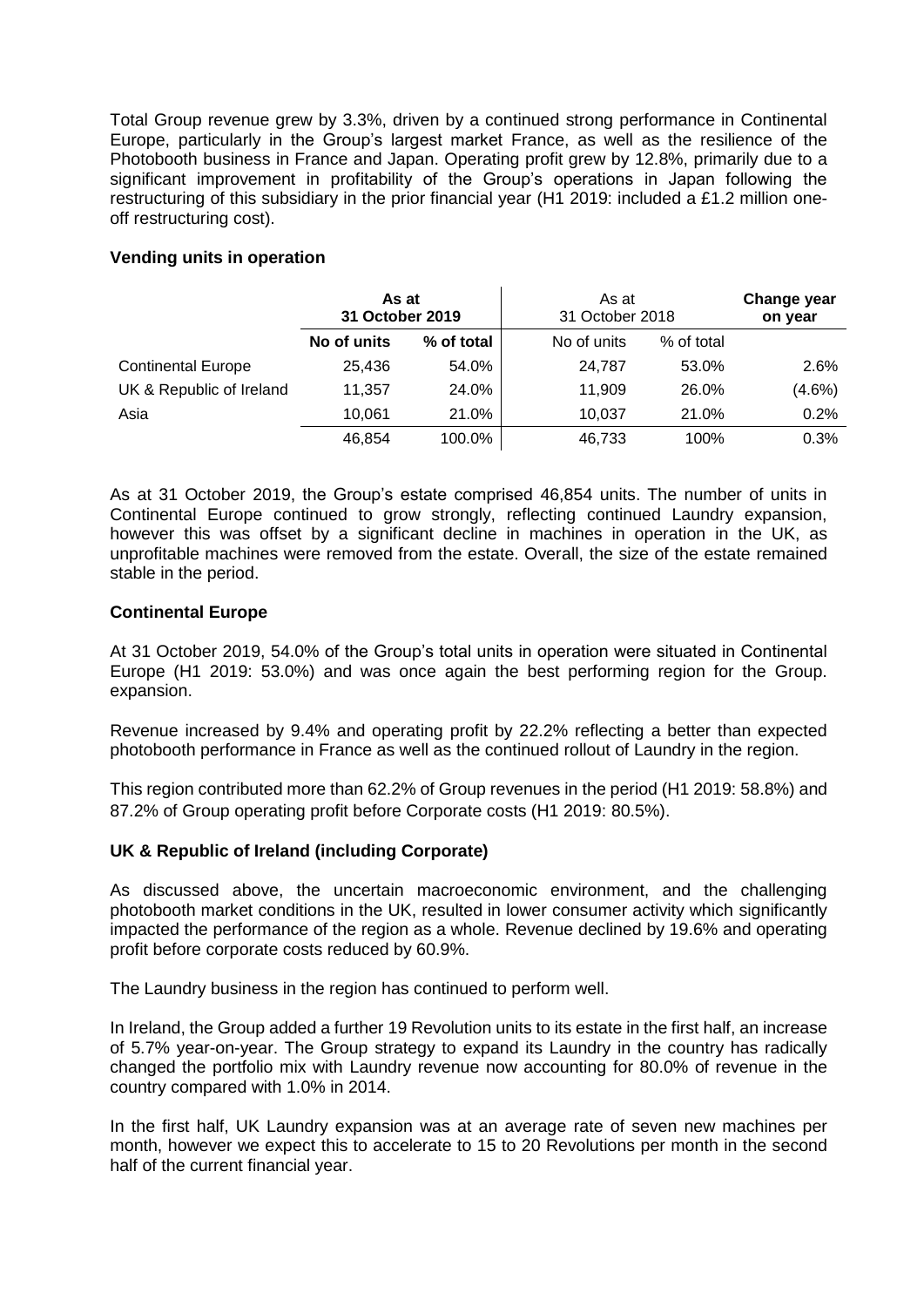At 31 October 2019, 2.0% of the Group's total units in operation were situated in the UK & Republic of Ireland (H1 2019: 26.0%).

# **Asia**

Revenue in Asia increased by 4.1% and operating profit before corporate costs increase by 126.7%. Excluding the one-off restructuring cost of £1.2 million in H1 2019, operating profit increased by 26.0% year-on-year.

The turnaround plan to address challenges in the Japanese market implemented in H2 2018 has proven highly effective and the country has returned to profitable growth. Trading in the other countries in Asia remained strong.

The Japanese photobooth market remains very competitive and the Group is well-positioned to participate in market consolidation which will build market share.

The Group plans to continue expansion of its Laundry operation in Japan, with two new launderettes due to open in early 2020.

At 31 October 2019, 21.5% of the Group's total units in operation were situated in Asia (H1 2019: 21.5%).

### **Statement of Financial Position**

Shareholders' equity as at 31 October 2019 totalled £134.4 million, equivalent to 35.6 pence per share.

Net cash balance of £25.2 million as at the 31 October 2019 (31 October 2018: £32.4 million, 30 April 2019: £16.3 million).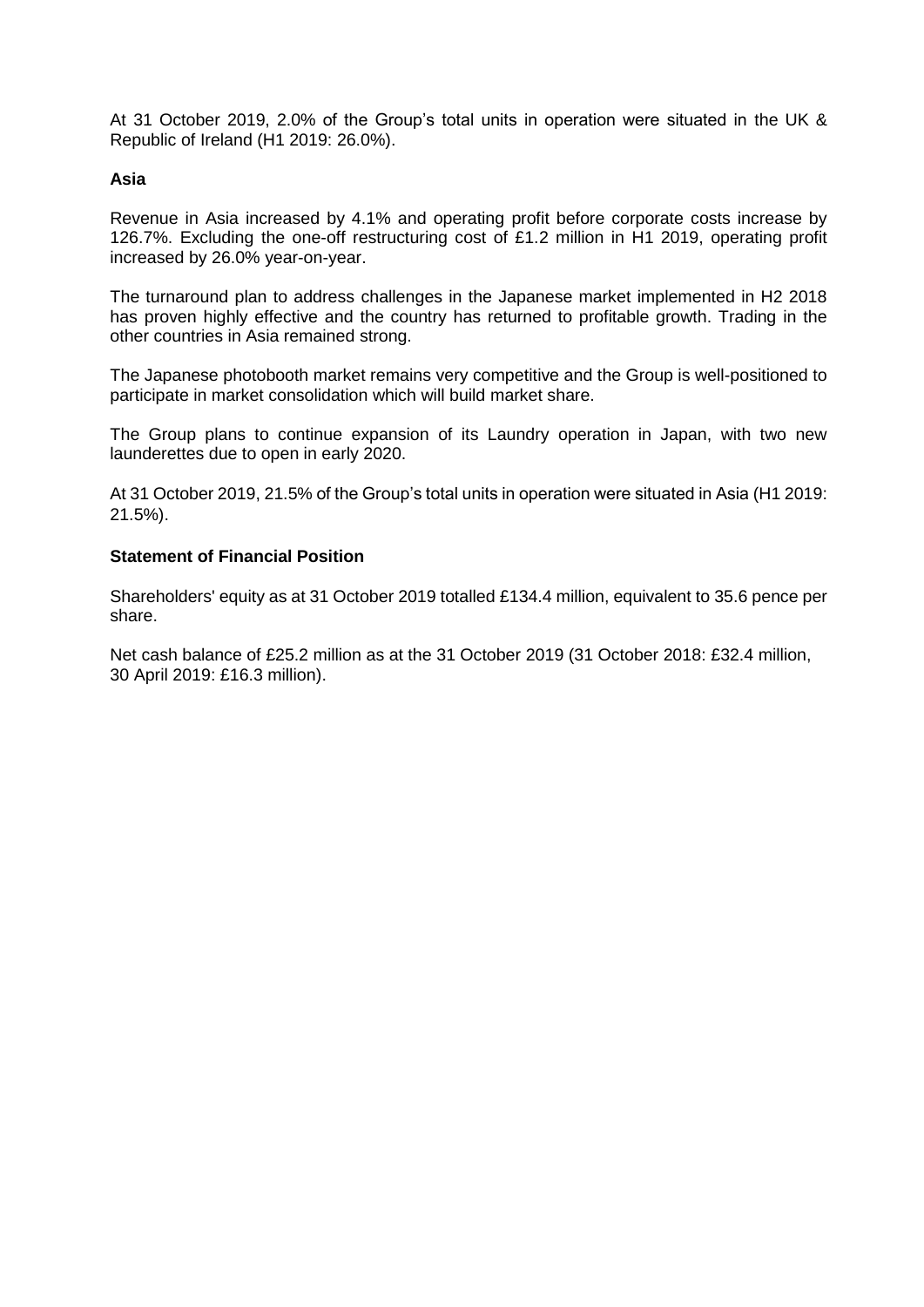# **PRINCIPAL RISKS**

Similar to any business, the Group faces risks and uncertainties that could impact the achievement of the Group's strategy. These risks are accepted as inherent to the Group's business. The Board recognises that the nature and scope of these risks can change and so regularly reviews the risks faced by the Group as well as the systems and processes to mitigate them.

The table below sets out what the Board believes to be the principal risks and uncertainties, their impact, and actions taken to mitigate them.

| Nature of the risk<br><b>Economic</b>                              | <b>Description and impact</b>                                                                                                                                                                                                                                                                                                                      | <b>Mitigation</b>                                                                                                                                                                                                                                                                                                                                                                                                                                            |
|--------------------------------------------------------------------|----------------------------------------------------------------------------------------------------------------------------------------------------------------------------------------------------------------------------------------------------------------------------------------------------------------------------------------------------|--------------------------------------------------------------------------------------------------------------------------------------------------------------------------------------------------------------------------------------------------------------------------------------------------------------------------------------------------------------------------------------------------------------------------------------------------------------|
| Global economic<br>conditions                                      | Economic growth has a major<br>influence on consumer spending.<br>A sustained period of economic<br>recession could lead to a<br>decrease in consumer<br>expenditure in discretionary<br>areas.                                                                                                                                                    | The Group focuses on<br>maintaining the characteristics<br>and affordability of its needs-<br>driven products                                                                                                                                                                                                                                                                                                                                                |
| Volatility of foreign<br>exchange rates                            | The majority of the Group's<br>revenue and profit is generated<br>outside the UK, and the Group<br>results could be adversely<br>impacted by an increase in the<br>value of sterling relative to those<br>currencies.                                                                                                                              | The Group hedges its<br>exposure to currency<br>fluctuations on transactions,<br>as relevant. However, by its<br>nature, in the Board's opinion,<br>it is very difficult to hedge<br>against currency fluctuations<br>arising from translation in<br>consolidation in a cost-<br>effective manner.                                                                                                                                                           |
| <b>Regulations</b><br>Centralisation of<br>production of ID photos | In many European countries<br>where the Group operates, if<br>governments were to implement<br>centralised image capture, for<br>biometric passport and other<br>applications or widen the<br>acceptance of self-made or<br>home-made photographs for<br>official document applications, the<br>Group's revenues and profits<br>could be affected. | The Group has developed<br>new systems that respond to<br>this situation, leveraging 3D<br>technology in ID security<br>standards, and securely<br>linking our booths to the<br>administration repositories<br>(solutions in place in France,<br>Ireland, Germany, Switzerland<br>and the UK, discussions in<br>Belgium and the<br>Netherlands).<br>Furthermore, the Group also<br>ensures that its ID products<br>remain affordable and of high<br>quality. |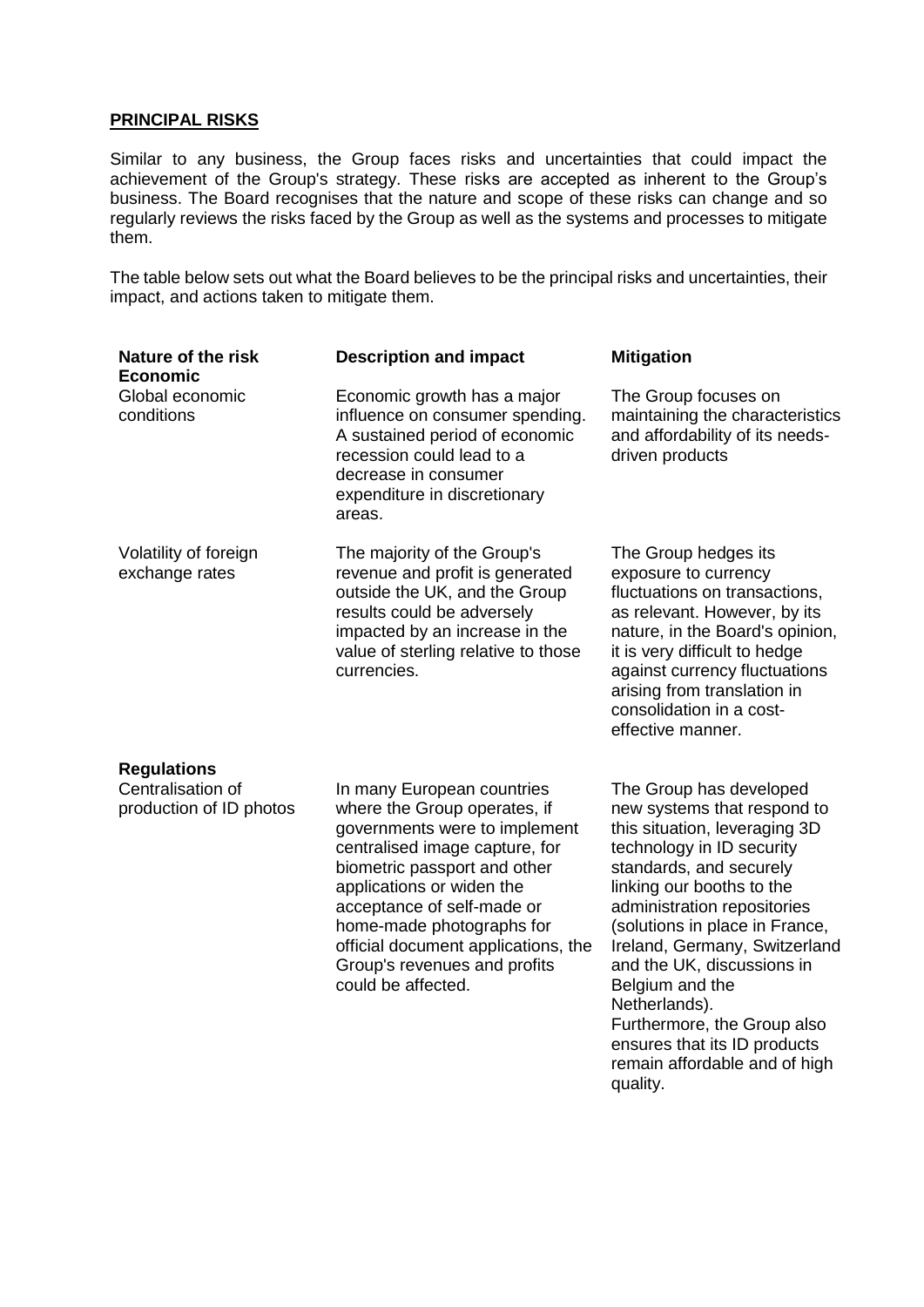Brexit The UK's referendum decision to leave the EU ("Brexit") will most probably lead to changes in regulations in the UK as well as modifications to numerous arrangements between the UK and other members of the EU, affecting trade and customs conditions, taxation, movements of resources, etc.

The Board is keeping the potential impacts of the referendum decision to leave the EU on all the Group's operations under review.

Any potential developments, including new information and policy indications from the UK government and the EU, will be looked at carefully on a continual basis with a view to enhancing the ability to take appropriate action targeted at managing and where possible minimising any adverse repercussions of Brexit.

The specific impact of Brexit on the Group will depend on the details of the conditions of the break-up to be negotiated between the UK and the European Union.

The Board foresees that in the short term the negative impact of the uncertainty overshadowing the general UK economy could also spill over into the Group's UK operations. In the long term, potential 're-nationalisation' of UK identity documents (including the conversion of the EU burgundy passports to the navy blue British version) as well as strengthened immigration regulations, could lead to increased requests for the Group's secure identification products.

The Company has engaged advisers to reduce its exposure to business rates. The Company has received advice that the vast majority of the affected estate should not be subject to business rates, and therefore it has systematically appealed before the Valuation Tribunal the assessments received, while negotiating with the authorities to reduce that exposure. The Company believes that following the

Business rates Since early 2015, the Valuation Office Authority has been issuing significantly increased assessments for some of the Company's estate, mainly photobooths and printing kiosks, and in some instances applying rates that the Company considers unreasonable. The census campaign led by the Government is part of the well-publicised strategy to systematically increase the amount of tax collected through business rates. The business tax risk is limited to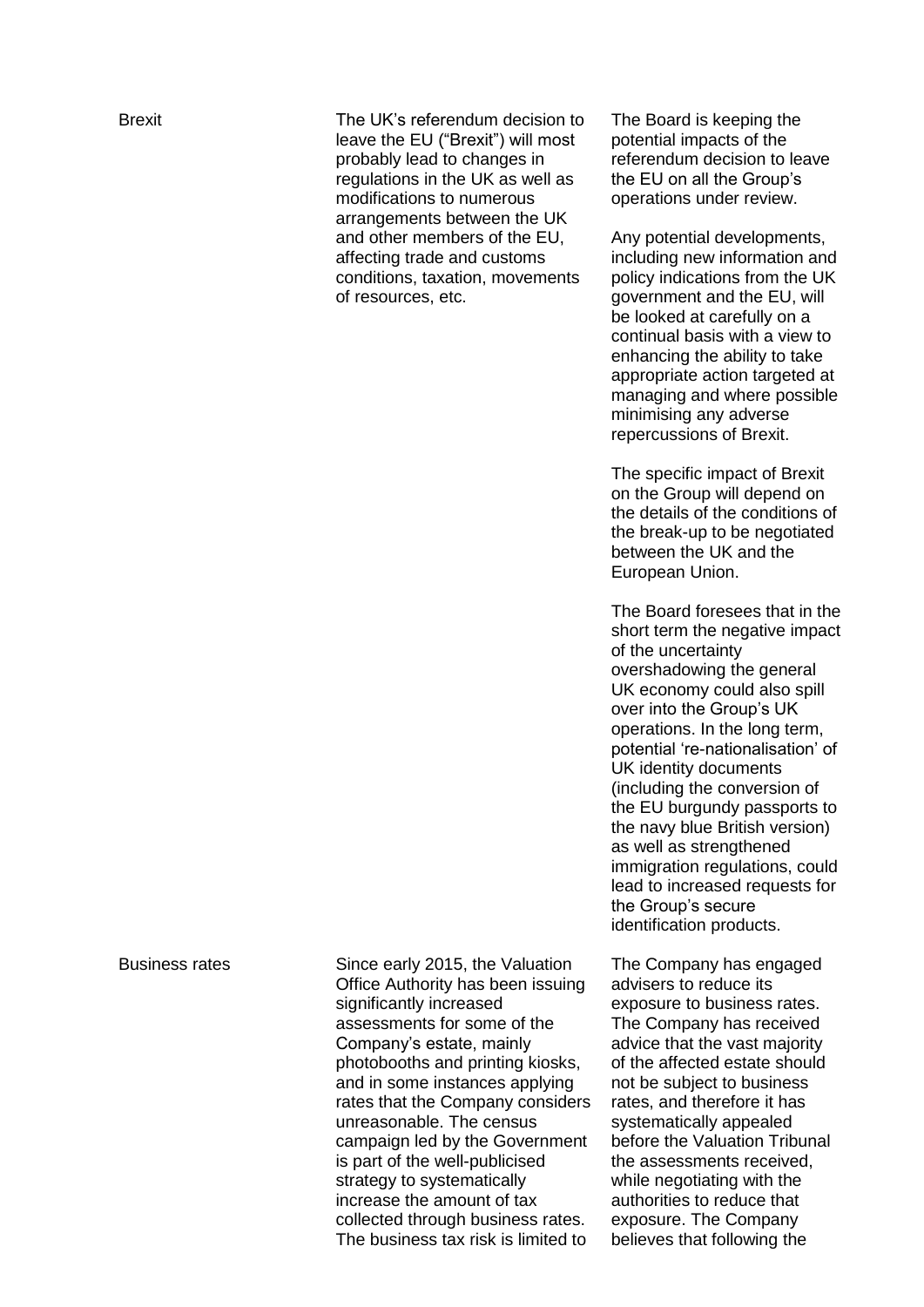|                                                                                    | the Company's operations in the<br>UK. The Company has expensed<br>the cost of the tax charge as<br>reasonably estimated.                                                                                                                                                                                                                                                                                                           | latest decision by the Upper<br>Tribunal on 12 April 2017 in<br>the ATM case, the risk should<br>be capable of successful<br>mitigation. Discussions are<br>ongoing with the Valuation<br>Office Agency on this matter.                                  |
|------------------------------------------------------------------------------------|-------------------------------------------------------------------------------------------------------------------------------------------------------------------------------------------------------------------------------------------------------------------------------------------------------------------------------------------------------------------------------------------------------------------------------------|----------------------------------------------------------------------------------------------------------------------------------------------------------------------------------------------------------------------------------------------------------|
| <b>Strategic</b><br>Identification of new<br>business opportunities                | Failure to identify new business<br>areas may impact the ability of<br>the Group to grow in the long<br>term.                                                                                                                                                                                                                                                                                                                       | Management teams<br>constantly review demand in<br>existing markets and potential<br>new opportunities. The Group<br>continues to invest in<br>research in new products and<br>technologies.                                                             |
| Inability to deliver<br>anticipated benefits from<br>the launch of new<br>products | The realisation of long-term<br>anticipated benefits depends<br>mainly upon the continued growth<br>of the laundry business and the<br>successful development of<br>integrated secure ID solutions.                                                                                                                                                                                                                                 | The Group regularly monitors<br>the performance of its entire<br>estate of machines. New<br>technology enabled secure<br>ID solutions are heavily<br>trialled before launch and the<br>performance of operating<br>machines is continually<br>monitored. |
| <b>Market</b><br>Commercial relationships                                          | The Group has well-established<br>long-term relationships with a<br>number of site-owners. The<br>deterioration in the relationship<br>with, or ultimately the loss of, a<br>key account would have an<br>adverse albeit contained impact<br>on the Group's results, bearing in<br>mind that the Group's turnover is<br>spread over a large client base<br>and none of the accounts<br>represent more than 1% of Group<br>turnover. | The Group's major key<br>relationships are supported by<br>medium-term contracts. We<br>actively manage our site-<br>owner relationships at all<br>levels to ensure a high quality<br>of service.                                                        |
|                                                                                    | To maintain its performance the<br>Group needs to have the ability to<br>continue trading in good<br>conditions in France and the UK,<br>taking into account the situation in<br>these two countries.                                                                                                                                                                                                                               | The Group continues to<br>monitor the situation in both<br>the French and UK markets.                                                                                                                                                                    |
| <b>Operational</b><br>Reliance on foreign<br>manufacturers                         | The Group sources most of its<br>products from outside the UK.<br>Consequently, the Group is<br>subject to risks associated with<br>international trade.                                                                                                                                                                                                                                                                            | Extensive research is<br>conducted into quality and<br>ethics before the Group<br>procures products from any<br>new country or supplier. The<br>Group also maintains very<br>close relationships with both                                               |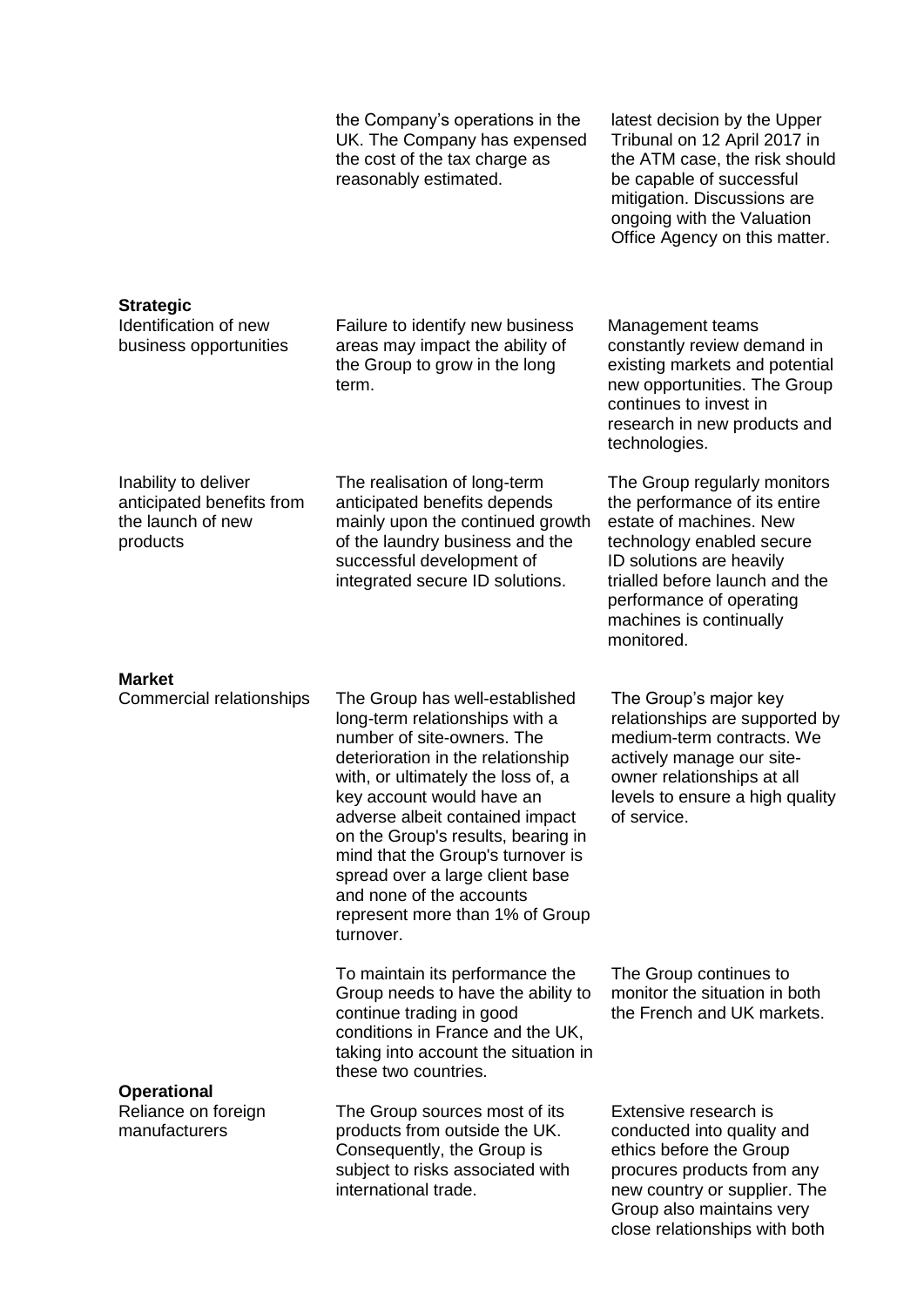|                                                                           |                                                                                                                                                                                                                              | its suppliers and shippers to<br>ensure that risks of disruption<br>to production and supply are<br>managed appropriately.                                                                                                                                                                                           |
|---------------------------------------------------------------------------|------------------------------------------------------------------------------------------------------------------------------------------------------------------------------------------------------------------------------|----------------------------------------------------------------------------------------------------------------------------------------------------------------------------------------------------------------------------------------------------------------------------------------------------------------------|
| Reliance on one single<br>supplier of consumables                         | The Group currently buys all its<br>paper for photobooths from one<br>single supplier. The failure of this<br>supplier could have a significant<br>adverse impact on paper<br>procurement.                                   | The Board has decided to<br>hold a strategic stock of<br>paper, allowing for 6 to 10<br>months' worth of paper<br>consumption, to allow enough<br>time to put in place alternative<br>solutions.                                                                                                                     |
| Reputation                                                                | The Group's brands are key<br>assets of the business. Failure to<br>protect the Group's reputation and<br>brands could lead to a loss of<br>trust and confidence. This could<br>result in a decline in the customer<br>base. | The protection of the Group's<br>brands in its core markets is<br>sustained by products with<br>certain unique features. The<br>appearance of the machine is<br>subject to high maintenance<br>standards. Furthermore, the<br>reputational risk is diluted as<br>the Group also operates<br>under a range of brands. |
| <b>Product and service</b><br>quality                                     | The Board recognises that the<br>quality and safety of both its<br>products and services is of critical<br>importance and that any major<br>failure will affect consumer<br>confidence.                                      | The Group continues to invest<br>in its existing estate, to<br>ensure that it remains<br>contemporary, and in<br>constant product innovation to<br>meet customer needs. The<br>Group also has a programme<br>in place to regularly train its<br>technicians.                                                         |
| <b>Technological</b><br>Failure to keep up with<br>advances in technology | The Group operates in fields<br>where upgrades to new<br>technologies are mission-critical.                                                                                                                                  | The Group mitigates this risk<br>by continually focusing on<br>R&D.                                                                                                                                                                                                                                                  |
| Cyber risk: third party<br>attack on our secure ID<br>data transfer feeds | The Group operates an<br>increasing number of<br>photobooths capturing ID data<br>and transferring this data directly<br>to governmental databases                                                                           | The Group performs an<br>ongoing assessment of the<br>risks and ensures that the<br>infrastructure meets the<br>security requirements.                                                                                                                                                                               |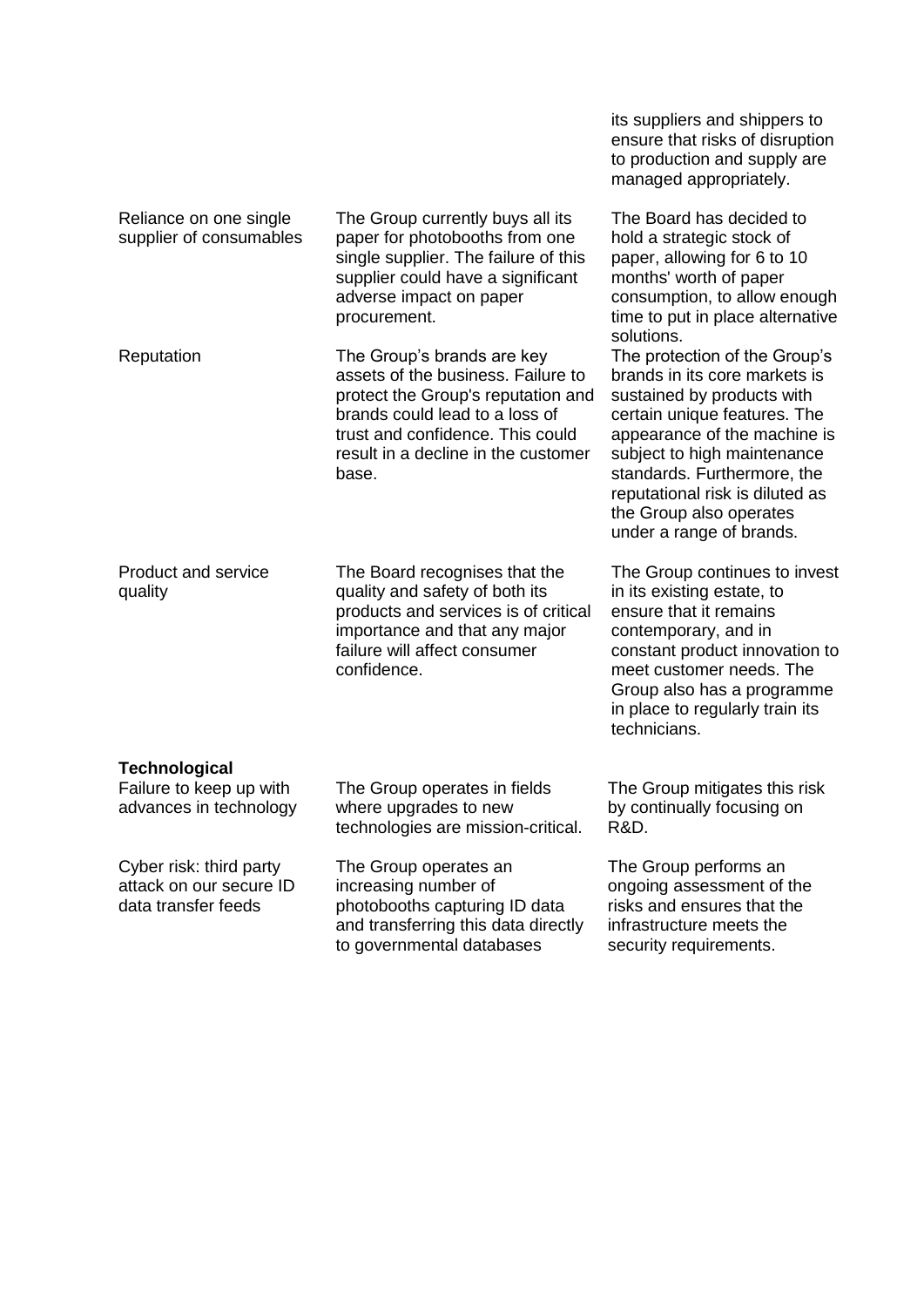# **GROUP CONDENSED STATEMENT OF COMPREHENSIVE INCOME**

# for the six months ended 31 October 2019

|                                                       |       | <b>Unaudited</b> | Unaudited      | Audited       |
|-------------------------------------------------------|-------|------------------|----------------|---------------|
|                                                       |       | 6 months to 31   | 6 months to 31 | Year to       |
|                                                       |       | October 2019     | October 2018   | 30 April 2019 |
|                                                       |       | Total            | Total          | Total         |
|                                                       | Notes | £ '000           | £ '000         | £ '000        |
| <b>Revenue</b>                                        | 3     | 123,861          | 119,761        | 228,118       |
| <b>Cost of Sales</b>                                  |       | (86, 363)        | (84, 587)      | (164, 637)    |
| <b>Gross Profit</b>                                   |       | 37,498           | 35,174         | 63,481        |
| Other Operating Income                                |       | 592              | 788            | 1,601         |
| <b>Administrative Expenses</b>                        |       | (9, 152)         | (10, 309)      | (22, 393)     |
| Share of Post-Tax Profits from Associates             |       | 53               | 30             | 50            |
| <b>Operating Profit</b>                               | 3     | 28,991           | 25,683         | 42,739        |
| Analysed as:                                          |       |                  |                |               |
| Operating profit before specific items                |       | 29,162           | 26,890         | 44,564        |
| Profit on sale of land & buildings                    |       |                  |                |               |
| <b>Restructuring costs</b>                            |       | (171)            | (1,207)        | (1,825)       |
| Operating profit after specific items                 |       | 28,991           | 25,683         | 42,739        |
| Other net gains                                       | 3     |                  | 560            | 361           |
| <b>Finance Revenue</b>                                |       | 66               | 10             | 20            |
| <b>Finance Cost</b>                                   |       | (714)            | (238)          | (527)         |
| <b>Profit before Tax</b>                              | 3     | 28,343           | 26,015         | 42,593        |
| <b>Total Tax Charge</b>                               | 4     | (5,804)          | (5,808)        | (11, 314)     |
| Profit for the year                                   |       | 22,539           | 20,207         | 31,279        |
| <b>Other Comprehensive Income</b>                     |       |                  |                |               |
| Items that are or may subsequently be classified to   |       |                  |                |               |
| Profit and Loss:                                      |       |                  |                |               |
| Exchange Differences Arising on Translation of        |       |                  |                |               |
| Foreign Operations                                    |       | 152              | 1,482          | (860)         |
| Taxation on exchange differences                      |       | 12               | (11)           | 3             |
| Total Items that are or may subsequently be           |       |                  |                |               |
| classified to profit and loss                         |       | 164              | 1,471          | (857)         |
| Items that will not be classified to profit and loss: |       |                  |                |               |
| Remeasurement (losses)/gains in defined benefit       |       |                  |                |               |
| obligations and other post-employment benefit         |       |                  |                |               |
| obligations                                           |       |                  |                | (216)         |
| Deferred tax on remeasurement (losses)/gains          |       |                  |                | 42            |
| Total Items that will not be classified to Profit and |       |                  |                |               |
| Loss                                                  |       |                  |                | (174)         |
| Other comprehensive income for the year net of tax    |       | 164              | 1,471          | (1,031)       |
| Total Comprehensive Income for the Year               |       | 22,703           | 21,678         | 30,248        |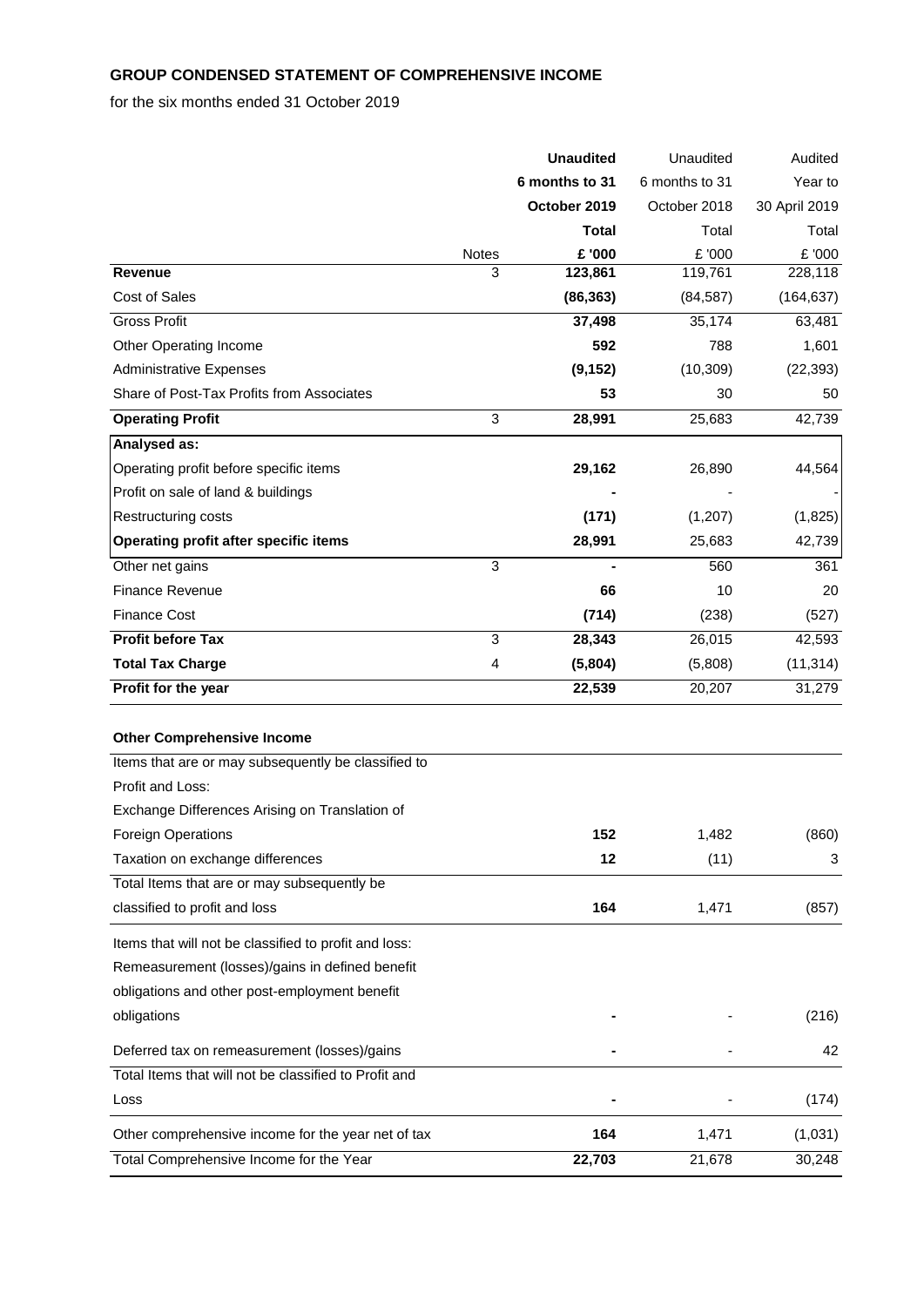#### **Profit for the Year Attributable to:**

| Owners of the Parent                        |   | 22,492            | 20,140            | 31,226 |
|---------------------------------------------|---|-------------------|-------------------|--------|
| Non-controlling interests                   |   | 47                | 67                | 53     |
|                                             |   | 22,539            | 20,207            | 31,279 |
| Total comprehensive income attributable to: |   |                   |                   |        |
|                                             |   |                   |                   |        |
| Owners of the Parent                        |   | 22,657            | 21,593            | 30,228 |
| Non-controlling interests                   |   | 46                | 85                | 20     |
|                                             |   | 22,703            | 21.678            | 30,248 |
| <b>Earnings per Share</b>                   |   |                   |                   |        |
| Basic Earnings per Share                    | 6 | 5.95 <sub>p</sub> | 5.33 <sub>p</sub> | 8.27p  |
| Diluted Earnings per Share                  | 6 | 5.95 <sub>p</sub> | 5.33 <sub>p</sub> | 8.26p  |

All results derive from continuing operations.

The accompanying notes form an integral part of these condensed consolidated financial statements.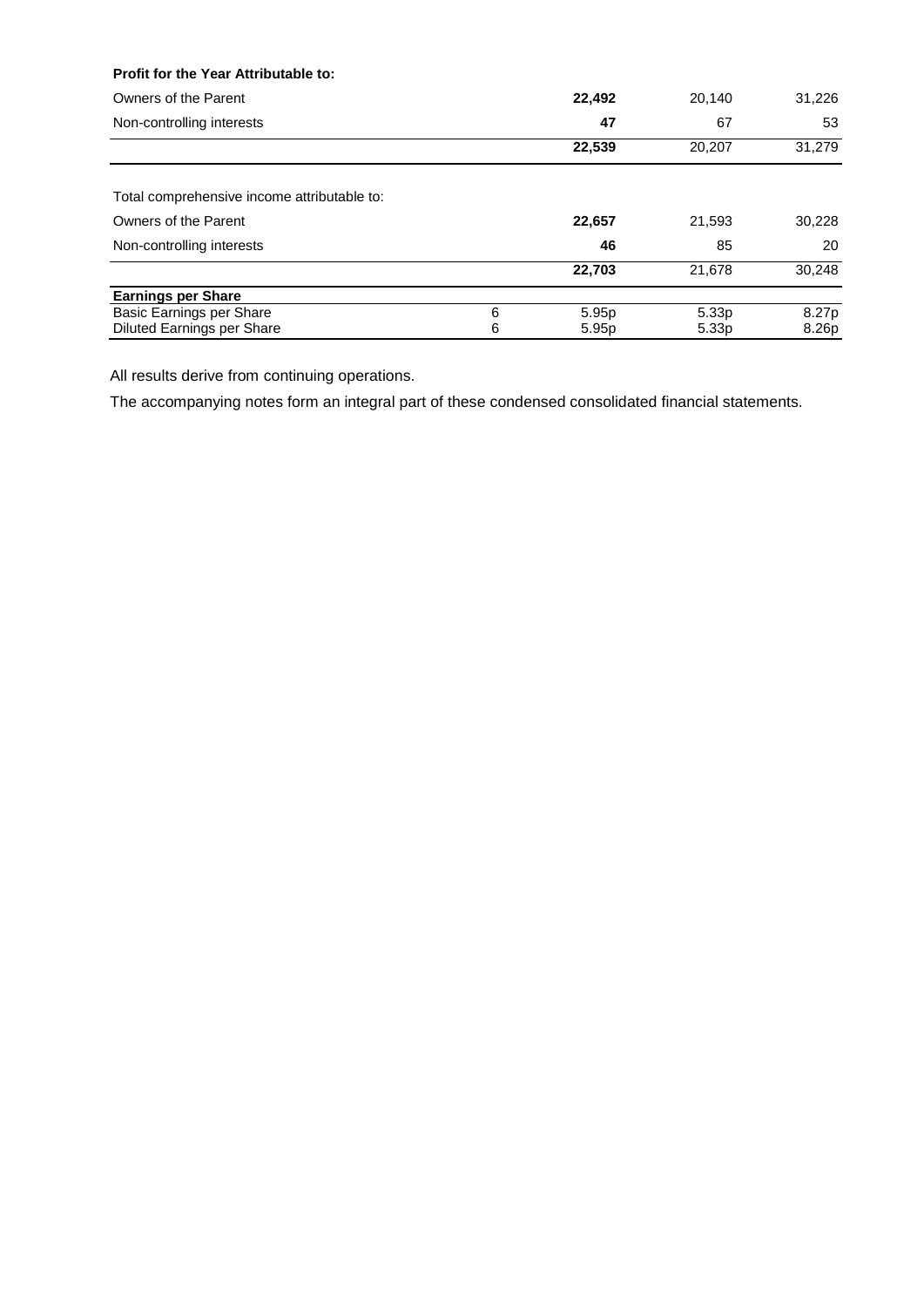# **GROUP CONDENSED STATEMENT OF FINANCIAL POSITION**

as at 31 October 2019

|                                             |                | <b>Unaudited</b> | Unaudited<br>31 October | Audited       |  |
|---------------------------------------------|----------------|------------------|-------------------------|---------------|--|
|                                             |                | 31 October       |                         | 30 April      |  |
|                                             | <b>Notes</b>   | 2019<br>£'000    | 2018<br>£'000           | 2019<br>£'000 |  |
| Assets                                      |                |                  |                         |               |  |
| Non-current assets                          |                |                  |                         |               |  |
| Goodwill                                    | 7              | 27,063           | 17,962                  | 26,594        |  |
| Other intangible assets                     | $\overline{7}$ | 14,550           | 13,815                  | 15,222        |  |
| Property, plant & equipment                 | 7              | 114,224          | 93,895                  | 95,353        |  |
| Investment property                         | $\overline{7}$ | 640              | 676                     | 648           |  |
| Investment in - associates                  |                | 409              | 429                     | 415           |  |
| Financial instruments held at FVTPL         |                | 1,473            | 1623                    | 1387          |  |
| Financial assets held at amortised cost     | 8              | 983              | 982                     | 982           |  |
| Deferred tax assets                         |                | 877              | 1,706                   | 912           |  |
| Trade and other receivables                 |                | 1,734            | 2,188                   | 1,764         |  |
|                                             |                | 161,953          | 133,276                 | 143,277       |  |
| <b>Current assets</b>                       |                |                  |                         |               |  |
| Inventories                                 |                | 23,072           | 20,355                  | 22,339        |  |
| Trade and other receivables                 |                | 22,293           | 16,809                  | 20,917        |  |
| Current tax                                 |                |                  |                         | 876           |  |
| Cash and cash equivalents                   | 8              | 84,794           | 88,573                  | 84,591        |  |
|                                             |                | 130,159          | 125,737                 | 128,723       |  |
| <b>Total assets</b>                         |                | 292,112          | 259,013                 | 272,000       |  |
|                                             |                |                  |                         |               |  |
| Equity                                      |                |                  |                         |               |  |
| Share capital                               |                | 1,889            | 1,888                   | 1,889         |  |
| Share premium                               |                | 10,588           | 10,499                  | 10,588        |  |
| Translation and other reserves              |                | 12,534           | 14,646                  | 12,369        |  |
| Retained earnings                           |                | 107,785          | 106,175                 | 117,131       |  |
| Equity attributable to owners of the Parent |                | 132,796          | 133,208                 | 141,977       |  |
| Non-controlling interests                   |                | 1,618            | 1,638                   | 1,870         |  |
| <b>Total equity</b>                         |                | 134,414          | 134,846                 | 143,847       |  |
|                                             |                |                  |                         |               |  |
| Liabilities                                 |                |                  |                         |               |  |
| Non-current liabilities                     |                |                  |                         |               |  |
| <b>Financial liabilities</b>                | 8              | 57,715           | 45,620                  | 53,385        |  |
| Post-employment benefit obligations         |                | 5,688            | 5,523                   | 5,635         |  |
| Deferred tax liabilities                    |                | 5,585            | 2,741                   | 5,430         |  |
| Trade and other payables                    |                | 331              |                         |               |  |
|                                             |                | 69,319           | 53,884                  | 64,450        |  |
| <b>Current liabilities</b>                  |                |                  |                         |               |  |
| <b>Financial liabilities</b>                | 8              | 18,927           | 11,518                  | 15,850        |  |
| Provisions                                  |                | 222              | 92                      | 218           |  |
|                                             |                |                  |                         |               |  |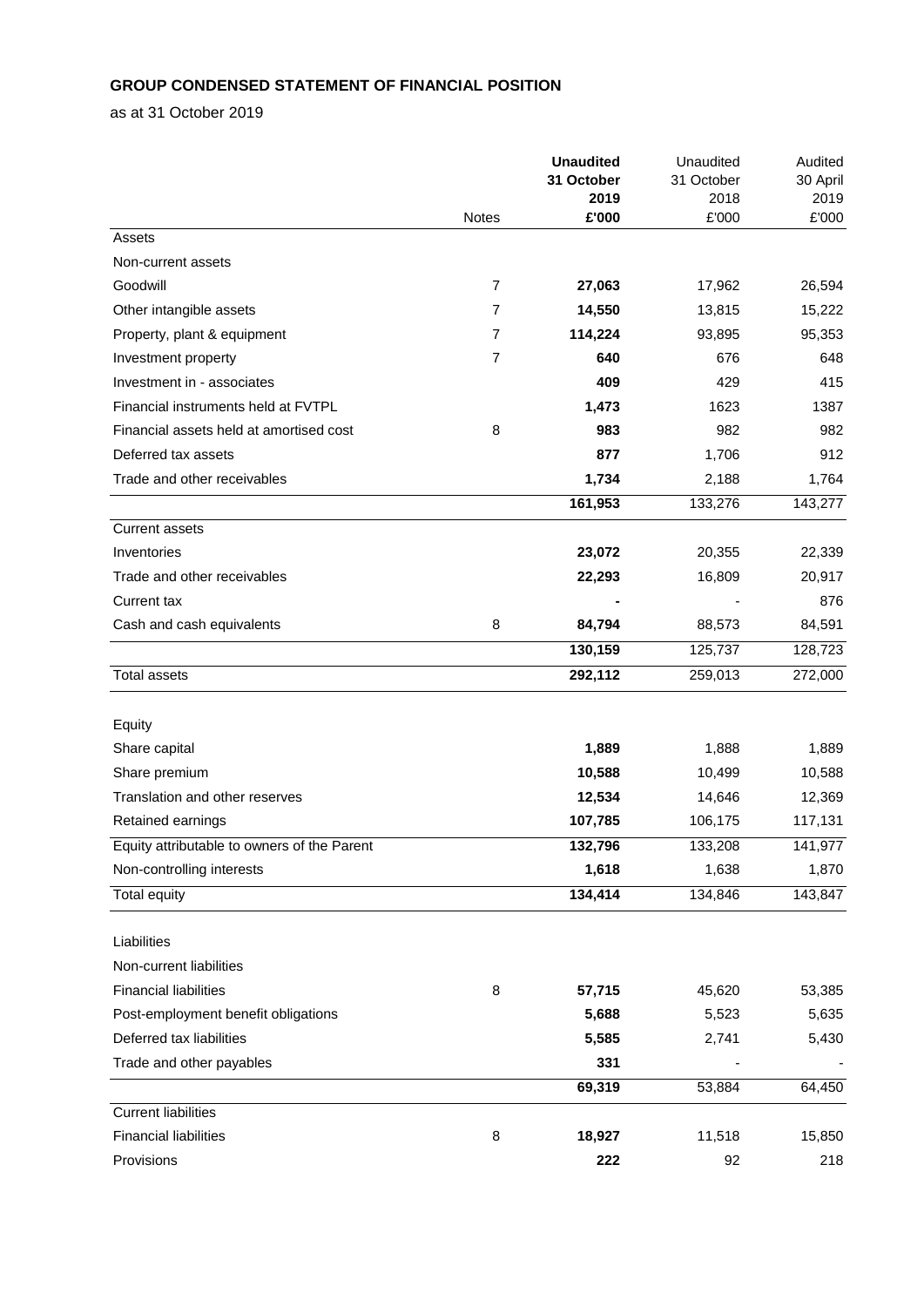| Current tax                  | 8.725   | 4.708   | 6,753   |
|------------------------------|---------|---------|---------|
| Trade and other payables     | 60.505  | 53.965  | 40,882  |
|                              | 88.379  | 70.283  | 63,703  |
| Total equity and liabilities | 292,112 | 259,013 | 272,000 |

The accompanying notes form an integral part of these condensed consolidated financial statements.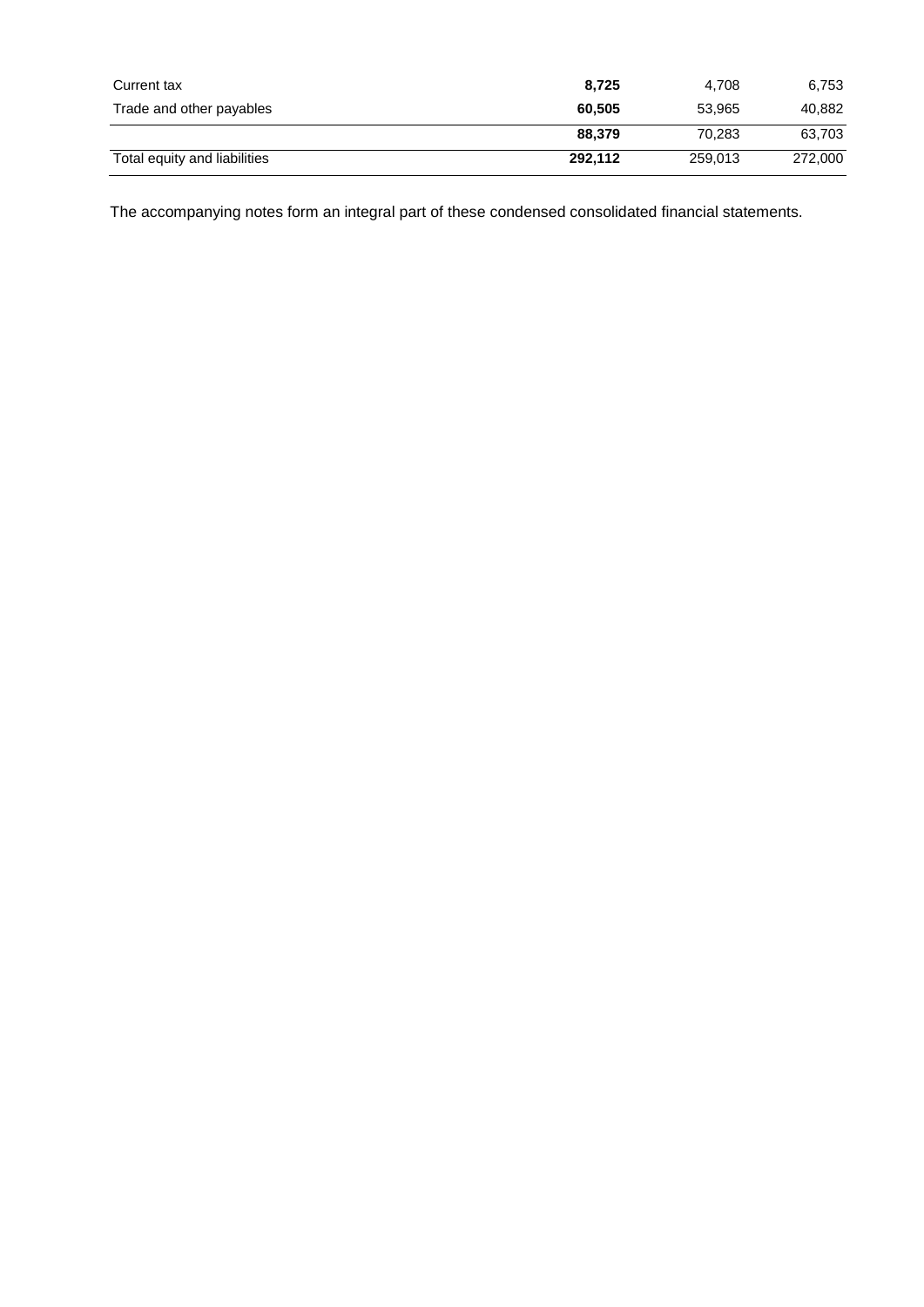# **GROUP CONDENSED STATEMENT OF CASH FLOWS**

for the six months ended 31 October 2019

|                                                              |              | <b>Unaudited</b> | <b>Unaudited</b> | <b>Audited</b> |
|--------------------------------------------------------------|--------------|------------------|------------------|----------------|
|                                                              |              | 6 months to      | 6 months to      | <b>Year to</b> |
|                                                              |              | 31 October       | 31 October       | 30 April       |
|                                                              |              | 2019             | 2018             | 2019           |
|                                                              | <b>Notes</b> | £'000            | £'000            | £'000          |
| Cash flow from operating activities                          |              |                  |                  |                |
| Profit before tax                                            |              | 28,343           | 26,015           | 42,593         |
| Finance cost                                                 |              | 714              | 238              | 527            |
| Finance revenue                                              |              | (66)             | (10)             | (20)           |
| Other gains                                                  |              |                  | (560)            | (361)          |
| Operating profit                                             |              | 28,991           | 25,683           | 42,739         |
| Share of post-tax profit from associates                     |              | (53)             | (30)             | (50)           |
| Amortisation of intangible assets                            |              | 1,592            | 1,372            | 2,992          |
| Depreciation of property, plant and equipment                |              | 15,653           | 12,059           | 24,024         |
| Profit on sale of property, plant and equipment              |              | (99)             | 8                | 165            |
| Exchange differences                                         |              | (850)            | 508              | (707)          |
| Other items                                                  |              | (59)             | (90)             | 354            |
| Changes in working capital:                                  |              |                  |                  |                |
| Inventories                                                  |              | (733)            | 2,910            | 511            |
| Trade and other receivables                                  |              | (1, 376)         | 2,714            | (597)          |
| Trade and other payables                                     |              | (1,744)          | (8,756)          | (5,604)        |
| Provisions                                                   |              | (249)            | (267)            | 108            |
| Cash generated from operations                               |              | 41,073           | 36,111           | 63,935         |
| Interest paid                                                |              | (333)            | (238)            | (527)          |
| <b>Taxation paid</b>                                         |              | (2,719)          | (4,808)          | (6, 223)       |
| Net cash generated from operating activities                 |              | 38,021           | 31,065           | 57,185         |
| Cash flows from investing activities                         |              |                  |                  |                |
| Acquisition of subsidiaries net of cash acquired             |              | (753)            | (4,019)          | (13, 528)      |
| Payment of deferred consideration                            |              |                  | (225)            | (225)          |
| Cash received on disposal of associate                       |              |                  | 4,437            | 4,437          |
| Repayment of loans advanced to associate                     |              |                  | 1,612            | 1,612          |
| Investment in intangible assets                              |              | (883)            | (1, 314)         | (2, 167)       |
| Proceeds from sale of intangible assets                      |              | 43               | 1                | 155            |
| Purchase of property, plant and equipment                    |              | (15, 658)        | (12, 811)        | (28, 169)      |
| Proceeds from sale of property, plant and equipment          |              | 602              | 770              | 2,282          |
| Purchase of available for sale investments                   |              |                  |                  |                |
| Dividends received from investments held at FVTPL            |              |                  |                  |                |
| Interest received                                            |              | 8                | 10               | 18             |
| Dividends received from associates                           |              | 53               | 12               | 36             |
| Net cash generated from investing activities                 |              | (16, 588)        | (11, 527)        | (35, 549)      |
| Cash flows from financing activities                         |              |                  |                  |                |
| Issue of Ordinary shares to equity shareholders              |              |                  | 134              | 224            |
| Repayment of borrowings                                      |              | (7,886)          | (3,617)          | (8, 397)       |
| Repayment of capital element of finance leases               |              | (90)             | (86)             | (167)          |
| Increase in borrowings                                       |              | 17,053           | 26,679           | 43,748         |
| Decrease in assets held to maturity / held at amortised cost |              |                  | 719              | 741            |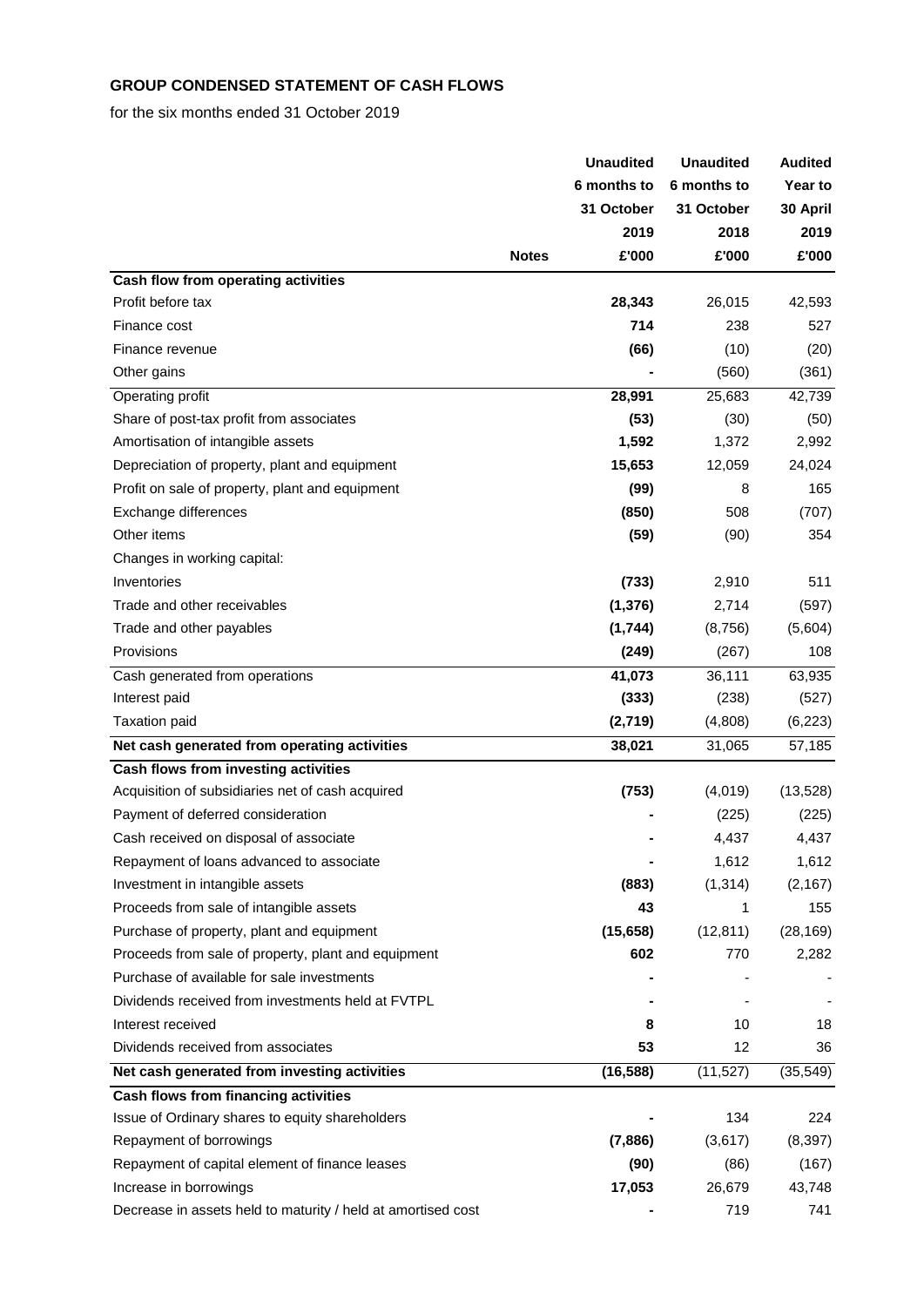| Dividends paid to owners of the Parent         |   | (14, 015) | (14.005) | (31, 873) |
|------------------------------------------------|---|-----------|----------|-----------|
| Net cash utilised in financing activities      |   | (4,938)   | 9.824    | 4.276     |
| Net increase in cash and cash equivalents      |   | 177       | 29.362   | 25.912    |
| Cash and cash equivalents at beginning of year |   | 84.591    | 58.657   | 58,657    |
| Exchange loss on cash and cash equivalents     |   | 26        | 554      | 22        |
| Cash and cash equivalents at end of year       | 8 | 84,794    | 88.573   | 84.591    |

The accompanying notes form an integral part of these condensed consolidated financial statements.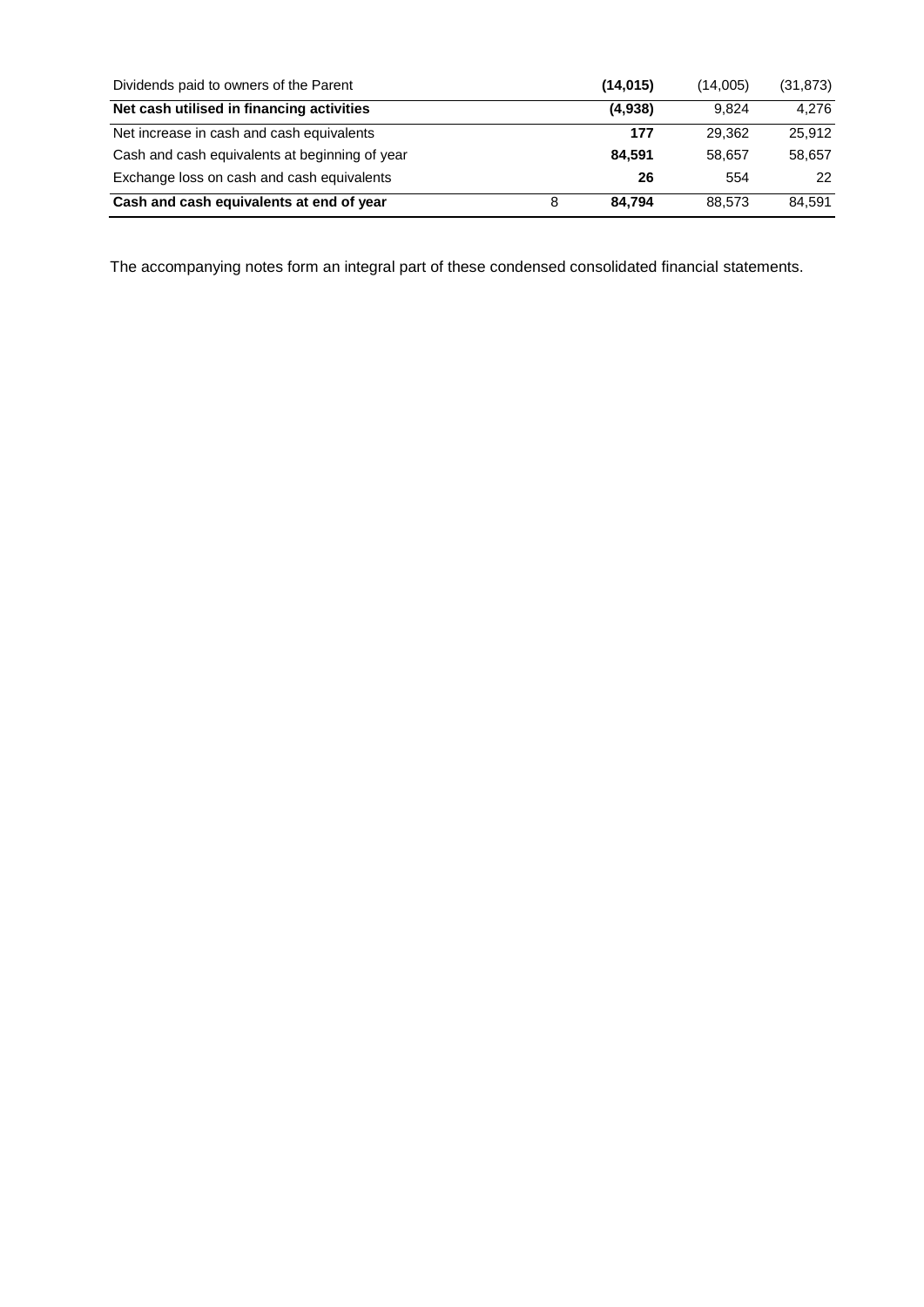# **GROUP CONDENSED STATEMENT OF CHANGES IN EQUITY**

for the six months ended 31 October 2019

|                                |                  |                  |          |                                           |                   |                               | Non-                     |                       |
|--------------------------------|------------------|------------------|----------|-------------------------------------------|-------------------|-------------------------------|--------------------------|-----------------------|
|                                | <b>Share</b>     | <b>Share</b>     | Other    |                                           | Retained          | Attributable to               | controlling              |                       |
|                                | capital<br>£'000 | premium<br>£'000 | reserves | <b>Translation</b><br>£'000 reserve £'000 | earnings<br>£'000 | owners of the<br>Parent £'000 | interests<br>£'000       | <b>Total</b><br>£'000 |
| At 1 May 2018                  | 1,887            | 10,366           | 1,781    | 11,412                                    | 117,811           | 143,257                       | 1,553                    | 144,810               |
| Profit for year                |                  |                  |          |                                           | 20,140            | 20,140                        | 67                       | 20,207                |
| <b>Other comprehensive</b>     |                  |                  |          |                                           |                   |                               |                          |                       |
| income/(expense)               |                  |                  |          |                                           |                   |                               |                          |                       |
| Exchange differences           |                  |                  |          | 1,464                                     |                   | 1,464                         | 18                       | 1,482                 |
| Tax on exchange                |                  |                  |          | (11)                                      |                   | (11)                          | $\overline{\phantom{a}}$ | (11)                  |
| Total other                    |                  |                  |          |                                           |                   |                               |                          |                       |
| comprehensive                  |                  |                  |          |                                           |                   |                               |                          |                       |
| income/(expense)               |                  |                  |          | 1,453                                     |                   | 1,453                         | 18                       | 1,471                 |
| Total comprehensive            |                  |                  |          |                                           |                   |                               |                          |                       |
| income/(expense)               |                  |                  |          | 1,453                                     | 20,140            | 21,593                        | 85                       | 21,678                |
| Transactions with owners       |                  |                  |          |                                           |                   |                               |                          |                       |
| of the Parent                  |                  |                  |          |                                           |                   |                               |                          |                       |
| Share options exercised        |                  |                  |          |                                           |                   |                               |                          |                       |
| in the period                  | 1                | 133              |          |                                           |                   | 134                           |                          | 134                   |
| Share options                  |                  |                  |          |                                           | 85                | 85                            |                          | 85                    |
| <b>Dividends</b>               |                  |                  |          |                                           | (31, 861)         | (31, 861)                     |                          | (31, 861)             |
| <b>Total transactions with</b> |                  |                  |          |                                           |                   |                               |                          |                       |
| the Parent                     | 1                | 133              |          |                                           | (31, 776)         | (31, 642)                     |                          | (31, 642)             |
| At 31 October 2018             | 1,888            | 10,499           | 1,781    | 12,865                                    | 106,175           | 133,208                       | 1,638                    | 134,846               |
|                                |                  |                  |          |                                           |                   |                               |                          |                       |
| At 1 May 2018                  | 1,887            | 10,366           | 1,781    | 11,412                                    | 117,811           | 143,257                       | 1,553                    | 144,810               |
| Profit for year                |                  |                  |          |                                           | 31,226            | 31,226                        | 53                       | 31,279                |
| <b>Other comprehensive</b>     |                  |                  |          |                                           |                   |                               |                          |                       |
| income/(expense)               |                  |                  |          |                                           |                   |                               |                          |                       |
| Exchange differences           |                  |                  |          | (827)                                     |                   | (827)                         | (33)                     | (860)                 |
| Tax on exchange                |                  |                  |          | 3                                         |                   | 3                             |                          | 3                     |
| Remeasurement gains in         |                  |                  |          |                                           |                   |                               |                          |                       |
| defined benefit pension        |                  |                  |          |                                           |                   |                               |                          |                       |
| scheme and other post-         |                  |                  |          |                                           |                   |                               |                          |                       |
| employment benefit             |                  |                  |          |                                           |                   |                               |                          |                       |
| obligations                    |                  |                  |          |                                           | (216)             | (216)                         |                          | (216)                 |
| Deferred tax on                |                  |                  |          |                                           |                   |                               |                          |                       |
| Remeasurement gains            |                  |                  |          |                                           | 42                | 42                            |                          | 42                    |
| <b>Total other</b>             |                  |                  |          |                                           |                   |                               |                          |                       |
| comprehensive                  |                  |                  |          |                                           |                   |                               |                          |                       |
| (expense)/income               |                  |                  |          | (824)                                     | (174)             | (998)                         | (33)                     | (1,031)               |
| Total comprehensive            |                  |                  |          |                                           |                   |                               |                          |                       |
| (expense)/income               |                  |                  |          | (824)                                     | 31,052            | 30,228                        | 20                       | 30,248                |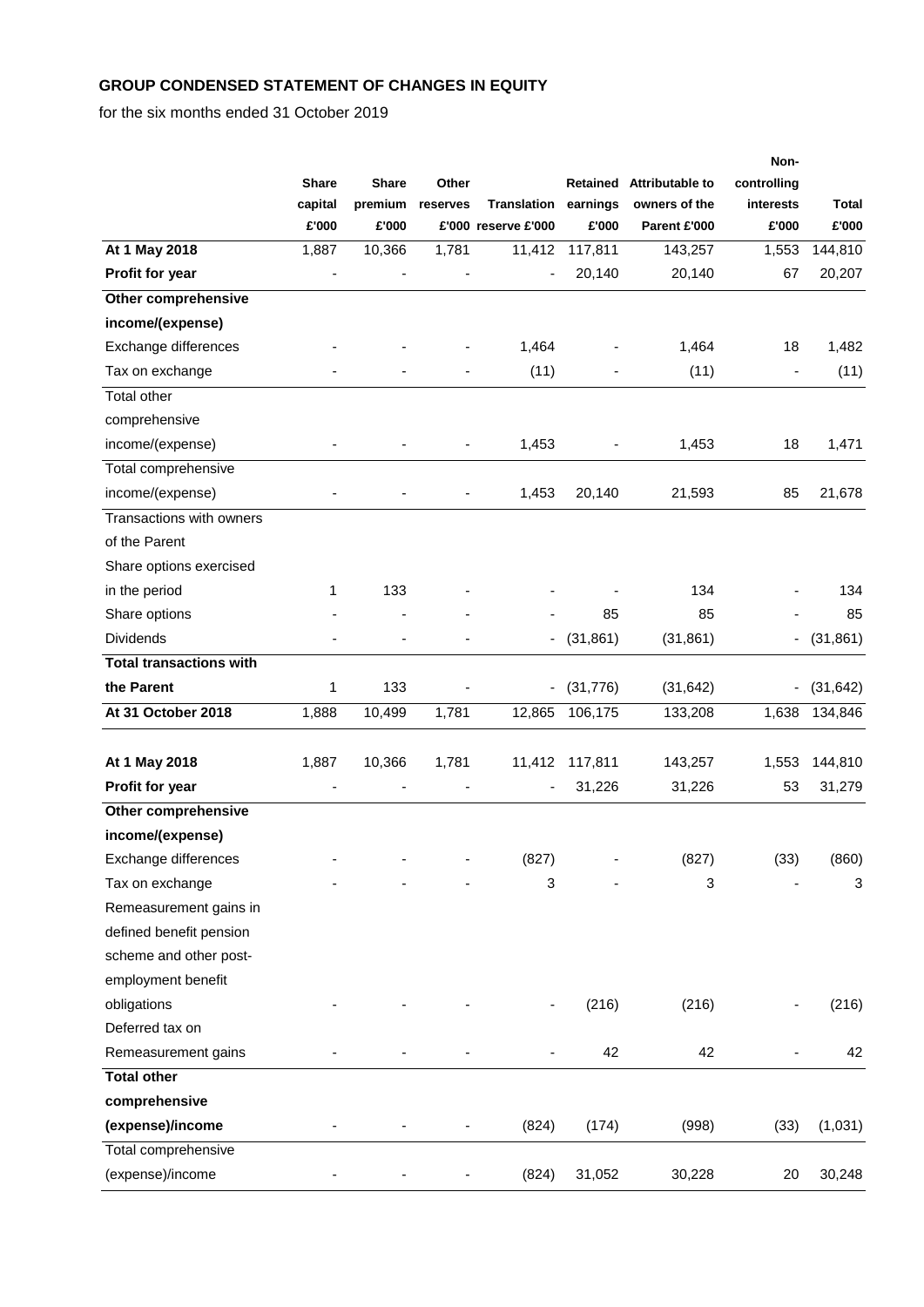| Share options exercised        |                          |                          |                          |        |              |           |                  |  |
|--------------------------------|--------------------------|--------------------------|--------------------------|--------|--------------|-----------|------------------|--|
| in the period                  | 2                        | 222                      | $\overline{\phantom{a}}$ |        |              | 224       | 224<br>۰.        |  |
| Share options                  | $\overline{\phantom{0}}$ | $\overline{\phantom{0}}$ |                          | ۰      | 141          | 141       | 141              |  |
| Deferred tax on share          |                          |                          |                          |        |              |           |                  |  |
| options                        | $\overline{\phantom{0}}$ | $\overline{\phantom{0}}$ | $\overline{\phantom{a}}$ |        |              |           |                  |  |
| <b>Dividends</b>               | ٠                        | ٠                        |                          |        | $-$ (31,873) | (31, 873) | $-$ (31,873)     |  |
| <b>Total transactions with</b> |                          |                          |                          |        |              |           |                  |  |
| the Parent                     | 2                        | 222                      | -                        |        | $-$ (31,732) | (31,508)  | (31,211)<br>297  |  |
| At 30 April 2019               | 1,889                    | 10,588                   | 1,781                    | 10,588 | 117,131      | 141,977   | 1.870<br>143,847 |  |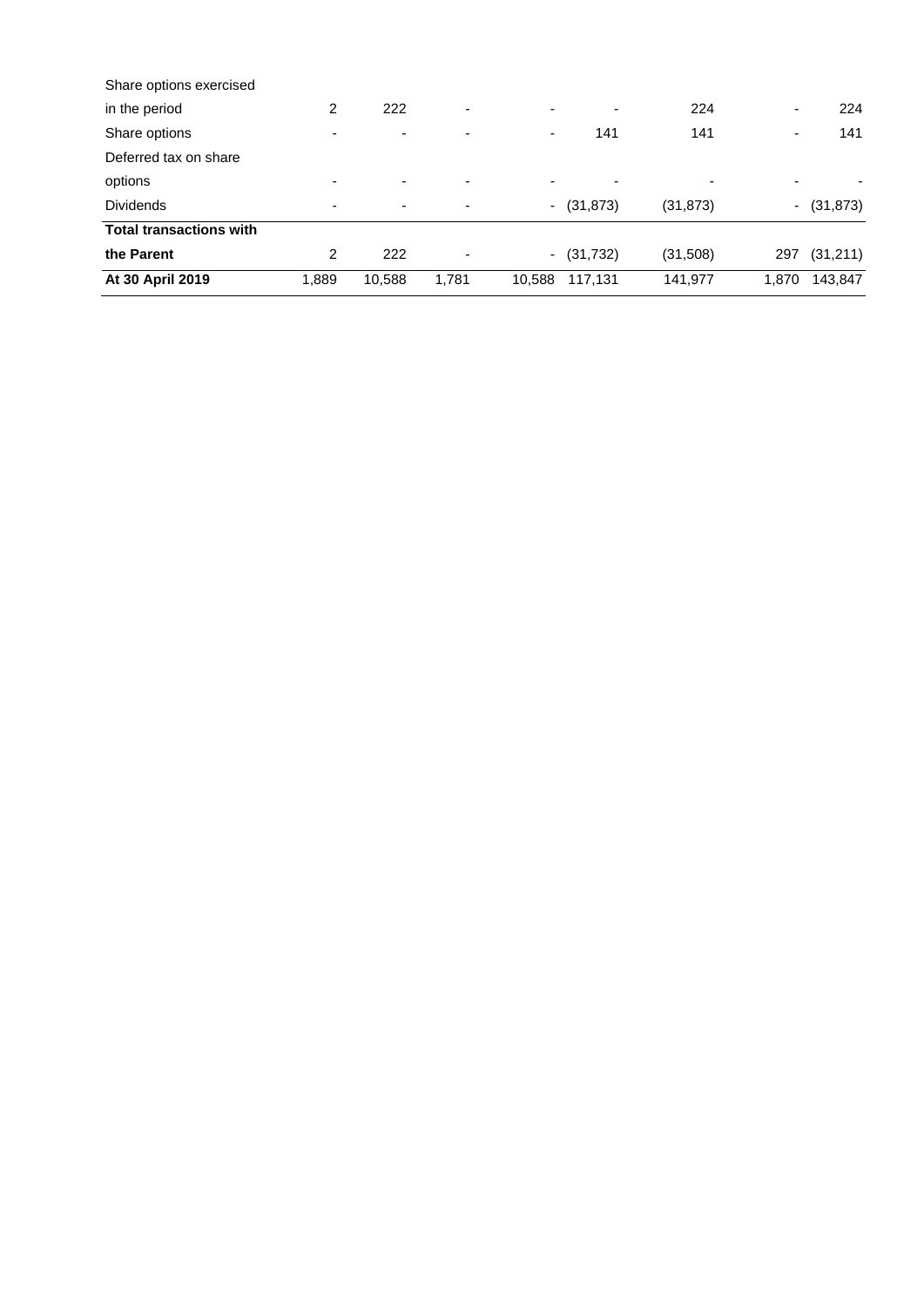# **GROUP CONDENSED STATEMENT OF CHANGES IN EQUITY**

for the six months ended 31 October 2019 continued

|                                  |              |              |                  |                    |                 | <b>Attributable</b> |                |              |
|----------------------------------|--------------|--------------|------------------|--------------------|-----------------|---------------------|----------------|--------------|
|                                  |              |              |                  |                    |                 | to owners           | Non-           |              |
|                                  | <b>Share</b> | <b>Share</b> | Other            | <b>Translation</b> | <b>Retained</b> | of the              | controlling    |              |
|                                  | capital      |              | premium reserves | reserve            | earnings        | Parent              | interests      | <b>Total</b> |
|                                  | £'000        | £'000        | £'000            | £'000              | £'000           | £'000               | £'000          | £'000        |
| At 1 May 2019                    | 1,889        | 10,588       | 1,781            | 10,588             | 117,131         | 141,977             | 1,870          | 143,847      |
| <b>Profit for year</b>           | ۰            |              |                  |                    | 22,492          | 22,492              | 47             | 22,539       |
| <b>Other comprehensive</b>       |              |              |                  |                    |                 |                     |                |              |
| income/(expense)                 |              |              |                  |                    |                 |                     |                |              |
| Exchange differences             |              |              |                  | 153                |                 | 153                 | (1)            | 152          |
| Tax on exchange                  |              |              |                  | 12                 |                 | $12 \,$             | $\blacksquare$ | $12 \,$      |
| <b>Total other comprehensive</b> |              |              |                  |                    |                 |                     |                |              |
| income/(expense)                 |              |              |                  | 165                |                 | 165                 | (1)            | 164          |
| <b>Total comprehensive</b>       |              |              |                  |                    |                 |                     |                |              |
| income/(expense)                 |              |              |                  | 165                | 22,492          | 22,657              | 46             | 22,703       |
| <b>Transactions with owners</b>  |              |              |                  |                    |                 |                     |                |              |
| of the Parent                    |              |              |                  |                    |                 |                     |                |              |
| Share options                    |              |              |                  |                    | 57              | 57                  |                | 57           |
| <b>Dividends</b>                 |              |              |                  |                    | (31, 895)       | (31, 895)           | $\blacksquare$ | (31, 895)    |
| Total transactions with the      |              |              |                  |                    |                 |                     |                |              |
| <b>Parent</b>                    |              |              |                  | ۰                  | (31, 838)       | (31, 838)           | (297)          | (32, 135)    |
| At 31 October 2019               | 1,889        | 10,588       | 1,781            | 10,753             | 107,785         | 132,796             | 1,618          | 134,414      |

The accompanying notes form an integral part of these condensed consolidated financial statements.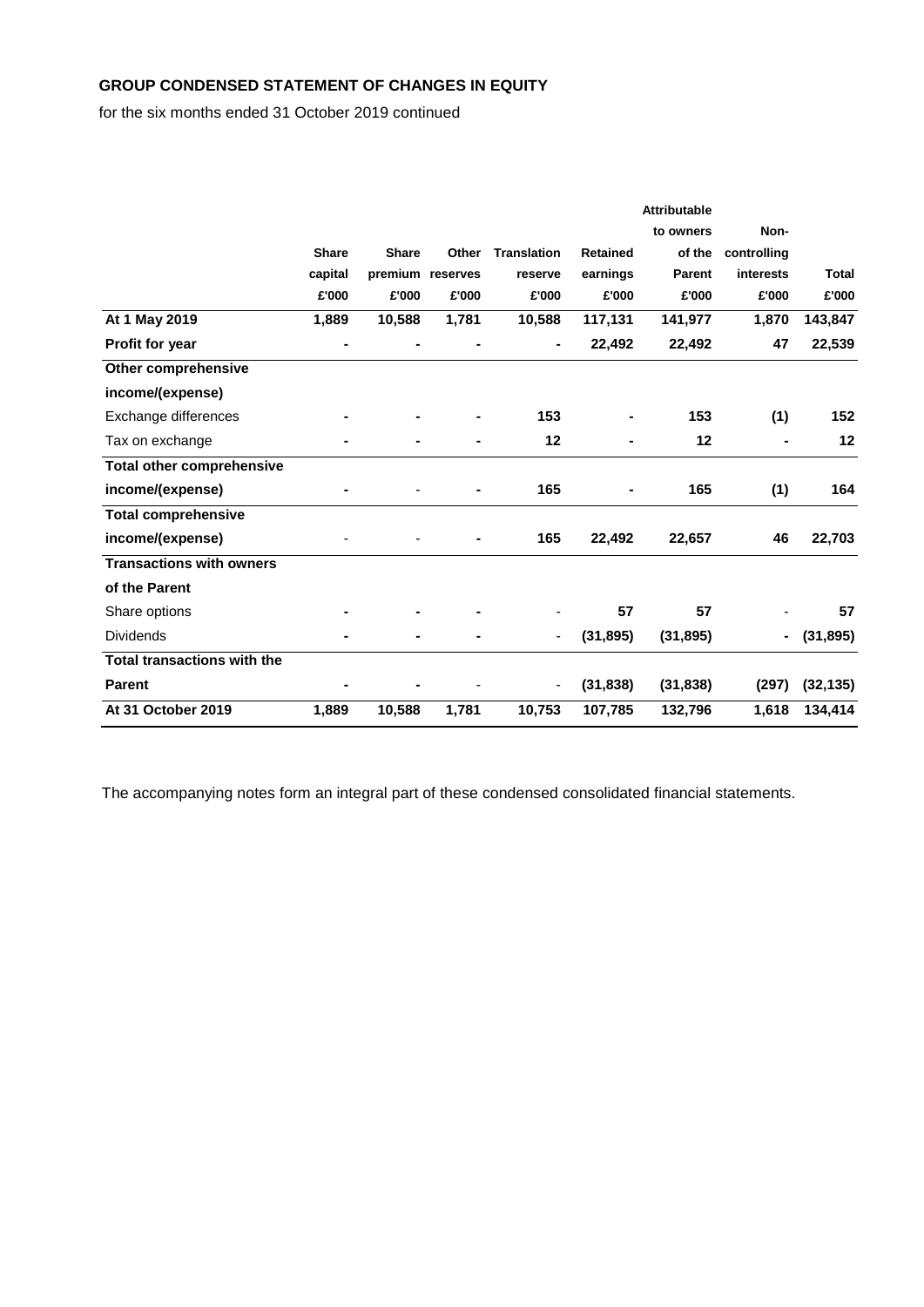### **1. Corporate Information**

The condensed consolidated interim financial statements of Photo-Me International plc (the "Company") for the six months ended 31 October 2019 ("the Interim Report") were approved and authorised for issue by the Board of Directors on 9 December 2019. These condensed consolidated interim financial statements comprise the Company and its subsidiaries (together the "Group") and are presented in pounds sterling, rounded to the nearest thousand.

The Company is a public limited company, incorporated and domiciled in England, whose shares are quoted on the London Stock Exchange, under symbol PHTM. Its registered number is 735438 and its registered office is at Unit 3B, Blenheim Rd, Epsom, KT19 9AP, Surrey.

Photo-Me's principal activity is the operation of unattended vending equipment aimed primarily at the consumer market. The largest part of the estate comprises photo booths and digital printing kiosks, with the remainder including laundry units, amusement machines and business service equipment. The Group manages these on a geographical basis with the principal operations of the Group in the United Kingdom and Ireland, Continental Europe, and Asia.

# **2. Basis of preparation and accounting policies**

This condensed set of financial statements has been prepared in accordance with IAS 34 Interim Financial Reporting as adopted by the EU. The annual financial statements of the Group are prepared in accordance with International Financial Reporting Standards (IFRSs) as adopted by the EU. As required by the Disclosure Guidance and Transparency Rules of the Financial Conduct Authority, the condensed set of financial statements has been prepared applying the accounting policies and presentation that were applied in the preparation of the Group's published consolidated financial statements for the year ended 30 April 2019 The condensed consolidated interim financial statements comprise the unaudited financial information for the six months ended 31 October 2019 and 31 October 2018, together with the audited results to 30 April 2019. They do not include all of the information and disclosures required for full annual financial statements, and should be read in conjunction with the Group's financial statements for the year ended 30 April 2019. The condensed financial statements do not constitute statutory accounts within the meaning of section 434 of the UK Companies Act 2006.

The consolidated financial statements of the Group as at and for the year ended 30 April 2019 are available at www.photo-me.com or upon request from the Company's registered office at Unit 3B, Blenheim Rd, Epsom, KT19 9AP, Surrey.

The Interim Report is unaudited but has been reviewed by the auditors and their report to the Company is included in the Interim Report. The report of the auditors (i) was unqualified, (ii) did not include a reference to any matters to which the auditors drew attention by way of emphasis without qualifying their report, and (iii) did not contain a statement under section 498 (2) or (3) of the Companies Act 2006.

#### **Accounting policies and estimates**

The accounting policies applied by the Group in this Interim Report are the same as those applied in the Group's financial statements for the year ended 30 April 2019, except as indicated below.

#### **New standards adopted in the period:**

IFRS 16- Lease Accounting specifies how leases for annual periods beginning on or after 1 January 2019 are measured, recognised and presented.

The Group has implemented IFRS 16, Lease Accounting for the financial year beginning on 1 May 2019. Due to the transition approach adopted, no restatement of the comparative figures has been required. In compliance with IAS 8:28, a description of the transitional provisions for the current period, to the extent practicable, including the amount of the adjustment for each financial statement line item affected and Earnings per Share for basic and diluted earnings per share have been included in a summarised version of the table detailed at the end of the 12.Note transition to IFRS 16 section. The table shows the Statement of Comprehensive Income, Earnings per Share and the Statement of Financial Position with the IFRS 16 impact adjustment.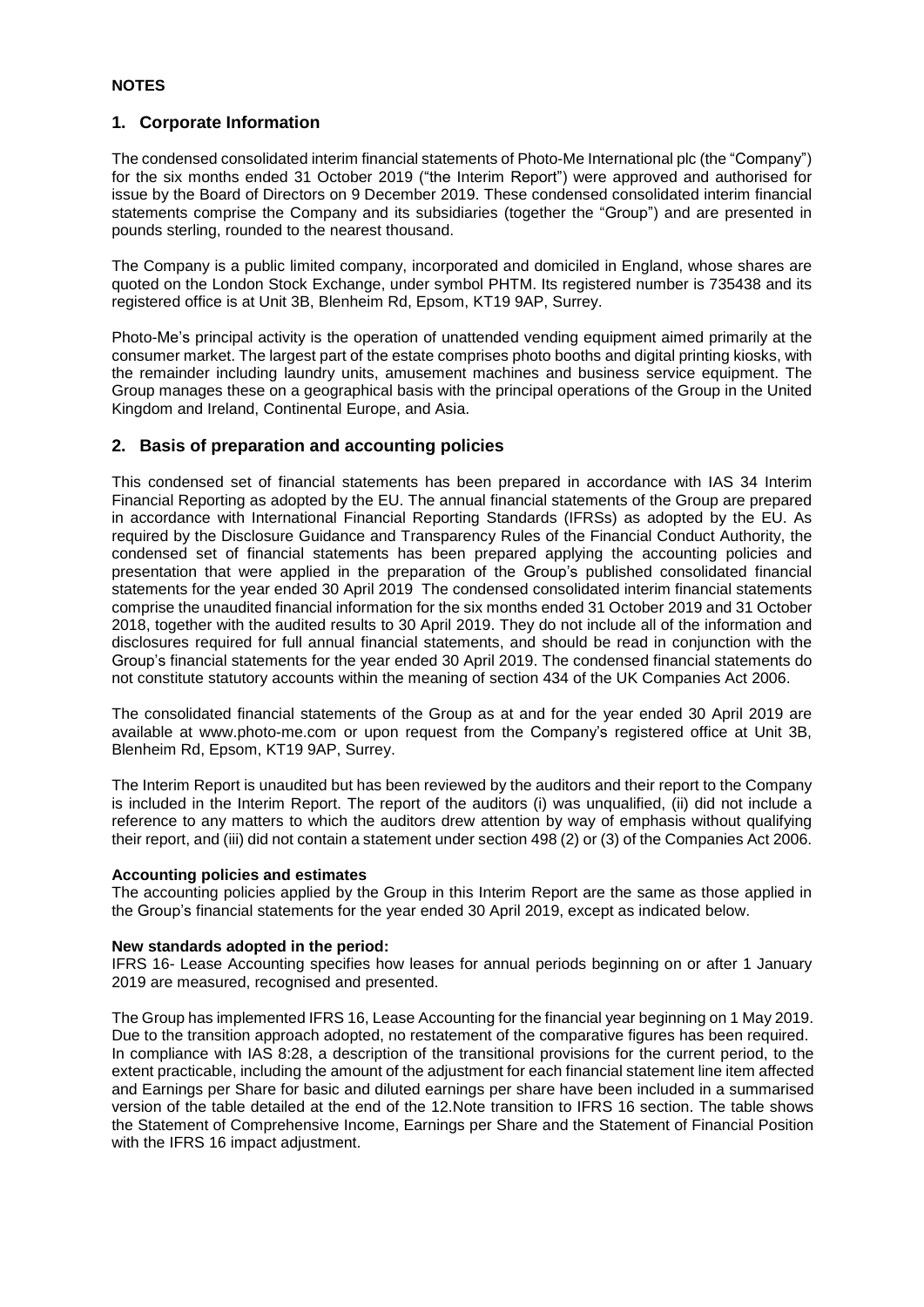#### **Estimates and significant judgements**

The preparation of the condensed consolidated financial information requires management to make estimates and assumptions that affect the reported amounts of revenue, expenses, assets and liabilities and the disclosure of contingent liabilities at the date of the condensed consolidated financial information. Such estimates and assumptions are based on historical experience and various other factors that are believed to be reasonable in the circumstances and constitute management's best judgement at the date of the financial statements. In future, actual experience may deviate from these estimates and assumptions, which could affect the financial statements as the original estimates and assumptions are modified, as appropriate, in the period in which the circumstances change.

In preparing these condensed consolidated interim financial statements, the significant judgements made by management in applying the Group's accounting policies and the key sources of estimation uncertainty were in the same areas as those that applied in the consolidated financial statements as at and for the year ended 30 April 2019

### **Use of non-GAAP profit measures**

The Group measures performance using earnings before interest, tax, depreciation and amortisation ("EBITDA"). EBITDA is a common measure used by a number of companies, but is not defined in IFRS.

The Group measures cash on a net cash basis as explained in note 8.

The directors consider it necessary to present certain large and unusual items (Specific items) separately in the income statement in order to show the long-term performance trend of the group more clearly. The presentation of Specific items, as described above is also a non-GAAP measure.

For those years where Specific items are shown in the Group statement of Comprehensive Income an alternative earnings per share is shown in the earnings per share note. Alternative earnings per share and alternative diluted earnings per share are shown and are calculated on earnings available to Ordinary shareholders excluding Specific items.

Underlying results are reported results adjusted to exclude the effect of Specific items.

#### **Going Concern**

The Annual Report for the year ended 30 April 2019 provided a full description of the Group's business activities, its financial position, cash flows, funding position and available facilities together with the factors likely to affect its future development, performance and position. It also detailed risks associated with the Group's business. This interim report provides updated information on these subjects for the six months to 31 October 2019.

The Group has at the date of this Interim Report, sufficient financing available for its estimated requirements for at least the next twelve months. Together with the proven ability to generate cash from its trading performance, this provides the Directors with confidence that the Group is well placed to manage its business risks successfully in the context of the current financial conditions and the general outlook in the global economy.

After reviewing the Group's annual budgets, plans and financing arrangements, the Directors consider that the Group has adequate resources to continue operating for the foreseeable future and that it is therefore appropriate to continue to adopt the going concern basis in preparing this Interim Report.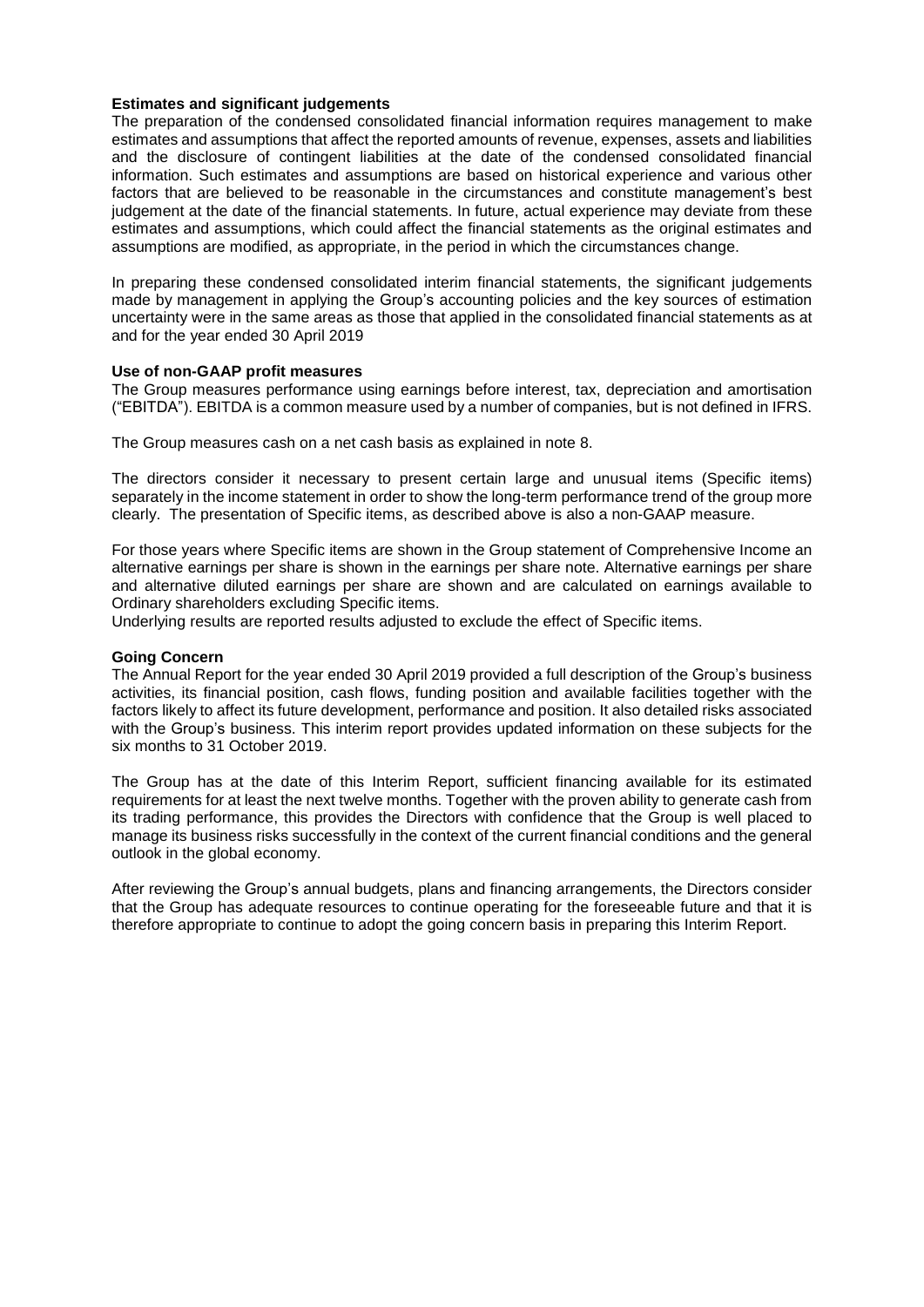# **3. Segmental Analysis**

IFRS8 requires operating segments to be identified based on information presented to the Chief Operating Decision Maker (CODM), in order to allocate resources to the segments and monitor performance.

The Group monitors performance at the adjusted operating profit level before special items, interest and taxation.

In accordance with IFRS 8, no segment information is provided for assets and liabilities in the disclosures below, as this information is not regularly provided to the Chief Operating Decision Maker.

#### *Seasonality of operations*

Historically, the first half of the financial year is seasonally the strongest for the Group in terms of profits, and this is expected to be the case again for the current year ending 30 April 2020.

|                                           | Asia     | Europe    | United<br>Kingdom &<br>Ireland | Corporate<br>costs | Total     |
|-------------------------------------------|----------|-----------|--------------------------------|--------------------|-----------|
|                                           | £'000    | £'000     | £'000                          | £'000              | £'000     |
| Six months to 31 October 2019             |          |           |                                |                    |           |
| Total revenue                             | 22,760   | 81,150    | 25,150                         |                    | 129,059   |
| Inter segment sales                       |          | (4, 121)  | (1,077)                        |                    | (5, 198)  |
| Revenue from external customers           | 22,760   | 77,029    | 24,073                         | $\blacksquare$     | 123,861   |
| <b>EBITDA</b>                             | 5,687    | 35,554    | 4,962                          | (327)              | 46,876    |
| Depreciation and amortisation             | (2, 303) | (10, 248) | (4,667)                        | (27)               | (17, 245) |
| Specific items                            | 0        | 0         | 171                            | 0                  | 171       |
| Operating profit excluding associates     | 3,384    | 25,966    | (5)                            | (354)              | 28,991    |
| Share of post-tax profits from associates |          |           |                                |                    |           |
| Operating profit                          |          |           |                                |                    | 28,991    |
| Other gains                               |          |           |                                |                    |           |
| <b>Finance Revenue</b>                    |          |           |                                |                    | 66        |
| Finance costs                             |          |           |                                |                    | (714)     |
| Profit before tax                         |          |           |                                |                    | 28,343    |
| Tax                                       |          |           |                                |                    | (5,804)   |
| Profit for year                           |          |           |                                |                    | 22,539    |
| Capital expenditure                       | 1,536    | 15,957    | 14,078                         | 160                | 31,731    |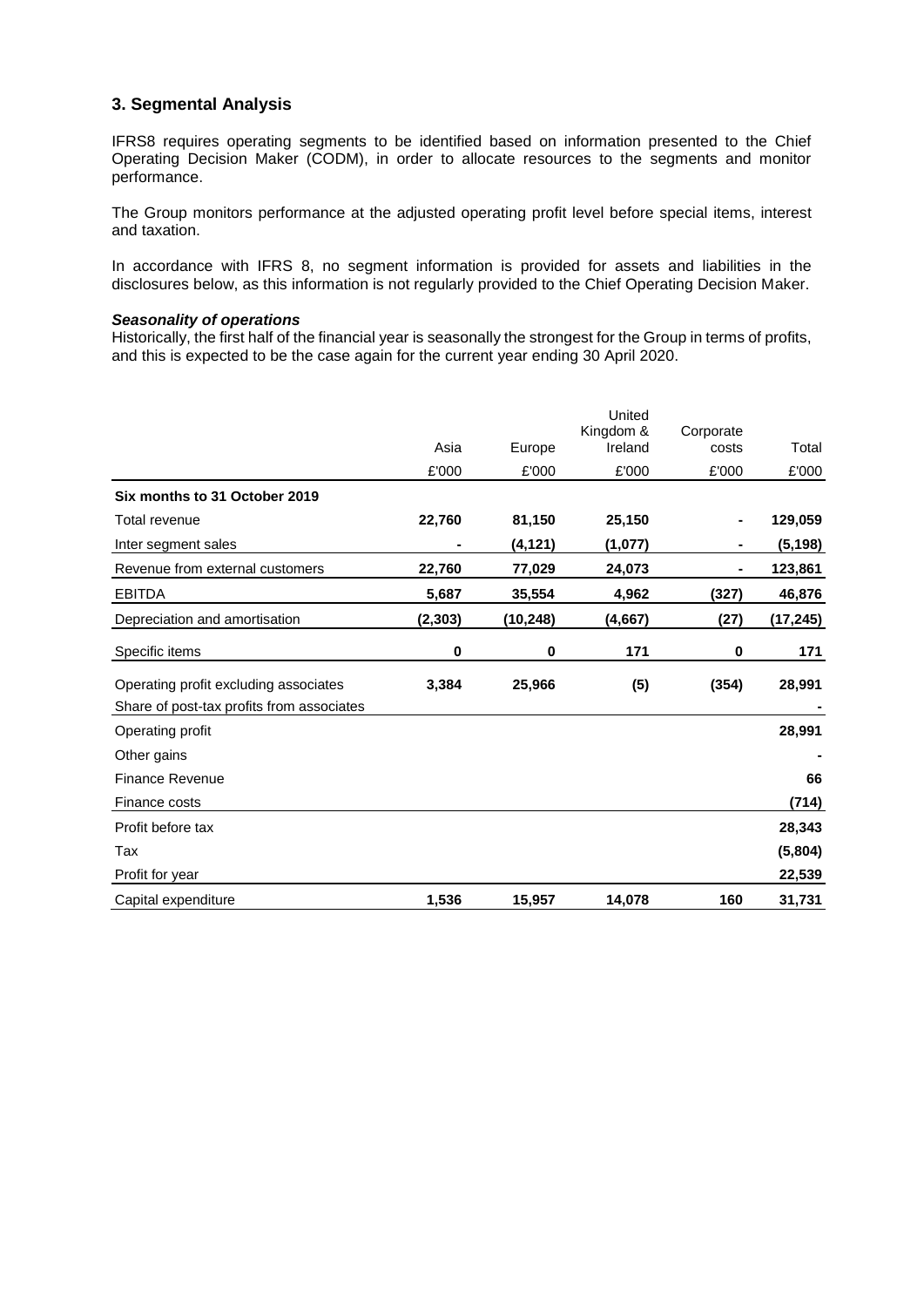|                                           |          |          | United               |                    |           |
|-------------------------------------------|----------|----------|----------------------|--------------------|-----------|
|                                           | Asia     | Europe   | Kingdom &<br>Ireland | Corporate<br>costs | Total     |
|                                           | £'000    |          | £'000                | £'000              |           |
|                                           |          | £'000    |                      |                    | £'000     |
| Six months to 31 October 2018             |          |          |                      |                    |           |
| Total revenue                             | 21,861   | 73,292   | 28,432               |                    | 123,585   |
| Inter segment sales                       |          | (2,868)  | (956)                | ۰                  | (3,824)   |
| Revenue from external customers           | 21,861   | 70,424   | 27,476               |                    | 119,761   |
| <b>EBITDA</b>                             | 3,879    | 28,401   | 7,600                | (796)              | 39,084    |
| Depreciation and amortisation             | (2, 354) | (7, 733) | (3,067)              | (277)              | (13, 431) |
| Underlying operating profit               | 2,732    | 20,668   | 4,533                | (1,073)            | 26,860    |
| Specific items                            | (1, 207) |          |                      |                    | (1, 207)  |
| Operating profit excluding associates     | 1,525    | 20,668   | 4,533                | (1,073)            | 25,653    |
| Share of post-tax profits from associates |          |          |                      |                    | 30        |
| Operating profit                          |          |          |                      |                    | 25,683    |
| Other gains                               |          |          |                      |                    | 560       |
| <b>Finance Revenue</b>                    |          |          |                      |                    | 10        |
| Finance costs                             |          |          |                      |                    | (238)     |
| Profit before tax                         |          |          |                      |                    | 26,015    |
| Tax                                       |          |          |                      |                    | (5,808)   |
| Profit for year                           |          |          |                      |                    | 20,207    |
| Capital expenditure                       | 1,166    | 9,651    | 3,206                | 206                | 14,229    |
|                                           |          |          | المستقلة المرابات    |                    |           |

|                                           |          |          | United<br>Kingdom & | Corporate |           |
|-------------------------------------------|----------|----------|---------------------|-----------|-----------|
|                                           | Asia     | Europe   | Ireland             | costs     | Total     |
|                                           | £'000    | £'000    | £'000               | £'000     | £'000     |
| Year ended 30 April 2019                  |          |          |                     |           |           |
| Total revenue                             | 44,538   | 138,935  | 54,962              |           | 238,435   |
| Inter segment sales                       |          | (8,274)  | (2,043)             |           | (10, 317) |
| Revenue from external customers           | 44,538   | 130,661  | 52,919              |           | 228,118   |
| <b>EBITDA</b>                             | 9,350    | 49,267   | 13,167              | (2,079)   | 69,705    |
| Depreciation and amortisation             | (4, 673) | (15,727) | (6, 119)            | (497)     | (27, 016) |
| Underlying operating profit               | 6,502    | 33,540   | 7,048               | (2,576)   | 44,514    |
| Specific items                            | (1,825)  |          |                     |           | (1, 825)  |
| Operating profit excluding associates     | 4,677    | 33,540   | 7,048               | (2,576)   | 42,689    |
| Share of post-tax profits from associates |          |          |                     |           | 50        |
| Operating profit                          |          |          |                     |           | 42,739    |
| Other gains                               |          |          |                     |           | 361       |
| Finance Revenue                           |          |          |                     |           | 20        |
| Finance costs                             |          |          |                     |           | (527)     |
| Profit before tax                         |          |          |                     |           | 42,593    |
| Tax                                       |          |          |                     |           | (11, 314) |
| Profit for year                           |          |          |                     |           | 31,279    |
| Capital expenditure                       | 2,755    | 19,893   | 7,493               | 379       | 30,520    |

As IFRS 15 impact is not material, we did not disclose the disaggregation of revenue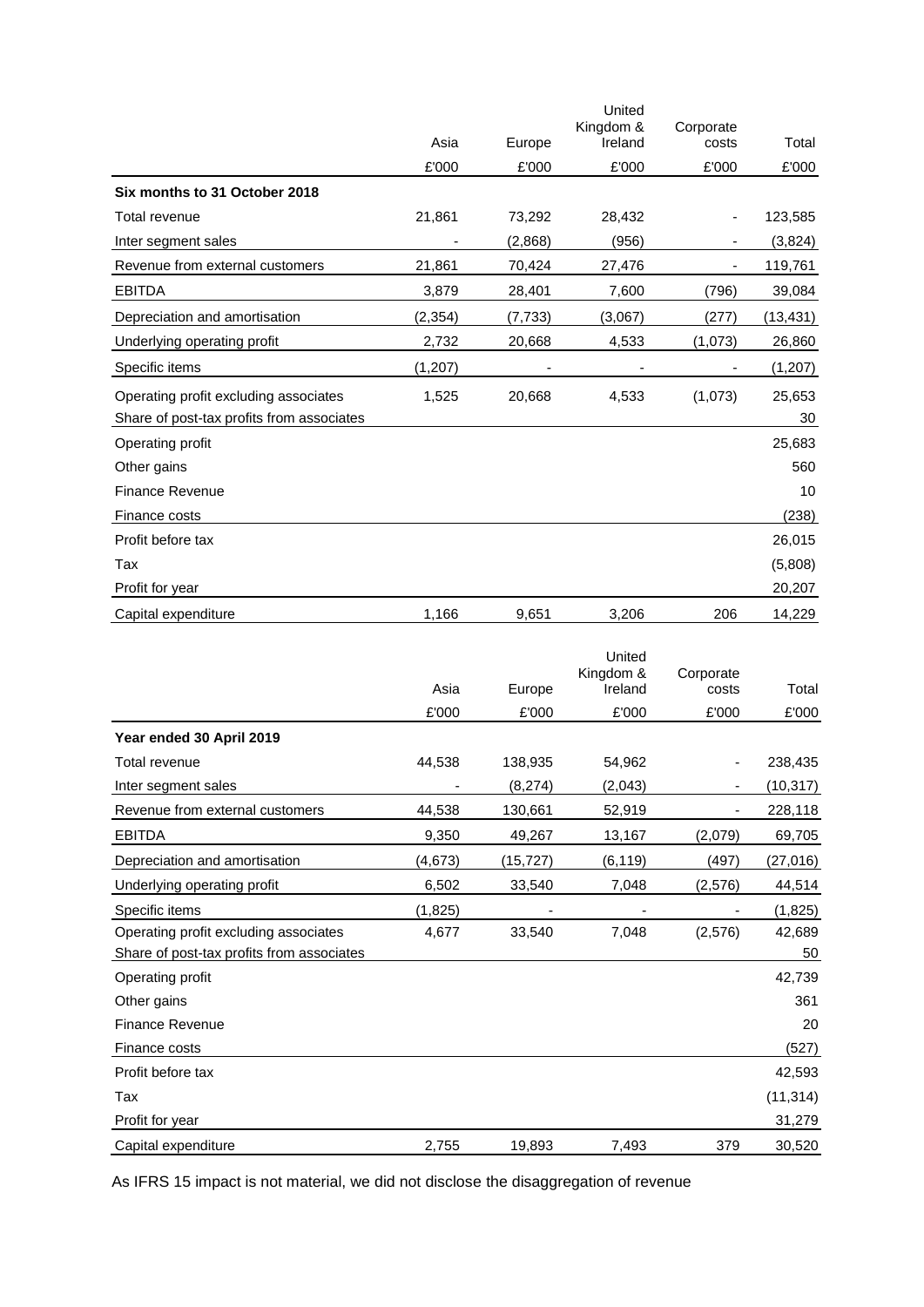# **4. Taxation**

|                          | 6 months to 31<br>October 2019 | 6 months to<br>31 October<br>2018 | Year to<br>30 April 2019 |
|--------------------------|--------------------------------|-----------------------------------|--------------------------|
|                          | £ '000                         | £ '000                            | £ '000                   |
|                          |                                |                                   |                          |
| Profit before tax        | 28,343                         | 26,015                            | 42,593                   |
| Total taxation charge    | (5,804)                        | (5,808)                           | (11, 314)                |
| Effective tax rate       | 20.5%                          | 22.3%                             | 26.6%                    |
| Of which:                |                                |                                   |                          |
| Tax on underlying profit | (5,804)                        | (5,528)                           | (10, 829)                |
| Tax on Specific items    |                                | (280)                             | (486)                    |
|                          | (5,804)                        | (5,808)                           | (11, 314)                |

The tax charge in the Group Income Statement is based on management's best estimate of the full year effective tax rate based on expected full year profits to 30 April 2020. In addition, French tax rate has decreased since 1 January 2019 from 33% to 31%.

The UK 2016 Finance Act was substantively enacted in September 2016 and confirmed the basic rate of UK Corporation tax at 19% for the financial years 2018 and 2019 and 18% for the financial year 2020.

# **5. Dividends**

Dividends paid and proposed

|                                         | 31 October 2019 |        | 31 October 2018 |                  | 30 April 2019   |        |
|-----------------------------------------|-----------------|--------|-----------------|------------------|-----------------|--------|
|                                         | pence           |        | pence           |                  | pence           |        |
|                                         | per share       |        | £'000 per share |                  | £'000 per share | £'000  |
| Interim                                 |                 |        |                 |                  |                 |        |
| 2019 paid on 10 May 2019                | 3.71            | 14,015 |                 |                  |                 |        |
| 2018 paid on 11 May 2018                |                 |        | 3.71            | 14,005           | 3.71            | 14,005 |
| <b>Final</b>                            |                 |        |                 |                  |                 |        |
| 2019 approved at AGM held on 03 October | 4.73            | 17,880 |                 |                  |                 |        |
| 2018 approved at AGM held on 24 October |                 |        |                 | 4.73 17,856 4.73 |                 | 17,868 |
|                                         | 8.44            | 31,895 | 8.44            | 31,861           | 8.44            | 31,873 |

### **Period ending 31 October 2019**

The Board declared an interim dividend of 3.71p per share for the year ending 30 April 2019, paid on 11 May 2019 to shareholders on the register on 6 April 2019.

The Board proposed a final dividend of 4.73p per share for the year ending 30 April 2019 which was approved by shareholders at the Annual General Meeting held on 03 October 2019. The final dividend was paid on 05 November 2019.

### **Period ending 31 October 2018**

The Board declared an interim dividend of 3.71p per share for the year ending 30 April 2018, paid on 11 May 2018 to shareholders.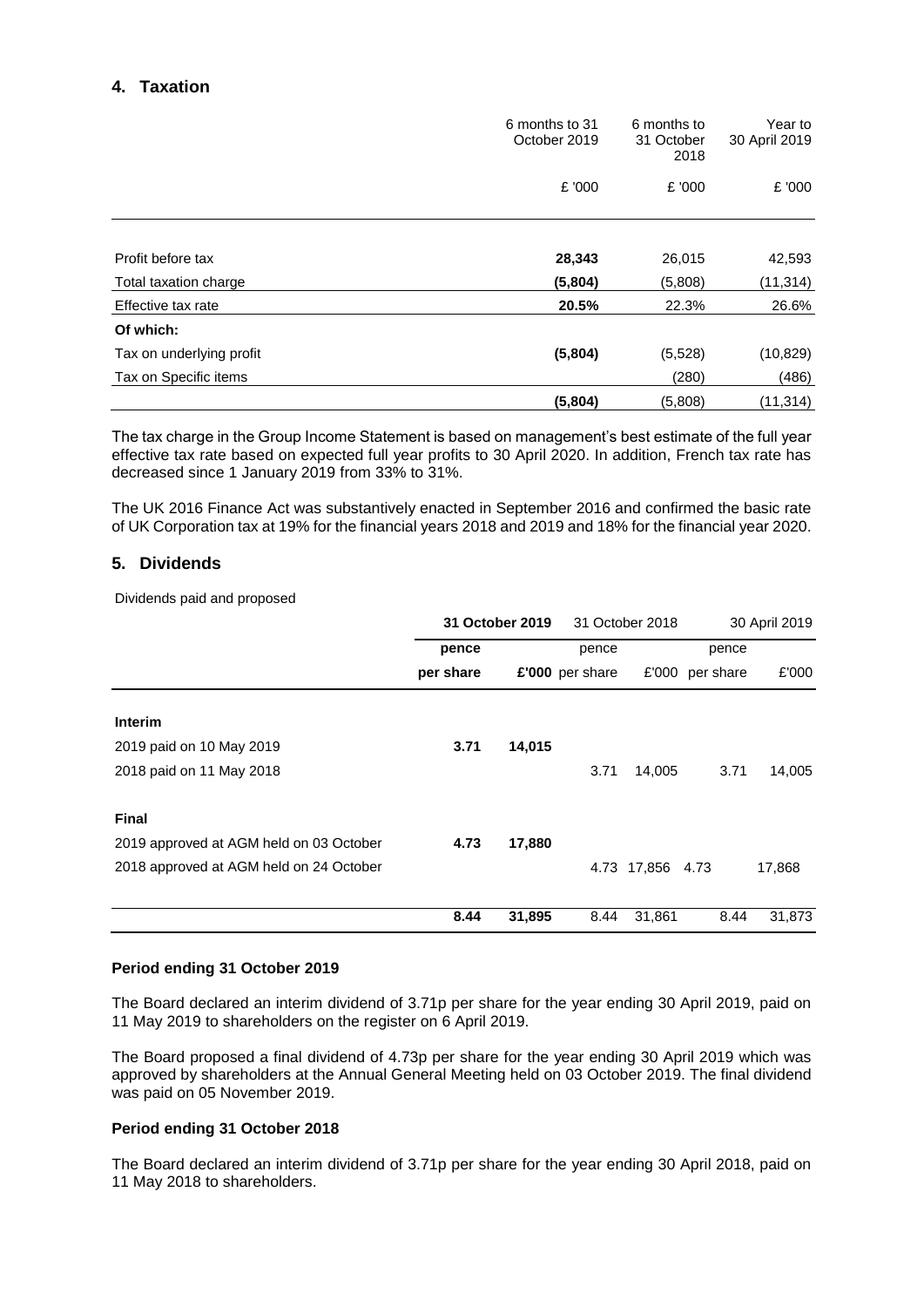The Board proposed a final dividend of 4.73p per share for the year ended 30 April 2018 which was approved by shareholders at the Annual General Meeting held on 24 October 2018. The final dividend was paid on 06 November 2018.

#### **Financial year ended 30 April 2019**

The Board declared an interim dividend of 3.71p per share for the year ended 30 April 2019, which was paid on 11 May 2019.

The Board proposed a final dividend for the year ended 30 April 2019 of 4.73p per share which was subject to shareholder approval at the Annual General Meeting to be held on 3 October 2019.

### **6. Earnings per share**

The earnings and weighted average number of shares used in the calculation of earnings per share are set out in the table below:

|                                                          | <b>Six months</b> | <b>Six months</b> | Year        |
|----------------------------------------------------------|-------------------|-------------------|-------------|
|                                                          | to 31 October     | to 31 October     | to 30 April |
|                                                          | 2019              | 2018              | 2019        |
| Basic earnings per share                                 | 5.95 <sub>p</sub> | 5.33 <sub>p</sub> | 8.27p       |
| Diluted earnings per share                               | 5.95 <sub>p</sub> | 5.33 <sub>p</sub> | 8.26p       |
| Earnings available to shareholders (£'000)               | 22,492            | 20,140            | 31,226      |
| Weighted average number of shares in issue in the period |                   |                   |             |
| - basic ('000)                                           | 378,061           | 377,563           | 377,190     |
| - including dilutive share options ('000)                | 378,139           | 378,017           | 378,745     |

#### **Alternative earnings per share**

Management assess the performance of the Group using a variety of performance measures. Internally management reviews the Group's performance on an "adjusted basis", that is to say taking into accounts "other items". The Group's income statement and segmental analysis show operating profit before and after other items. The presentation and use of other items are a non-GAAP measure and the use of this measure may not be comparable to similarly titled measures used by other companies. Other items are those that in management's judgement need to be disclosed separately by virtue of their size, nature and or incidence. Management determines whether an item is classified as other and warrants separate disclosure by considering both qualitative and quantitative factors, such as the nature, frequency and predictability of occurrence. This is consistent with the way operating performance is presented and reported to management.

The directors believe that the presentation of the Group's results in this way is relevant to an understanding of the Group's performance, as other items are identified by their size, nature or incidence.

The impact of other items on operating profit is detailed in note 3, segment analysis.

Consistent with the above, management also calculate alternative earnings per share (EPS) and diluted earnings per share (DPS). Management uses this as one factor in determining dividend policy.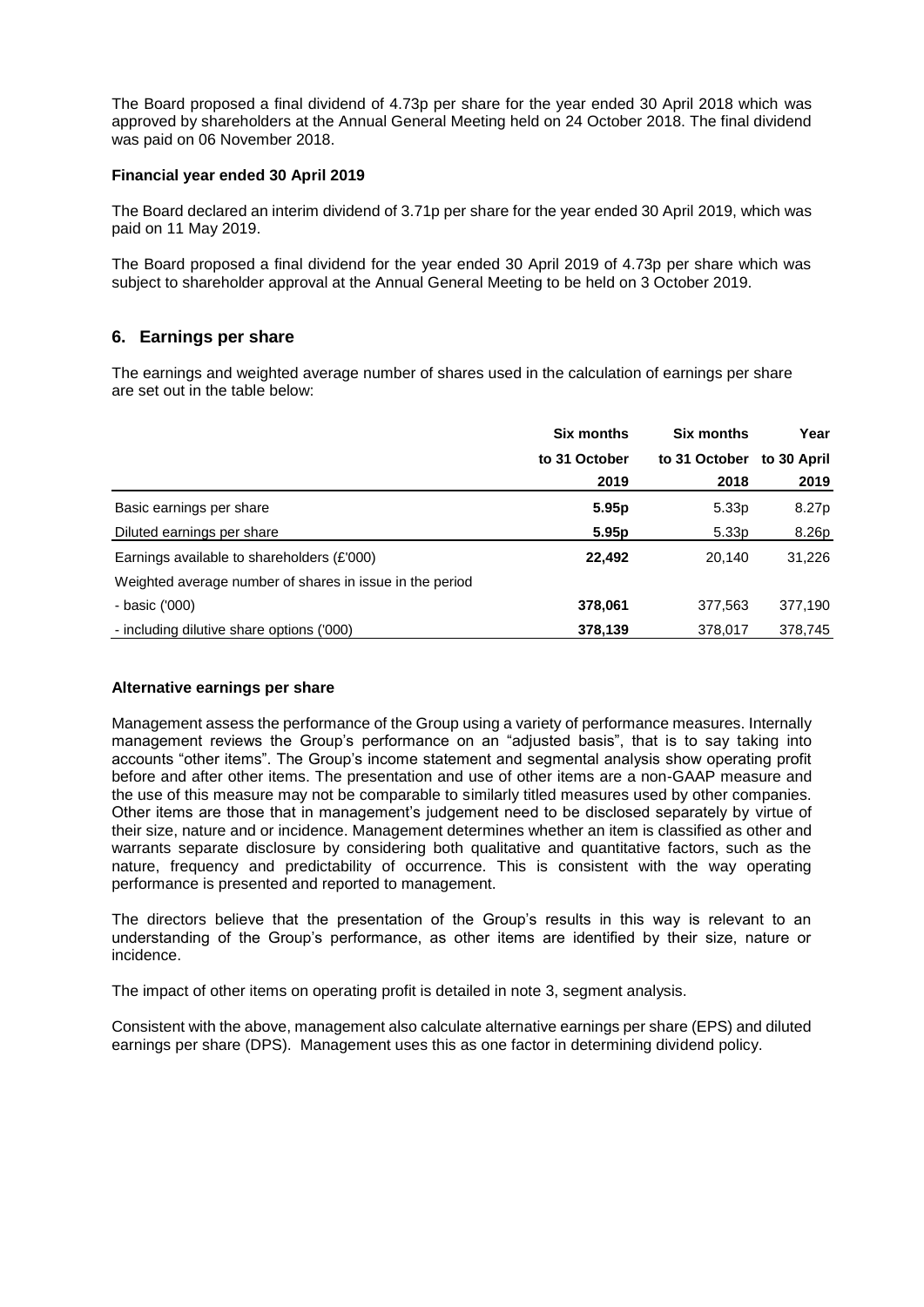The tables below reconcile EPS and DPS before and after other items. Details of Specific items are shown in note 3.

# **Alternative earnings per share**

|                                                           | £'000  |        | <b>EPS pence DPS pence</b> |
|-----------------------------------------------------------|--------|--------|----------------------------|
| October 2019                                              |        |        |                            |
| Earnings available to shareholders (£'000)                | 22,492 | 5.95   | 5.95                       |
| Specific items net of tax                                 |        |        |                            |
| Other gains                                               |        |        |                            |
| Earnings after specific items                             | 22,492 | 5.95   | 5.95                       |
|                                                           |        |        |                            |
| October 2018                                              |        |        |                            |
| Earnings available to shareholders (£'000)                | 20.140 | 5.33   | 5.33                       |
| Specific items net of tax                                 | 367    | 0.10   | 0.10                       |
| Earnings after specific items                             | 20,507 | 5.43   | 5.43                       |
| April 2019                                                |        |        |                            |
| Earnings available to shareholders (£'000)                | 31,226 | 8.27   | 8.26                       |
| Specific items net of tax                                 | 1,825  | 0.48   | 0.48                       |
| Gain on financial assets classified as available for sale | (361)  | (0.10) | (0.10)                     |
| Earnings after specific items                             | 32.690 | 8.65   | 8.64                       |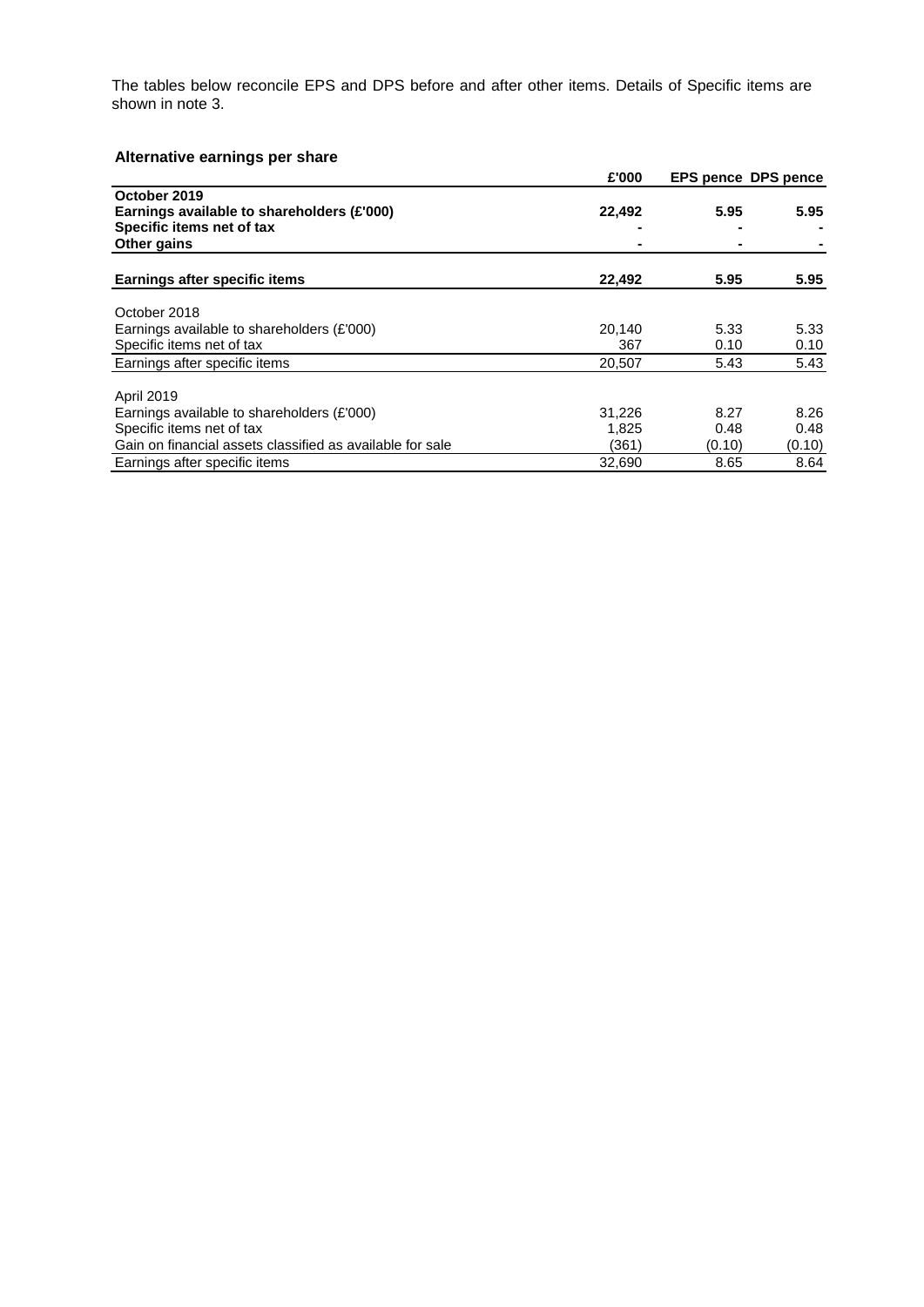|                                     | Goodwill | Other<br>Intangible<br>assets | Property,<br>plant &<br>equipment | <b>Investment</b><br>property |
|-------------------------------------|----------|-------------------------------|-----------------------------------|-------------------------------|
|                                     | £'000    | £'000                         | £'000                             | £'000                         |
| Net book value at 1 May 2018        | 13,435   | 13,960                        | 92,556                            | 676                           |
| Exchange adjustment                 | 117      | 160                           | 1,167                             | 8                             |
| Additions                           |          |                               |                                   |                               |
| - photobooths & vending machines    |          |                               | 11,345                            |                               |
| - research & development            |          | 1,061                         |                                   |                               |
| - other additions                   |          | 253                           | 1,570                             |                               |
| New subsidiaries -net book value    | 4,410    | 20                            | 31                                |                               |
| <b>Transfers</b>                    |          |                               |                                   |                               |
| Depreciation provided in the period |          | (1, 372)                      | (12,051)                          | (8)                           |
| Net book value of disposals         |          | (267)                         | (723)                             |                               |
| Net book value at 31 October 2018   | 17,962   | 13,815                        | 93,895                            | 676                           |
| Net book value at 1 May 2018        | 13,435   | 13,960                        | 92,556                            | 676                           |
| Exchange adjustment                 | (71)     | (63)                          | (358)                             | (12)                          |
| Additions                           |          |                               |                                   |                               |
| - photobooths & vending machines    |          |                               | 28,353                            |                               |
| - research & development            |          | 1,631                         |                                   |                               |
| - other additions                   |          | 536                           |                                   |                               |
| New subsidiaries- net book value    |          | 2,543                         | 1,019                             |                               |
| <b>Transfers</b>                    |          |                               |                                   |                               |
| Depreciation provided in the period |          | (2,992)                       | (24,008)                          | (16)                          |
| Transfer to assets held for sale    |          |                               |                                   |                               |
| Net book value of disposals         |          | (393)                         | (2, 209)                          |                               |
| Net book value at 30 April 2019     | 26,594   | 15,222                        | 95,353                            | 648                           |
| Net book value at 1 May 2019        | 26,594   | 15,222                        | 95,353                            | 648                           |
| <b>Exchange adjustment</b>          | 25       | 81                            | 612                               |                               |
| <b>Additions</b>                    |          |                               |                                   |                               |
| - photobooths & vending machines    |          |                               | 14,077                            |                               |
| - research & development            |          | 62                            |                                   |                               |
| - other additions                   |          | 1                             | 17,591                            |                               |
| New subsidiaries- net book value    | 444      | 819                           | 2,824                             |                               |
| Depreciation provided in the period |          | (1, 592)                      | (15, 645)                         | (8)                           |
| Net book value of disposals         |          | (43)                          | (588)                             |                               |
| Net book value at 31 October 2019   | 27,063   | 14,550                        | 114,224                           | 640                           |

# **7. Non-current assets – intangibles, property, plant and equipment and investment property**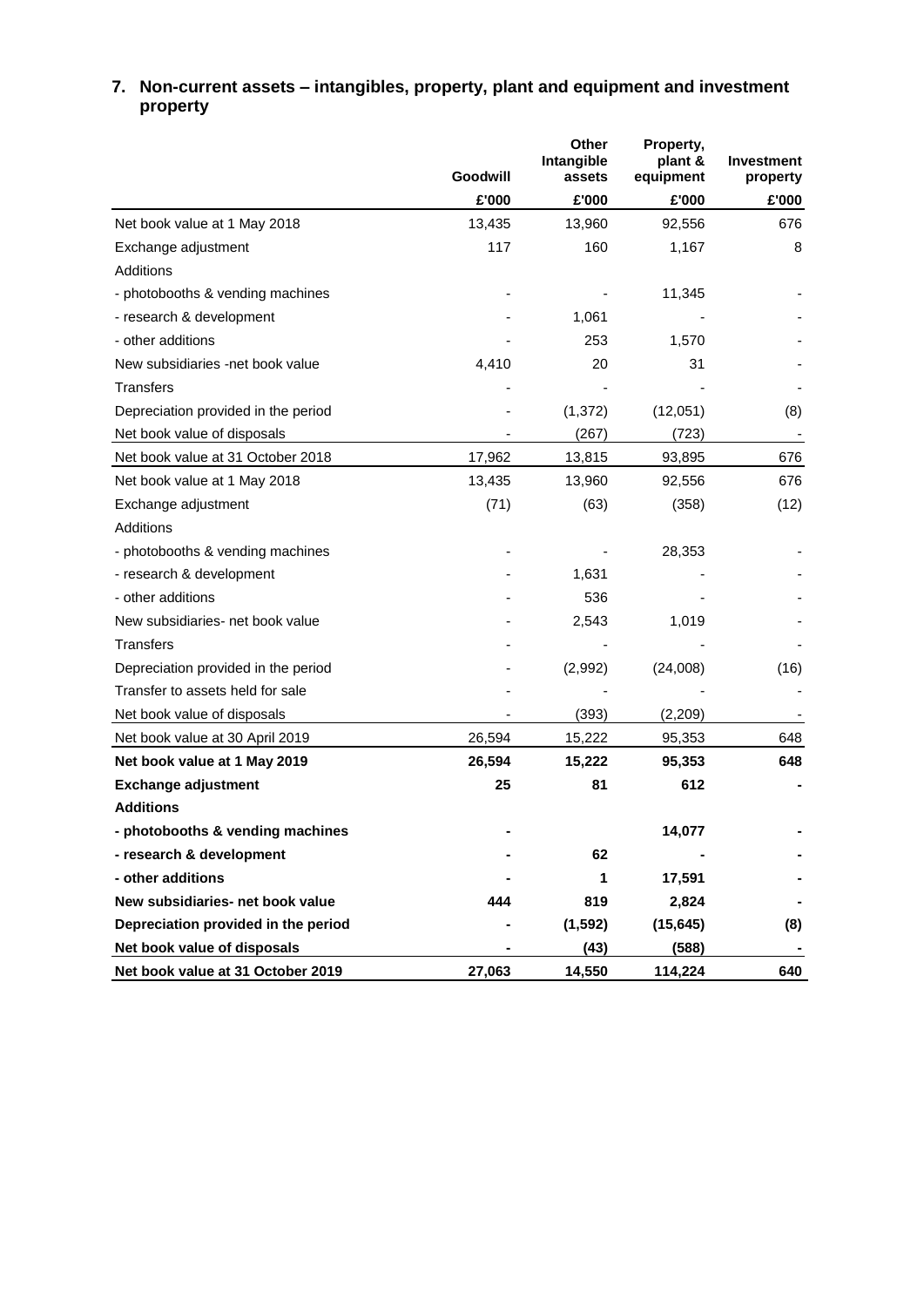# **8. Net Cash**

|                                                               | 31 October | 31 October | 30 April  |
|---------------------------------------------------------------|------------|------------|-----------|
|                                                               | 2019       | 2018       | 2019      |
|                                                               | £'000      | £'000      | £'000     |
|                                                               |            |            |           |
| Cash and cash equivalents per statement of financial position | 84,794     | 88,573     | 84,591    |
| Financial assets held to maturity                             |            |            |           |
| Financial assets held at amortised cost                       | 983        | 982        | 982       |
| Non-current instalments due on bank loans                     | (45, 558)  | (45, 393)  | (52, 322) |
| Current instalments due on bank loans                         | (14,600)   | (11,368)   | (15,071)  |
| Leases                                                        | (376)      | (376)      | (1, 842)  |
| Net cash                                                      | 25,243     | 32.417     | 16,338    |

Following the adoption of IFRS 9, Financial assets – held to maturity was reclassified as Financial assets held at amortised cost.

At 31 October 2019, £983,000 (31 October 2018: £982,000, 30 April 2019: £982,000) of the total net cash comprised bank deposit accounts that are subject to restrictions and are not freely available for use by the Group.

Cash and cash equivalents per the cash flow comprise cash at bank and in hand and short-term deposit accounts with an original maturity of less than three months, less bank overdrafts.

Net cash is a non-GAAP measure since it is not defined in accordance with IFRS but is a key indicator used by management in assessing operational performance and financial position strength. The inclusion of items in net cash as defined by the Group may not be comparable with other companies' measurement of net cash/debt. The Group includes in net cash: cash and cash equivalents and certain financial assets (mainly deposits), less instalments on loans and other borrowings.

The tables below, which are not currently required by IFRS, reconcile the Group's net cash to the Group's statement of cash flows. Management believes the presentation of the tables will be of assistance to shareholders.

Other movements for loans and finance leases for the period ended 31 October 2019, period ended 31 October 2018 and year ended 30 April 2018 include transfers between non-current and current and new finance leases taken out in the period.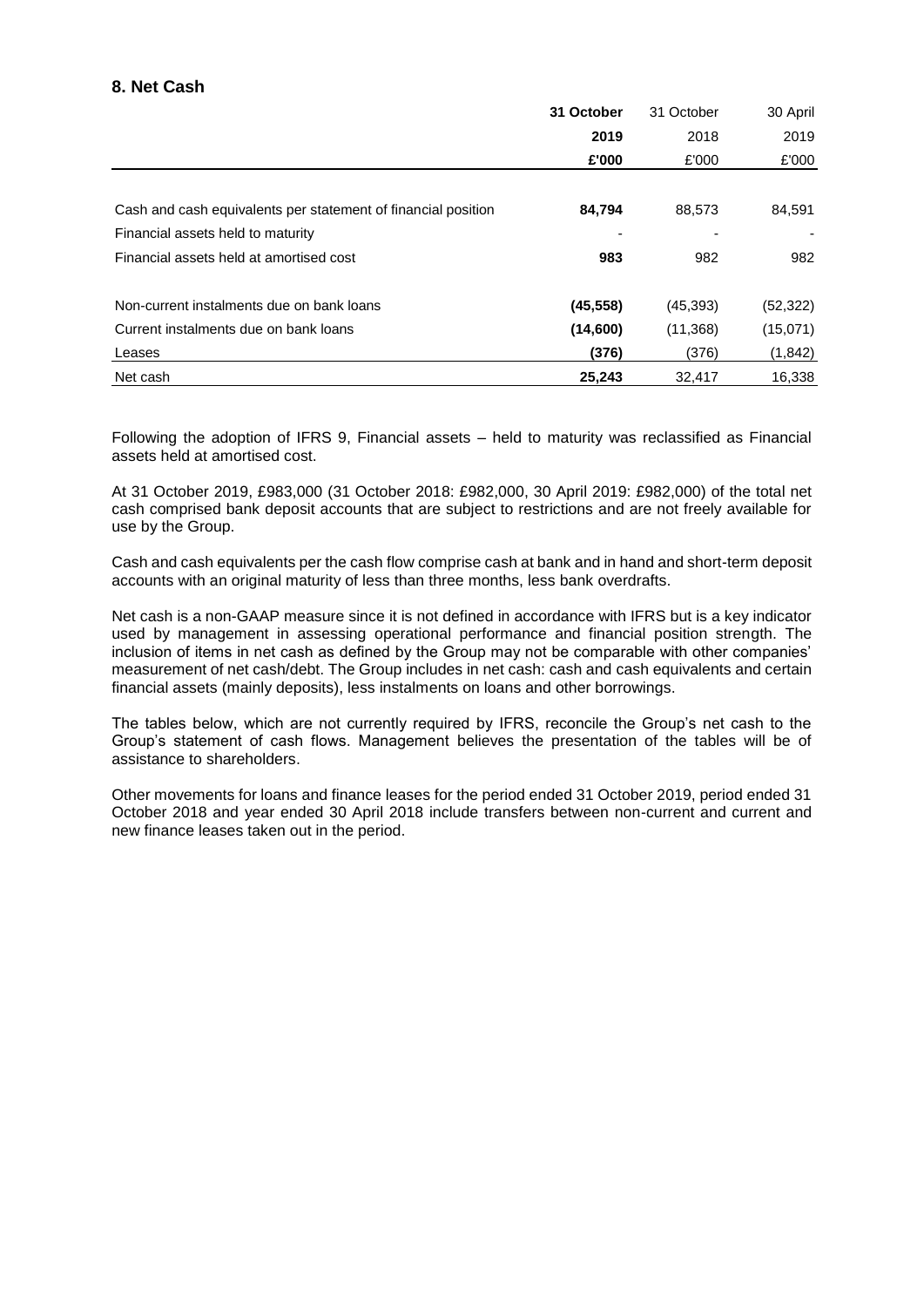|                                                                  | 1 May<br>2018 | <b>Exchange</b> | Other<br>difference movements | <b>Cash flow</b> | 31 October<br>2018 |
|------------------------------------------------------------------|---------------|-----------------|-------------------------------|------------------|--------------------|
|                                                                  | £'000         | £'000           | £'000                         | £'000            | £'000              |
|                                                                  |               |                 |                               |                  |                    |
| Cash and cash equivalents per statement of<br>financial position | 58,657        | 554             | ۰                             | 29.362           | 88,573             |
| Financial assets - held to maturity                              | 1.710         | (9)             | ٠                             | (719)            | 982                |
| Non-current loans                                                | (27, 319)     | (307)           | 8.912                         | (26, 679)        | (45, 393)          |
| Current loans                                                    | (6,006)       | (68)            | (8,912)                       | 3,617            | (11, 369)          |
| Leases                                                           | (354)         | (4)             | (104)                         | 86               | (376)              |
| Net cash                                                         | 26.688        | 166             | (104)                         | 5,667            | 32.417             |

|                                                                  | 1 May<br>2018 | <b>Exchange</b> | <b>Other</b><br>difference movements | <b>Cash flow</b> | 30 April<br>2019 |
|------------------------------------------------------------------|---------------|-----------------|--------------------------------------|------------------|------------------|
|                                                                  | £'000         | £'000           | £'000                                | £'000            | £'000            |
|                                                                  |               |                 |                                      |                  |                  |
| Cash and cash equivalents per statement of<br>financial position | 58,657        | 22              | ۰                                    | 25.912           | 84,591           |
| Financial assets - held at amortised cost                        | 1,710         | 13              | -                                    | (741)            | 982              |
| Non-current loans                                                | (27, 319)     | 532             | 18,213                               | (43, 748)        | (52, 322)        |
| Current loans                                                    | (6,006)       | 117             | (17, 579)                            | 8,397            | (15,071)         |
| Leases                                                           | (354)         | (28)            | (1,627)                              | 167              | (1, 842)         |
| Net cash                                                         | 26,688        | 656             | (993)                                | (10.013)         | 16,338           |

|                                                                  | 1 May 2019 | <b>Exchange</b> | <b>Other</b><br>difference movements | <b>Cash flow</b> | 31 October<br>2019 |
|------------------------------------------------------------------|------------|-----------------|--------------------------------------|------------------|--------------------|
|                                                                  | £'000      | £'000           | £'000                                | £'000            | £'000              |
|                                                                  |            |                 |                                      |                  |                    |
| Cash and cash equivalents per statement<br>of financial position | 84,591     | 250             | $\overline{\phantom{a}}$             | (47)             | 84,794             |
| Financial assets - held amortised cost                           | 982        | $\blacksquare$  | $\overline{\phantom{0}}$             | 1                | 983                |
| <b>Non-current loans</b>                                         | (52, 322)  | (13)            | 7.360                                | (583)            | (45, 558)          |
| <b>Current loans</b>                                             | (15,071)   | (4)             | (7, 360)                             | 7,835            | (14,600)           |
| Leases                                                           | (1, 842)   | 1,478           | (101)                                | 90               | (376)              |
| Net cash                                                         | 16,338     | 1.711           | (101)                                | 7.296            | 25,243             |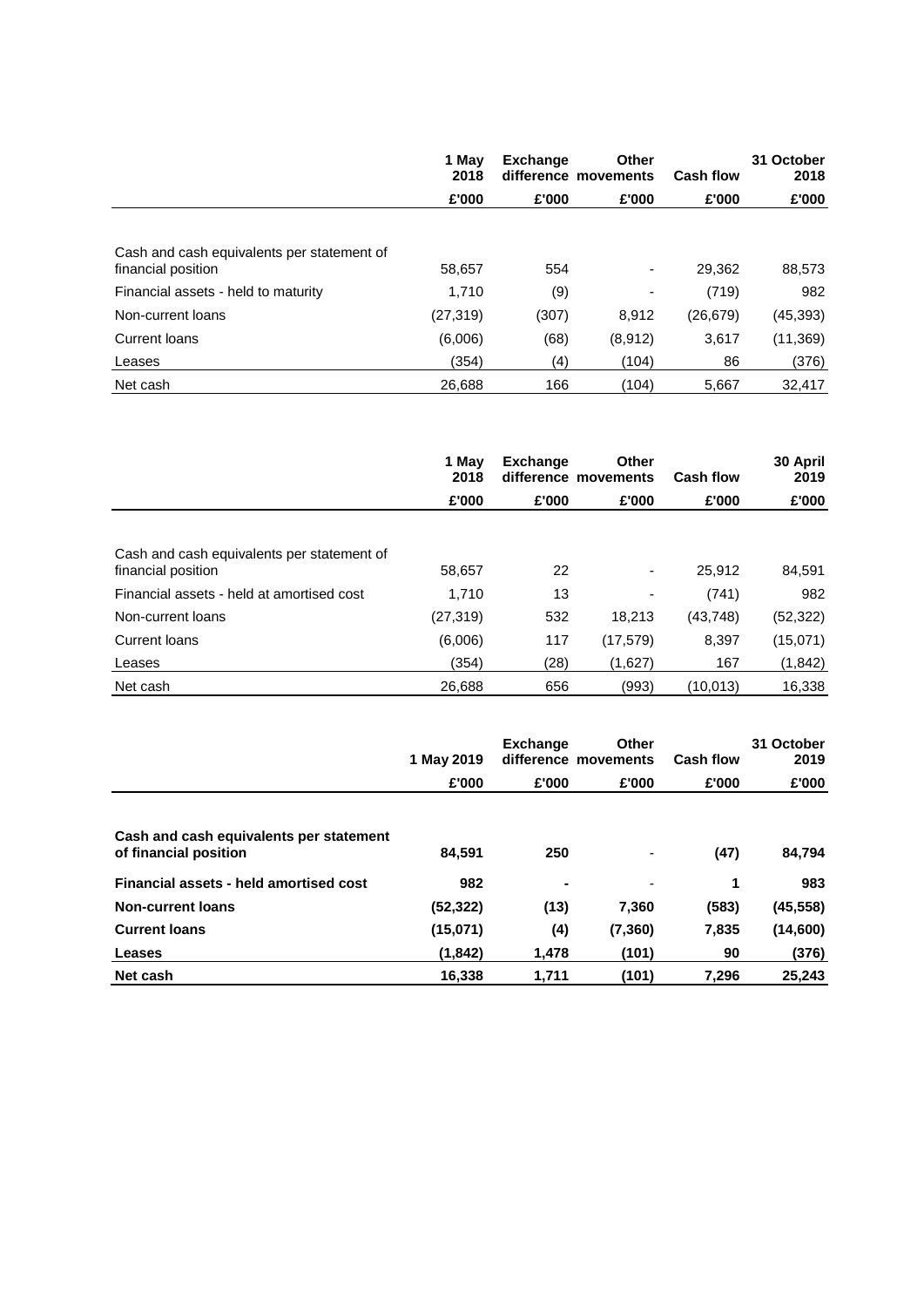# **8. Fair Values**

Fair values of financial instruments by class.

There is no difference between the fair values and the carrying value of financial assets and financial liabilities held in the Group's Statement of financial position.

Held at fair value through profit and loss (FVTPL), amortised cost, Fair Value through Other Comprehensive Income (FVOCI) and derivatives.

The fair value is based on quoted prices at the balance sheet date for quoted investments and other valuation techniques for unquoted investments. For restricted deposits accounts held to maturity, the fair value is estimated at the present value of future cash flows, discounted at the market rate of interest at the balance sheet date.

#### *Trade and other receivables*

The fair value of trade and other receivables is estimated at the present value of future cash flows, discounted at the market rate of interest at the balance sheet date if the effect is material.

#### *Cash and cash equivalents*

The fair value of cash and cash equivalents is estimated at its carrying value where cash is repayable on demand. For short-term cash deposits and other items not repayable on demand, fair value is estimated at the present value of future cash flows, discounted at the market rate of interest at the balance sheet date.

#### *Interest bearing borrowings*

Fair value is calculated based on the present value of future principal and interest cash flows discounted at the market rate of interest at the balance sheet date. For finance leases the market rate of interest is determined by reference to similar lease agreements.

#### *Trade and other payables*

The fair value of trade and other payables is estimated as the present value of future cash flows, discounted at the market rate of interest at the balance sheet date if the effect is material.

FRS13 requires an analysis of financial instruments carried at fair value by valuation method as follows.

Level 1 – quoted prices in active markets for identical assets or liabilities

Level 2 - inputs other than quoted prices included within level 1 that are observable for the asset or liability, either directly (that is, as process) or indirectly (that is derived from prices).

Level 3 - inputs for asset or liability that are not based on observable market data.

The Group's financial instruments are fair valued at level 1 with the exception of other financial assets and available for sale investments which are valued at level 3. Level 1 financial instrument are derived from reclassification of investments in associates (Max Sight Limited, Hong Kong) into financial instruments held at fair value through profit and loss.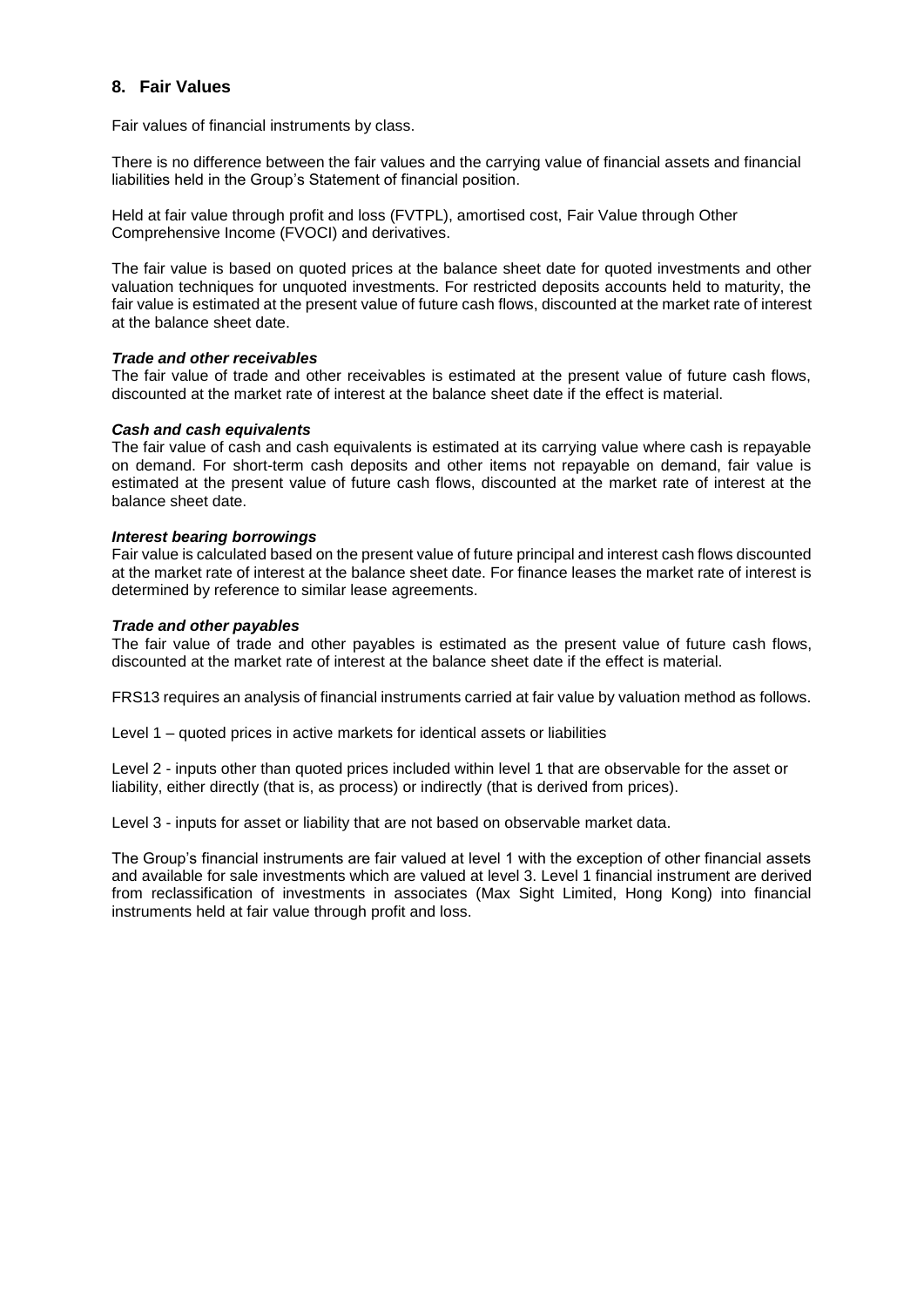# *Financial Instruments by category*

The tables below show financial instruments by category

| 31 October 2019                                              |                                                           |                      |              |
|--------------------------------------------------------------|-----------------------------------------------------------|----------------------|--------------|
|                                                              | <b>Loans and</b><br>receivables                           | <b>Financial</b>     | <b>Total</b> |
|                                                              | £'000                                                     | instruments<br>£'000 | £'000        |
| Assets as per statement of financial position                |                                                           |                      |              |
| <b>Financial instruments held at FVTPL</b>                   |                                                           | 1,473                | 1,473        |
| Financial assets held at amortised cost                      | 983                                                       |                      | 983          |
| <b>Trade and other receivables</b>                           | 20,559                                                    |                      | 20,559       |
| <b>Cash and cash equivalents</b>                             | 84,794                                                    |                      | 84,794       |
| <b>Total</b>                                                 | 106,336                                                   | 1,473                | 107,809      |
|                                                              |                                                           |                      |              |
|                                                              | Other<br>financial<br>liabilities at<br>amortised<br>cost |                      | Total        |
|                                                              | £'000                                                     |                      | £'000        |
| Liabilities as per statement of financial position           |                                                           |                      |              |
| <b>Borrowings</b>                                            | 60,158                                                    |                      | 60,158       |
| Leases                                                       | 376                                                       |                      | 376          |
| Trade and other payables excluding non-financial liabilities | 37,856                                                    |                      | 37,856       |
| <b>Total</b>                                                 | 98,390                                                    |                      | 98,390       |
|                                                              |                                                           |                      |              |
| 31 October 2018                                              | Loans and                                                 | Held to              |              |
|                                                              | receivables                                               | maturity             | Total        |
|                                                              | £'000                                                     | £'000                | £'000        |
| Assets as per statement of financial position                |                                                           |                      |              |
| Other financial assets - held to maturity                    | 0                                                         | 1,623                | 1,623        |
| Other financial assets - available for sale                  | 982                                                       |                      | 982          |
| Trade and other receivables                                  | 14,497                                                    |                      | 14,497       |
| Cash and cash equivalents                                    | 88,573                                                    |                      | 88,573       |
| Total                                                        | 104,052                                                   | 1,623                | 105,675      |
|                                                              | Other financial<br>liabilities at<br>amortised cost       |                      | Total        |
|                                                              | £'000                                                     |                      | £'000        |
| Liabilities as per statement of financial position           |                                                           |                      |              |
| Borrowings                                                   | 56,761                                                    |                      | 56,761       |
| Leases                                                       | 376                                                       |                      | 376          |
| Trade and other payables excluding non-financial liabilities | 48,170                                                    |                      | 48,170       |
| Total                                                        | 105,307                                                   |                      | 105,307      |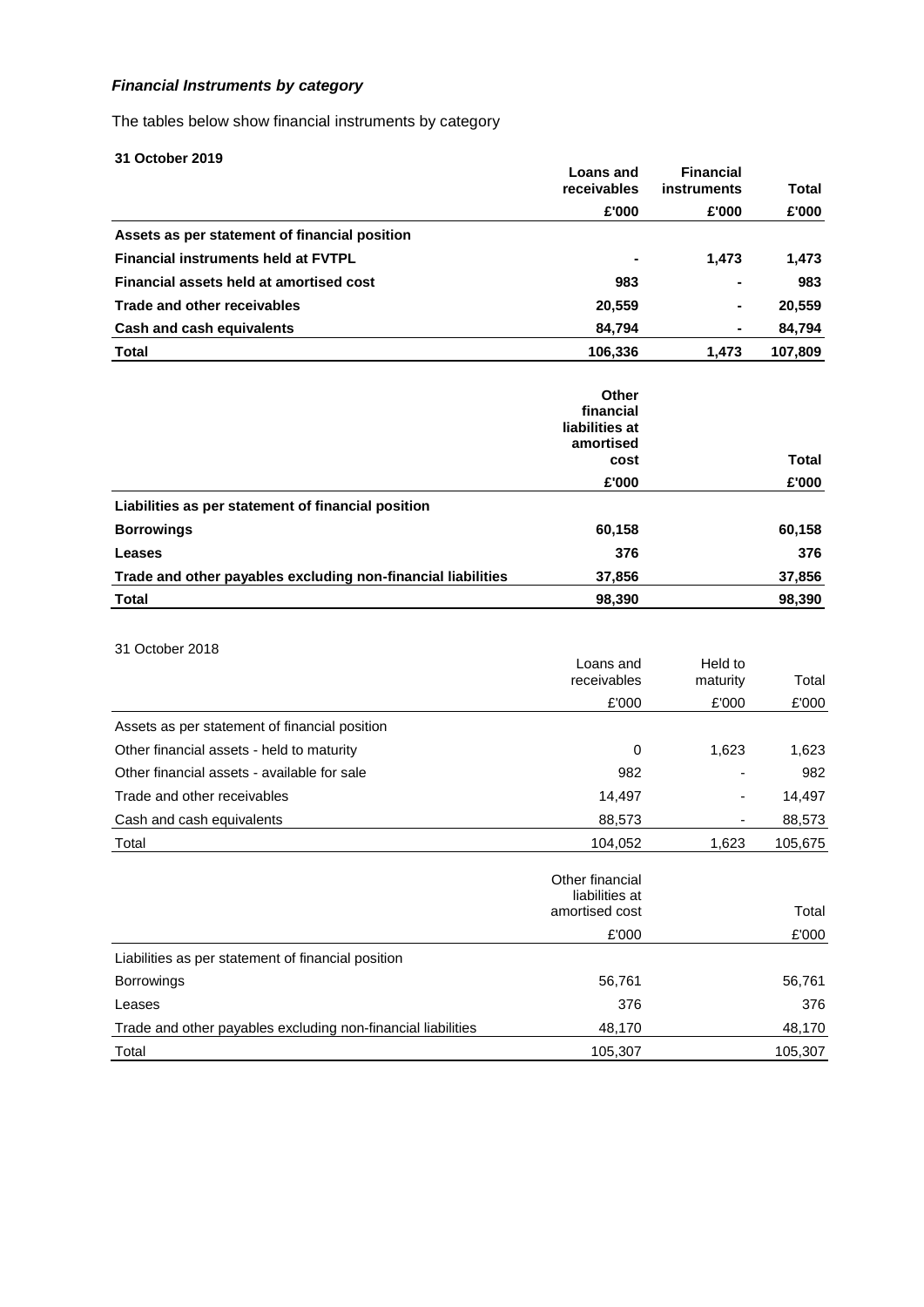#### 30 April 2019

|                                                              | Loans and<br>receivables                            | Available for<br>sale | Total   |
|--------------------------------------------------------------|-----------------------------------------------------|-----------------------|---------|
|                                                              | £'000                                               | £'000                 | £'000   |
| Assets as per statement of financial position                |                                                     |                       |         |
| Other financial assets - held at amortised cost              | 982                                                 |                       | 982     |
| Other financial assets - held at FVTPL                       |                                                     | 1,387                 | 1,387   |
| Trade and other receivables                                  | 17,800                                              | $\overline{a}$        | 17,800  |
| Cash and cash equivalents                                    | 84,591                                              |                       | 84,591  |
| Total                                                        | 103,373                                             | 1,387                 | 104,760 |
|                                                              | Other financial<br>liabilities at<br>amortised cost |                       | Total   |
|                                                              | £'000                                               |                       | £'000   |
| Liabilities as per statement of financial position           |                                                     |                       |         |
| <b>Borrowings</b>                                            | 67,393                                              |                       | 67,393  |
| Leases                                                       | 1,842                                               |                       | 1,842   |
| Trade and other payables excluding non-financial liabilities | 37,366                                              |                       | 37,366  |
| Total                                                        | 106,601                                             |                       | 106,601 |

### **10. Related parties**

The Group's significant related parties are disclosed in the 2019 Annual Report and include its associates, its pension funds and the Company's Directors. During the 6 months ended 31 October 2019, there were no new related parties and no additional related party transactions have taken place that have materially affected the financial position or performance of the Group. In addition there were no material changes in the nature and relationship of transactions with related parties to those identified in the 2019 Annual Report.

#### *Standards in effect in 2019*

IFRS 16 'Leases' has come into effect from January 1, 2019 and has been adopted by the Group. The impact of the adoption of the leasing standard is disclosed in Note 12

### **Policy:**

#### **Leases**

IFRS 16 Leases was issued in January 2016 and was implemented by the Group from 1 May 2019.

The Standard replaces IAS 17 and requires lease liabilities and 'right of use' assets to be recognized on the balance sheet for almost all leases. The adoption methodology of IFRS 16 is the cumulative catch-up method, and the impact of adoption was to recognize a right of use asset of £18 582k and a lease liability of £16 109k on 1 May, 2019.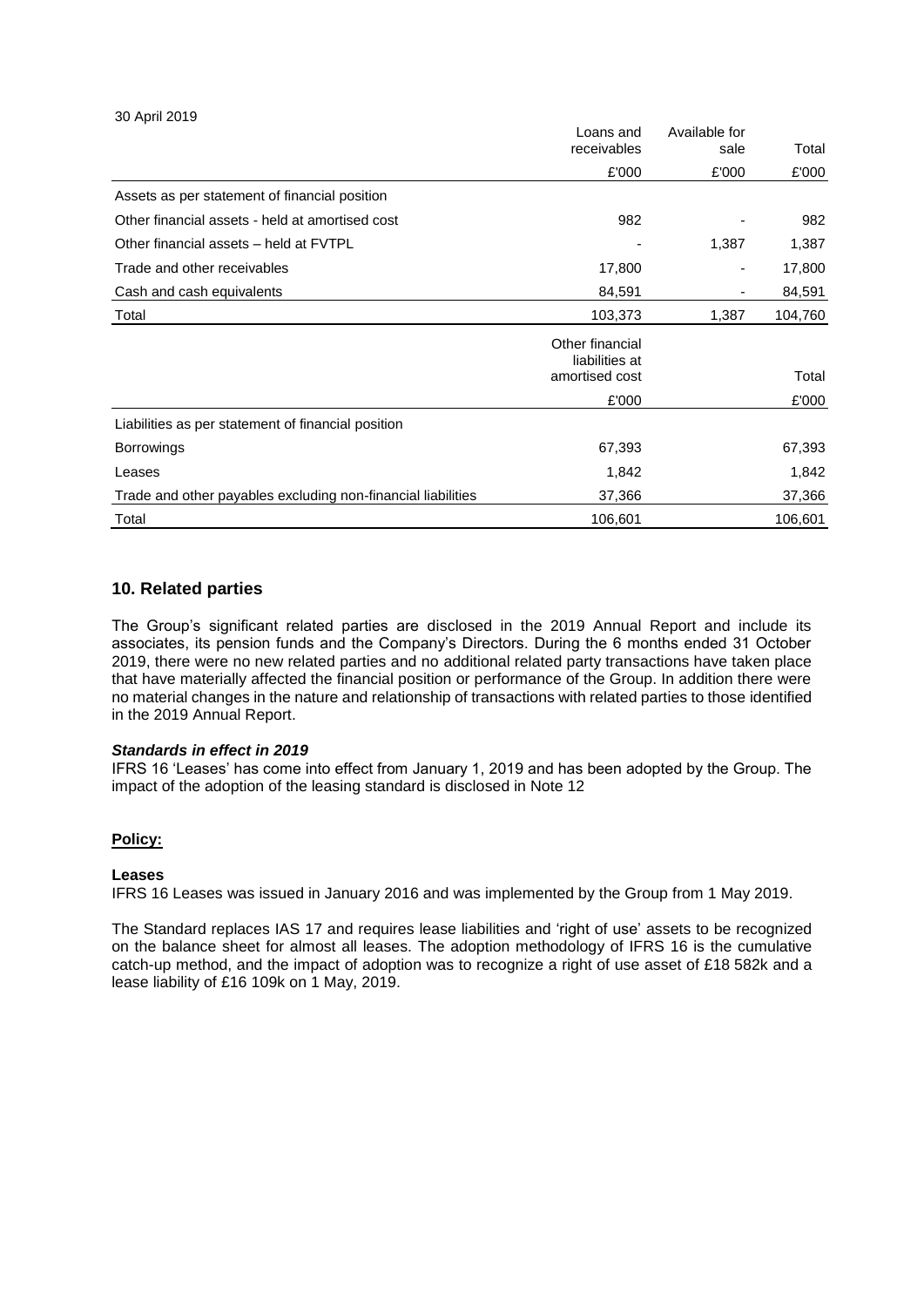# **11. CHANGES IN ACCOUTING POLICIES**

The group has adopted IFRS 16 retrospectively from 1 May 2019, but has not restated comparatives for last period, as permitted under the specific transitional provisions in the standard. The reclassifications and the adjustments arising from the new leasing rules are therefore recognized in the opening balance sheet on 1 May 2019.

On adoption of IFRS 16, the group recognized lease liabilities in relation to leases which had previously been classified as 'operating leases' under the principles of IAS 17 Leases. These liabilities were measured at the present value of the remaining lease payments, discounted using the lessee's incremental borrowing rate as of 1 May 2019. The weighted average lessee's incremental borrowing rate applied to the lease liabilities on 1 May 2019 was 10.88 %. The Management have chosen an individual rate per company, depending on the borrowing rate of the Group combined with the country risk adjustment and size risk premium. However, the management could forsake the size risk premium before the year end if it is not deemed relevant.

The Group assesses whether a contract is or contains a lease at inception of the contract. The Group recognizes a right-of-use assets and corresponding lease liabilities at the lease commencement date, except for short term leases and leases of low value. For these leases, the lease payments are recognized as an operating expense on a straight-line basis over the term of the lease.

The right-of-use asset is initially measured at cost, which comprises the initial amount of the lease liabilities adjusted for any lease payments made at or before the commencement date, plus any initial costs incurred. The right-of-use assets are subsequently measured at cost less accumulated depreciation and impairment losses. The right-of-use assets are from the commencement date depreciated over the shorter period of lease term and useful life of the underlying asset. The estimated useful lives of right-of-use assets are determined on the same basis as those of property and equipment. In addition, the right-of-use assets are periodically reduced by impairment losses, if any, and adjusted for certain remeasurements of the lease liabilities, e.g. revised discount rate, change in the lease term or change in future lease payments resulting from a change in an index.

The lease liabilities are initially measured at the present value of the lease payments that are not paid at the commencement date, discounted using the interest rate determined by the Group's borrowing rate.

|                                                                                                                              | £m   |
|------------------------------------------------------------------------------------------------------------------------------|------|
| Operating lease commitments disclosed under IAS17 as at 30 April 2019                                                        | 21.9 |
| Less low value and short term leases recognized in a straight-line basis as an<br>expense                                    | 5.8  |
| Remaining lease commitments discounted using the Group's incremental borrowing<br>rate as at the date of initial application | 16.1 |
| Lease Liability recognised ad at 1 May 2019                                                                                  |      |
| Of which:                                                                                                                    |      |
| Current lease liabilities                                                                                                    | 4.2  |
| Non-current lease liabilities                                                                                                | 11.9 |

The associated right-of-use assets for all leases were measured at the amount equal to the lease liability.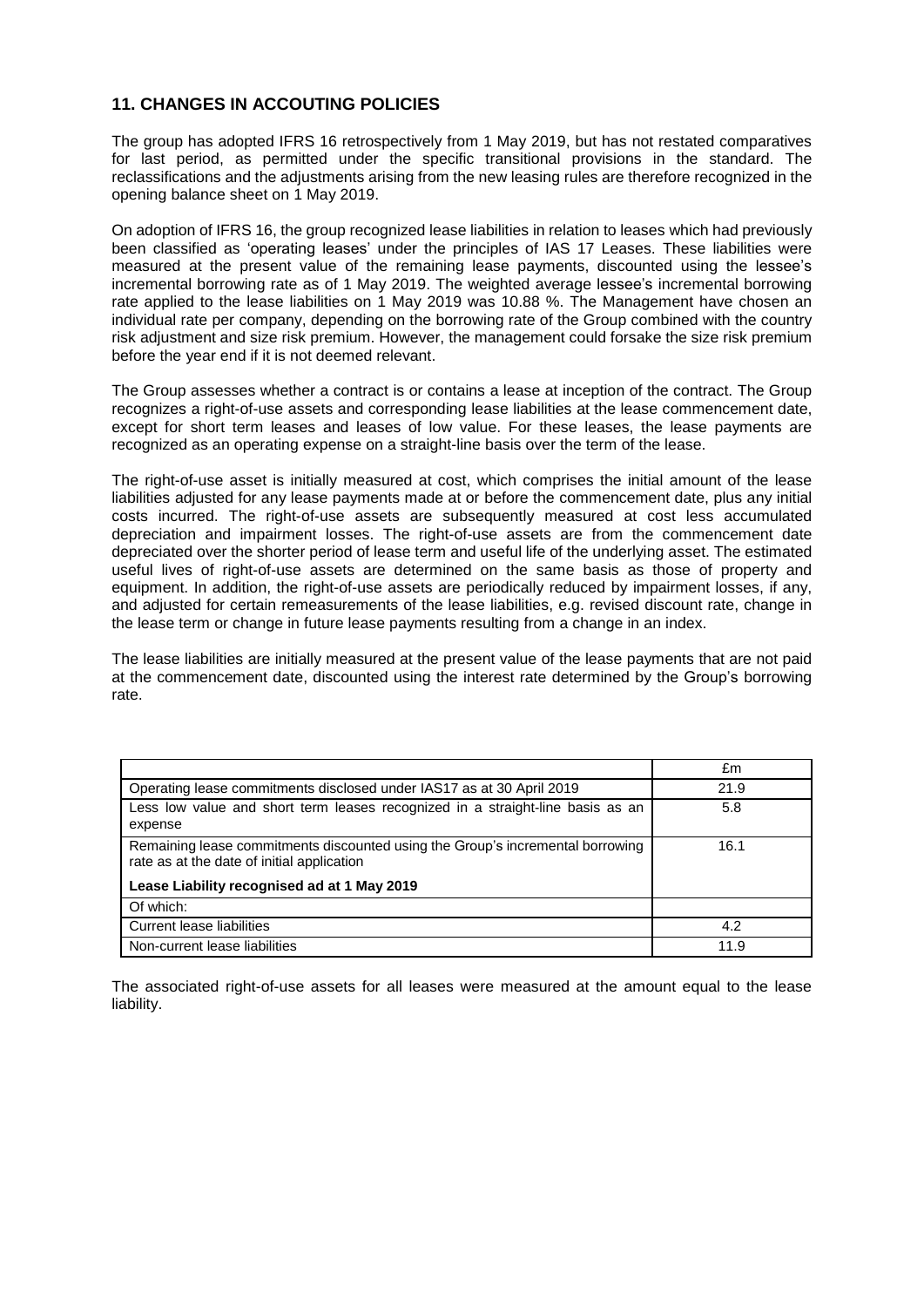The recognised right-of-use assets relate to the following types of assets:

| £m                        | 31 October 2019 | 1 May 2019 |
|---------------------------|-----------------|------------|
| Cars                      | 2.2             | 2.2        |
| Head office               | 1.2             | 1.2        |
| P.P.E                     | 15.2            | 15.2       |
| Total right-of-use assets | 18.6            | 18.6       |

No Practical expedients are applied. There are no variable leases.

Extensions of contracts are treated as modification events.

# **12. IFRS16 Impact**

| Impact on Statement of Comprehensive Income at 31st October 2019 |                           |                  |              |  |  |
|------------------------------------------------------------------|---------------------------|------------------|--------------|--|--|
|                                                                  | <b>Profit and</b><br>Loss | IFRS16<br>Impact | <b>Total</b> |  |  |
| Revenue                                                          | 123,861                   |                  | 123,861      |  |  |
| COST OF SALES                                                    | $-86,394$                 | 32               | $-86,363$    |  |  |
| <b>GROSS PROFIT</b>                                              | 37,466                    | 32               | 37,498       |  |  |
| <b>ADMINISTRATION COSTS</b>                                      | $-9,437$                  | 285              | $-9,152$     |  |  |
| Other operating income                                           | 645                       |                  | 645          |  |  |
| Restructuring provisions                                         | $-171$                    |                  | $-171$       |  |  |
| <b>OPERATING PROFIT</b>                                          | 28,991                    |                  | 28,991       |  |  |
| <b>Finance Revenue</b>                                           | 66                        |                  | 66           |  |  |
| <b>FINANCE COST</b>                                              | $-343$                    | $-371$           | $-714$       |  |  |
| Profit Before Tax                                                | 28,397                    | $-54$            | 28,343       |  |  |
| <b>TAXATION</b>                                                  | $-5,804$                  |                  | $-5,804$     |  |  |
| Profit for the Year                                              | 22,593                    | -54              | 22,539       |  |  |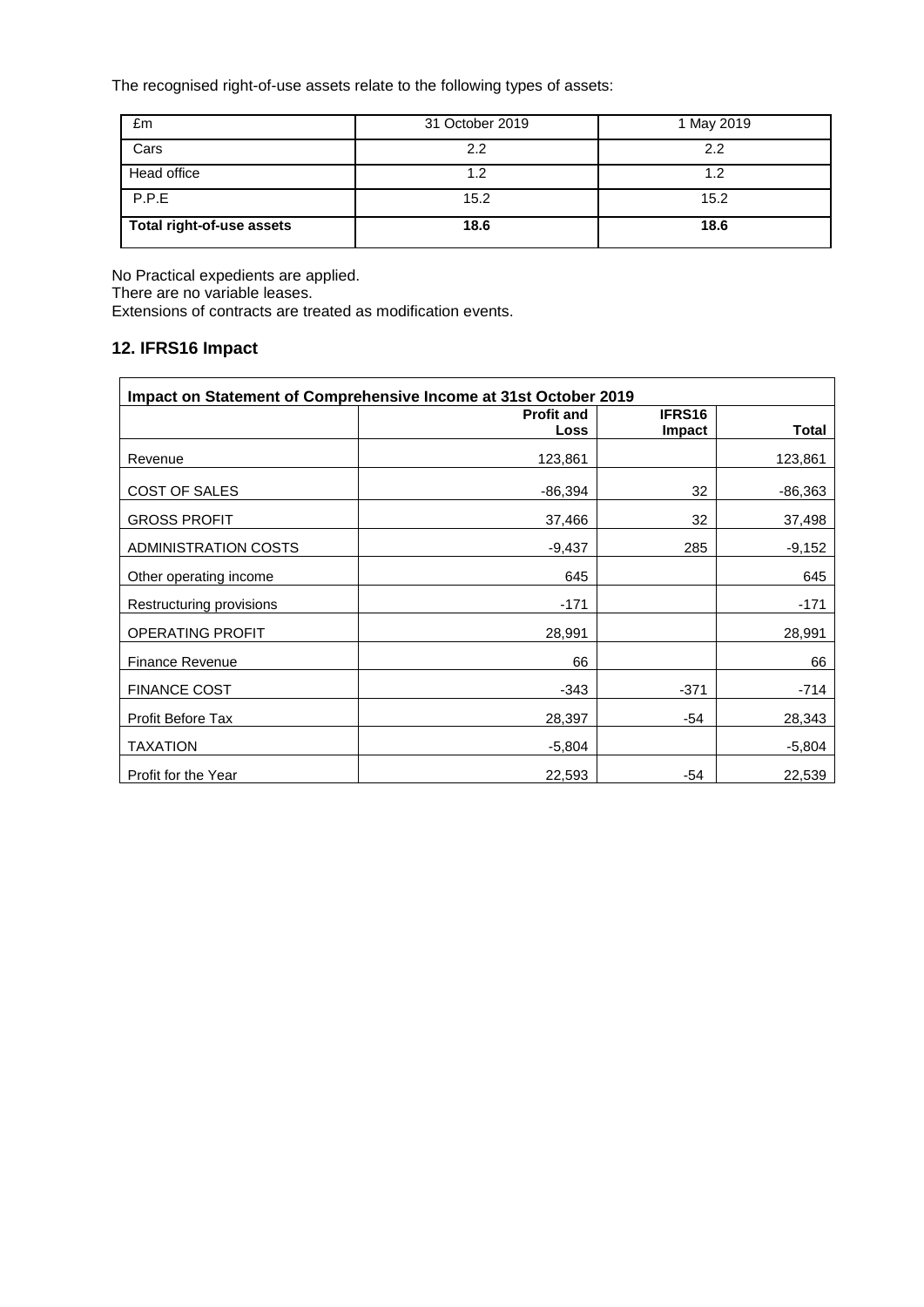| Impact on Statement of Financial Position at 31st October 2019 |                           |                      |              |
|----------------------------------------------------------------|---------------------------|----------------------|--------------|
|                                                                | <b>Financial Position</b> | <b>IFRS16 Impact</b> | <b>Total</b> |
| Goodwill                                                       | 27,063                    |                      | 27,063       |
| Other Intangible Assets                                        | 14,550                    |                      | 14,550       |
| Property, Plant & Equipment                                    | 98,169                    | 16,055               | 114,224      |
| <b>Investment Property</b>                                     | 640                       |                      | 640          |
| <b>Investment in Associates</b>                                | 409                       |                      | 409          |
| Financial Assets Held to Maturity-Non Current                  | 983                       |                      | 983          |
| Financial instruments held at FVTPL                            | 1,473                     |                      | 1,473        |
| <b>Deferred Tax Debtors</b>                                    | 877                       |                      | 877          |
| <b>Debtors Non-Current</b>                                     | 1,734                     |                      | 1,734        |
| <b>Non-Current Assets</b>                                      | 145,898                   | 16,055               | 161,953      |
| <b>Total Inventories</b>                                       | 23,072                    |                      | 23,072       |
| <b>Trade and Other Receivables</b>                             | 22,293                    |                      | 22,293       |
| Cash & Cash Equivalent                                         | 84,794                    |                      | 84,794       |
|                                                                | 130,159                   |                      | 130,159      |
| <b>TOTAL ASSETS</b>                                            | 276,057                   | 16,055               | 292,112      |
|                                                                |                           |                      |              |
| <b>Total Capital &amp; Reserves</b>                            | 150,729                   | 53                   | 150,676      |
| Minority                                                       | 1,618                     |                      | 1,618        |
| <b>EQUITY</b>                                                  | 152,347                   |                      | 152,294      |
|                                                                |                           |                      |              |
| <b>Non-Current Liabilities</b>                                 |                           |                      |              |
| <b>Financial liabilities</b>                                   | 45,791                    | 11,924               | 57,715       |
| <b>Employment Benefit Obligation</b>                           | 5,688                     |                      | 5,688        |
| Deferred Income Tax liability                                  | 5,585                     |                      | 5,585        |
|                                                                | 331                       |                      | 331          |
| TOTAL NON CURRENT LIABILITIES                                  | 57,395                    | 11,924               | 69,319       |
|                                                                |                           |                      |              |
| <b>Current Liabilities</b>                                     |                           |                      |              |
| <b>Total Borrowing Current</b>                                 | 14,743                    | 4,184                | 18,927       |
| Provision                                                      | 222                       |                      | 222          |
| Tax                                                            | 8,725                     |                      | 8,725        |
| Trade & Other payables                                         | 42,625                    |                      | 42,625       |
|                                                                | 66,315                    | 4,184                | 70,499       |
| <b>TOTAL EQUITY &amp; LIABILITY</b>                            | 276,057                   | 16,055               | 292,112      |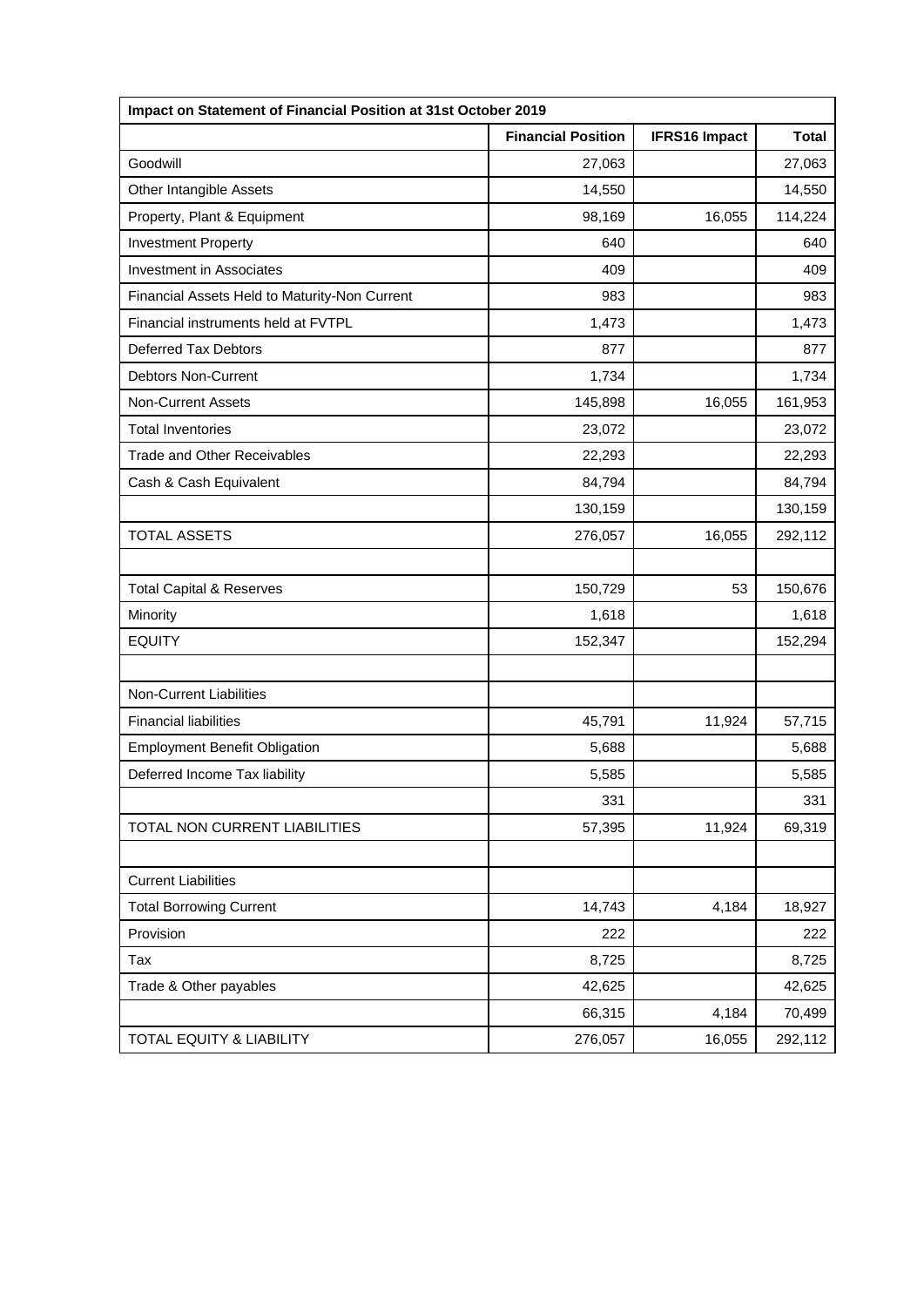### **RESPONSIBILITY STATEMENT OF THE DIRECTORS IN RESPECT OF THE HALF-YEARLY FINANCIAL REPORT**

We confirm that to the best of our knowledge:

• The condensed set of financial statements has been prepared in accordance with IAS 34 Interim Financial Reporting as adopted by the EU;

• The Interim Management Report includes a fair review of the information required by:

(a) DTR 4.2.7R of the Disclosure Guidance and Transparency Rules, being an indication of important events that have occurred during the first six months of the financial year and their impact on the condensed set of financial statements; and a description of the principal risks and uncertainties for the remaining six months of the year; and

(b) DTR 4.2.8R of the Disclosure Guidance and Transparency Rules, being related party transactions that have taken place in the first six months of the current financial year and that have materially affected the financial position or performance of the entity during that period; and any changes in the related party transactions described in the last annual report that could do so.

By order of the Board

John Lewis (Non-executive Chairman)

Serge Crasnianski (Chief Executive Officer and Deputy Chairman)

8 December 2019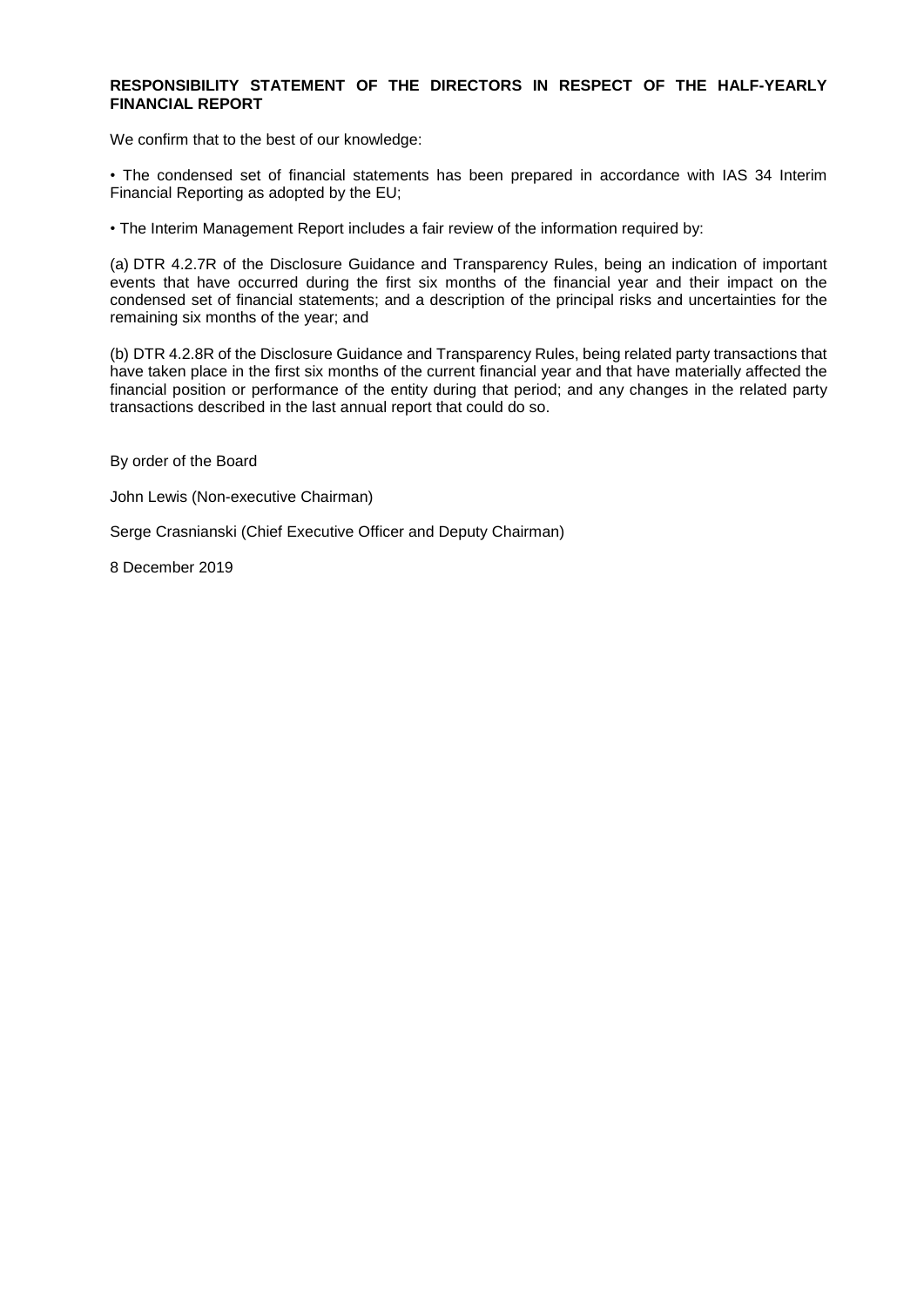#### **INDEPENDENT REVIEW REPORT TO PHOTO-ME INTERNATIONAL PLC**

### **Introduction**

We have reviewed the condensed set of financial statements in the half-yearly financial report of Photo-Me International Plc (the 'company') for the six months ended 31 October 2019 which comprises the Group Condensed Statement of Comprehensive Income, the Group Condensed Statement of Financial Position, the Group Condensed Statement of Cash Flows and the Group Condensed Statement of Changes in Equity and the related explanatory notes. We have read the other information contained in the half yearly financial report and considered whether it contains any apparent misstatements or material inconsistencies with the information in the condensed set of financial statements.

This report is made solely to the company, as a body, in accordance with International Standard on Review Engagements (UK and Ireland) 2410, 'Review of Interim Financial Information performed by the Independent Auditor of the Entity'. Our review work has been undertaken so that we might state to the company those matters we are required to state to them in an independent review report and for no other purpose. To the fullest extent permitted by law, we do not accept or assume responsibility to anyone other than the company as a body, for our review work, for this report, or for the conclusion we have formed.

### **Directors' responsibilities**

The half-yearly financial report is the responsibility of, and has been approved by, the directors. The directors are responsible for preparing the half-yearly financial report in accordance with the Disclosure Guidance and Transparency Rules of the United Kingdom's Financial Conduct Authority.

As disclosed in note [2], the annual financial statements of the group are prepared in accordance with International Financial Reporting Standards as adopted by the European Union. The condensed set of financial statements included in this half-yearly financial report has been prepared in accordance with International Accounting Standard 34, 'Interim Financial Reporting', as adopted by the European Union.

### **Our responsibility**

Our responsibility is to express a conclusion to the company on the condensed set of financial statements in the half-yearly financial report based on our review.

### **Scope of review**

We conducted our review in accordance with International Standard on Review Engagements (UK and Ireland) 2410, 'Review of Interim Financial Information Performed by the Independent Auditor of the Entity'. A review of interim financial information consists of making enquiries, primarily of persons responsible for financial and accounting matters, and applying analytical and other review procedures. A review is substantially less in scope than an audit conducted in accordance with International Standards on Auditing (UK) and consequently does not enable us to obtain assurance that we would become aware of all significant matters that might be identified in an audit. Accordingly, we do not express an audit opinion.

### **Conclusion**

Based on our review, nothing has come to our attention that causes us to believe that the condensed set of financial statements in the half-yearly financial report for the six months ended 31 October 2018 is not prepared, in all material respects, in accordance with International Accounting Standard 34, 'Interim Financial Reporting', as adopted by the European Union and the Disclosure Guidance and Transparency Rules of the United Kingdom's Financial Conduct Authority.

MAZARS LLP LONDON Statutory Auditor, Chartered Accountants London December 2019